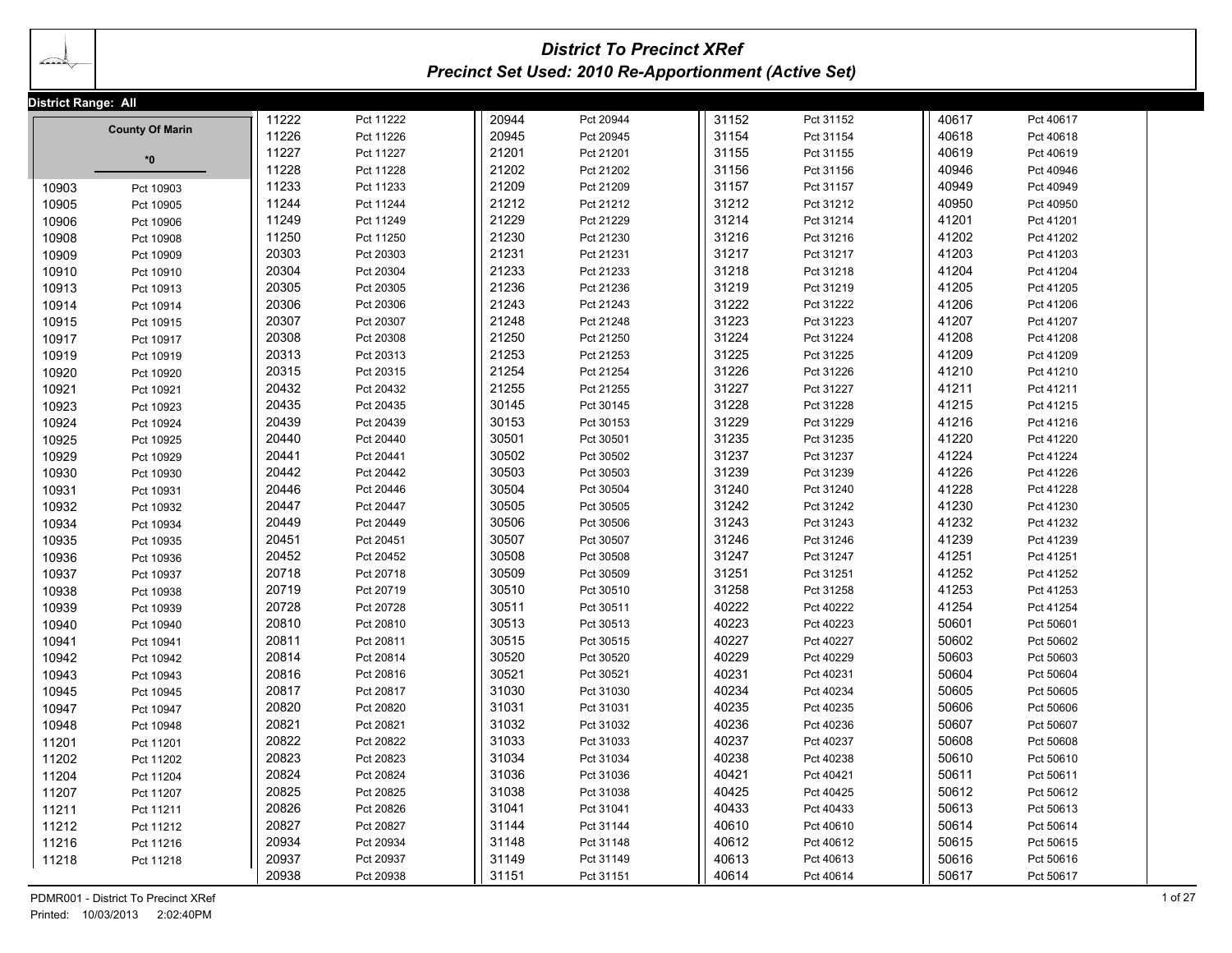| District Range: All |                            |       |           |       |           |       |           |       |           |
|---------------------|----------------------------|-------|-----------|-------|-----------|-------|-----------|-------|-----------|
| 50619               | Pct 50619                  | 10930 | Pct 10930 | 20451 | Pct 20451 | 30510 | Pct 30510 | 40227 | Pct 40227 |
| 50620               | Pct 50620                  | 10931 | Pct 10931 | 20452 | Pct 20452 | 30511 | Pct 30511 | 40229 | Pct 40229 |
| 50624               | Pct 50624                  | 10932 | Pct 10932 | 20718 | Pct 20718 | 30513 | Pct 30513 | 40231 | Pct 40231 |
| 50625               | Pct 50625                  | 10934 | Pct 10934 | 20719 | Pct 20719 | 30515 | Pct 30515 | 40234 | Pct 40234 |
| 50626               | Pct 50626                  | 10935 | Pct 10935 | 20728 | Pct 20728 | 30520 | Pct 30520 | 40235 | Pct 40235 |
| 50627               | Pct 50627                  | 10936 | Pct 10936 | 20810 | Pct 20810 | 30521 | Pct 30521 | 40236 | Pct 40236 |
| 50628               | Pct 50628                  | 10937 | Pct 10937 | 20811 | Pct 20811 | 31030 | Pct 31030 | 40237 | Pct 40237 |
| 50629               | Pct 50629                  | 10938 | Pct 10938 | 20814 | Pct 20814 | 31031 | Pct 31031 | 40238 | Pct 40238 |
| 50630               | Pct 50630                  | 10939 | Pct 10939 | 20816 | Pct 20816 | 31032 | Pct 31032 | 40421 | Pct 40421 |
| 50631               | Pct 50631                  | 10940 | Pct 10940 | 20817 | Pct 20817 | 31033 | Pct 31033 | 40425 | Pct 40425 |
| 50633               | Pct 50633                  | 10941 | Pct 10941 | 20820 | Pct 20820 | 31034 | Pct 31034 | 40433 | Pct 40433 |
| 50635               | Pct 50635                  | 10942 | Pct 10942 | 20821 | Pct 20821 | 31036 | Pct 31036 | 40610 | Pct 40610 |
| 50636               | Pct 50636                  | 10943 | Pct 10943 | 20822 | Pct 20822 | 31038 | Pct 31038 | 40612 | Pct 40612 |
| 50637               | Pct 50637                  | 10945 | Pct 10945 | 20823 | Pct 20823 | 31041 | Pct 31041 | 40613 | Pct 40613 |
| 50638               | Pct 50638                  | 10947 | Pct 10947 | 20824 | Pct 20824 | 31144 | Pct 31144 | 40614 | Pct 40614 |
| 50639               | Pct 50639                  | 10948 | Pct 10948 | 20825 | Pct 20825 | 31148 | Pct 31148 | 40617 | Pct 40617 |
| 50640               | Pct 50640                  | 11201 | Pct 11201 | 20826 | Pct 20826 | 31149 | Pct 31149 | 40618 | Pct 40618 |
| 50641               | Pct 50641                  | 11202 | Pct 11202 | 20827 | Pct 20827 | 31151 | Pct 31151 | 40619 | Pct 40619 |
| 51209               | Pct 51209                  | 11204 | Pct 11204 | 20934 | Pct 20934 | 31152 | Pct 31152 | 40946 | Pct 40946 |
| 51218               | Pct 51218                  | 11207 | Pct 11207 | 20937 | Pct 20937 | 31154 | Pct 31154 | 40949 | Pct 40949 |
| 51221               | Pct 51221                  | 11211 | Pct 11211 | 20938 | Pct 20938 | 31155 | Pct 31155 | 40950 | Pct 40950 |
| 51222               | Pct 51222                  | 11212 | Pct 11212 | 20944 | Pct 20944 | 31156 | Pct 31156 | 41201 | Pct 41201 |
| 51223               | Pct 51223                  | 11216 | Pct 11216 | 20945 | Pct 20945 | 31157 | Pct 31157 | 41202 | Pct 41202 |
| 51232               | Pct 51232                  | 11218 | Pct 11218 | 21201 | Pct 21201 | 31212 | Pct 31212 | 41203 | Pct 41203 |
| 51234               | Pct 51234                  | 11222 | Pct 11222 | 21202 | Pct 21202 | 31214 | Pct 31214 | 41204 | Pct 41204 |
| 250<br>Precincts    |                            | 11226 | Pct 11226 | 21209 | Pct 21209 | 31216 | Pct 31216 | 41205 | Pct 41205 |
|                     |                            | 11227 | Pct 11227 | 21212 | Pct 21212 | 31217 | Pct 31217 | 41206 | Pct 41206 |
|                     | 0 Portion Precincts        | 11228 | Pct 11228 | 21229 | Pct 21229 | 31218 | Pct 31218 | 41207 | Pct 41207 |
|                     | 2nd Congressional District | 11233 | Pct 11233 | 21230 | Pct 21230 | 31219 | Pct 31219 | 41208 | Pct 41208 |
|                     |                            | 11244 | Pct 11244 | 21231 | Pct 21231 | 31222 | Pct 31222 | 41209 | Pct 41209 |
|                     | *102                       | 11249 | Pct 11249 | 21233 | Pct 21233 | 31223 | Pct 31223 | 41210 | Pct 41210 |
|                     |                            | 11250 | Pct 11250 | 21236 | Pct 21236 | 31224 | Pct 31224 | 41211 | Pct 41211 |
| 10903               | Pct 10903                  | 20303 | Pct 20303 | 21243 | Pct 21243 | 31225 | Pct 31225 | 41215 | Pct 41215 |
| 10905               | Pct 10905                  | 20304 | Pct 20304 | 21248 | Pct 21248 | 31226 | Pct 31226 | 41216 | Pct 41216 |
| 10906               | Pct 10906                  | 20305 | Pct 20305 | 21250 | Pct 21250 | 31227 | Pct 31227 | 41220 | Pct 41220 |
| 10908               | Pct 10908                  | 20306 | Pct 20306 | 21253 | Pct 21253 | 31228 | Pct 31228 | 41224 | Pct 41224 |
| 10909               | Pct 10909                  | 20307 | Pct 20307 | 21254 | Pct 21254 | 31229 | Pct 31229 | 41226 | Pct 41226 |
| 10910               | Pct 10910                  | 20308 | Pct 20308 | 21255 | Pct 21255 | 31235 | Pct 31235 | 41228 | Pct 41228 |
| 10913               | Pct 10913                  | 20313 | Pct 20313 | 30145 | Pct 30145 | 31237 | Pct 31237 | 41230 | Pct 41230 |
| 10914               | Pct 10914                  | 20315 | Pct 20315 | 30153 | Pct 30153 | 31239 | Pct 31239 | 41232 | Pct 41232 |
| 10915               | Pct 10915                  | 20432 | Pct 20432 | 30501 | Pct 30501 | 31240 | Pct 31240 | 41239 | Pct 41239 |
| 10917               | Pct 10917                  | 20435 | Pct 20435 | 30502 | Pct 30502 | 31242 | Pct 31242 | 41251 | Pct 41251 |
| 10919               | Pct 10919                  | 20439 | Pct 20439 | 30503 | Pct 30503 | 31243 | Pct 31243 | 41252 | Pct 41252 |
| 10920               | Pct 10920                  | 20440 | Pct 20440 | 30504 | Pct 30504 | 31246 | Pct 31246 | 41253 | Pct 41253 |
| 10921               | Pct 10921                  | 20441 | Pct 20441 | 30505 | Pct 30505 | 31247 | Pct 31247 | 41254 | Pct 41254 |
| 10923               | Pct 10923                  | 20442 | Pct 20442 | 30506 | Pct 30506 | 31251 | Pct 31251 | 50601 | Pct 50601 |
| 10924               | Pct 10924                  | 20446 | Pct 20446 | 30507 | Pct 30507 | 31258 | Pct 31258 | 50602 | Pct 50602 |
| 10925               | Pct 10925                  | 20447 | Pct 20447 | 30508 | Pct 30508 | 40222 | Pct 40222 | 50603 | Pct 50603 |
| 10929               | Pct 10929                  | 20449 | Pct 20449 | 30509 | Pct 30509 | 40223 | Pct 40223 | 50604 | Pct 50604 |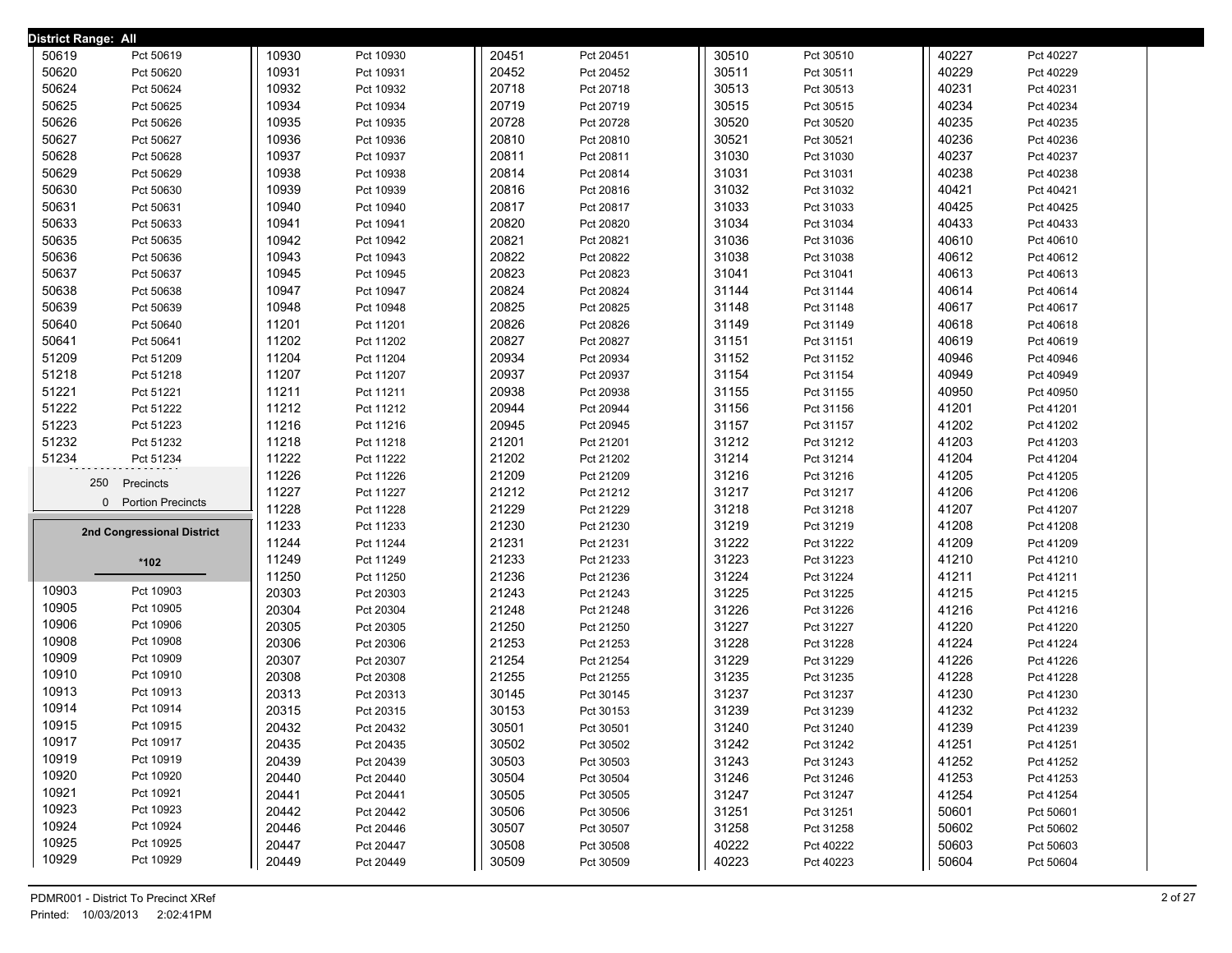| District Range: All |                               |       |           |       |           |       |           |       |           |  |
|---------------------|-------------------------------|-------|-----------|-------|-----------|-------|-----------|-------|-----------|--|
| 50605               | Pct 50605                     | 10910 | Pct 10910 | 20308 | Pct 20308 | 21255 | Pct 21255 | 31235 | Pct 31235 |  |
| 50606               | Pct 50606                     | 10913 | Pct 10913 | 20313 | Pct 20313 | 30145 | Pct 30145 | 31237 | Pct 31237 |  |
| 50607               | Pct 50607                     | 10914 | Pct 10914 | 20315 | Pct 20315 | 30153 | Pct 30153 | 31239 | Pct 31239 |  |
| 50608               | Pct 50608                     | 10915 | Pct 10915 | 20432 | Pct 20432 | 30501 | Pct 30501 | 31240 | Pct 31240 |  |
| 50610               | Pct 50610                     | 10917 | Pct 10917 | 20435 | Pct 20435 | 30502 | Pct 30502 | 31242 | Pct 31242 |  |
| 50611               | Pct 50611                     | 10919 | Pct 10919 | 20439 | Pct 20439 | 30503 | Pct 30503 | 31243 | Pct 31243 |  |
| 50612               | Pct 50612                     | 10920 | Pct 10920 | 20440 | Pct 20440 | 30504 | Pct 30504 | 31246 | Pct 31246 |  |
| 50613               | Pct 50613                     | 10921 | Pct 10921 | 20441 | Pct 20441 | 30505 | Pct 30505 | 31247 | Pct 31247 |  |
| 50614               | Pct 50614                     | 10923 | Pct 10923 | 20442 | Pct 20442 | 30506 | Pct 30506 | 31251 | Pct 31251 |  |
| 50615               | Pct 50615                     | 10924 | Pct 10924 | 20446 | Pct 20446 | 30507 | Pct 30507 | 31258 | Pct 31258 |  |
| 50616               | Pct 50616                     | 10925 | Pct 10925 | 20447 | Pct 20447 | 30508 | Pct 30508 | 40222 | Pct 40222 |  |
| 50617               | Pct 50617                     | 10929 | Pct 10929 | 20449 | Pct 20449 | 30509 | Pct 30509 | 40223 | Pct 40223 |  |
| 50619               | Pct 50619                     | 10930 | Pct 10930 | 20451 | Pct 20451 | 30510 | Pct 30510 | 40227 | Pct 40227 |  |
| 50620               | Pct 50620                     | 10931 | Pct 10931 | 20452 | Pct 20452 | 30511 | Pct 30511 | 40229 | Pct 40229 |  |
| 50624               | Pct 50624                     | 10932 | Pct 10932 | 20718 | Pct 20718 | 30513 | Pct 30513 | 40231 | Pct 40231 |  |
| 50625               | Pct 50625                     | 10934 | Pct 10934 | 20719 | Pct 20719 | 30515 | Pct 30515 | 40234 | Pct 40234 |  |
| 50626               | Pct 50626                     | 10935 | Pct 10935 | 20728 | Pct 20728 | 30520 | Pct 30520 | 40235 | Pct 40235 |  |
| 50627               | Pct 50627                     | 10936 | Pct 10936 | 20810 | Pct 20810 | 30521 | Pct 30521 | 40236 | Pct 40236 |  |
| 50628               | Pct 50628                     | 10937 | Pct 10937 | 20811 | Pct 20811 | 31030 | Pct 31030 | 40237 | Pct 40237 |  |
| 50629               | Pct 50629                     | 10938 | Pct 10938 | 20814 | Pct 20814 | 31031 | Pct 31031 | 40238 | Pct 40238 |  |
| 50630               | Pct 50630                     | 10939 | Pct 10939 | 20816 | Pct 20816 | 31032 | Pct 31032 | 40421 | Pct 40421 |  |
| 50631               | Pct 50631                     | 10940 | Pct 10940 | 20817 | Pct 20817 | 31033 | Pct 31033 | 40425 | Pct 40425 |  |
| 50633               | Pct 50633                     | 10941 | Pct 10941 | 20820 | Pct 20820 | 31034 | Pct 31034 | 40433 | Pct 40433 |  |
| 50635               | Pct 50635                     | 10942 | Pct 10942 | 20821 | Pct 20821 | 31036 | Pct 31036 | 40610 | Pct 40610 |  |
| 50636               | Pct 50636                     | 10943 | Pct 10943 | 20822 | Pct 20822 | 31038 | Pct 31038 | 40612 | Pct 40612 |  |
| 50637               | Pct 50637                     | 10945 | Pct 10945 | 20823 | Pct 20823 | 31041 | Pct 31041 | 40613 | Pct 40613 |  |
| 50638               | Pct 50638                     | 10947 | Pct 10947 | 20824 | Pct 20824 | 31144 | Pct 31144 | 40614 | Pct 40614 |  |
| 50639               | Pct 50639                     | 10948 | Pct 10948 | 20825 | Pct 20825 | 31148 | Pct 31148 | 40617 | Pct 40617 |  |
| 50640               | Pct 50640                     | 11201 | Pct 11201 | 20826 | Pct 20826 | 31149 | Pct 31149 | 40618 | Pct 40618 |  |
| 50641               | Pct 50641                     | 11202 | Pct 11202 | 20827 | Pct 20827 | 31151 | Pct 31151 | 40619 | Pct 40619 |  |
| 51209               | Pct 51209                     | 11204 | Pct 11204 | 20934 | Pct 20934 | 31152 | Pct 31152 | 40946 | Pct 40946 |  |
| 51218               | Pct 51218                     | 11207 | Pct 11207 | 20937 | Pct 20937 | 31154 | Pct 31154 | 40949 | Pct 40949 |  |
| 51221               | Pct 51221                     | 11211 | Pct 11211 | 20938 | Pct 20938 | 31155 | Pct 31155 | 40950 | Pct 40950 |  |
| 51222               | Pct 51222                     | 11212 | Pct 11212 | 20944 | Pct 20944 | 31156 | Pct 31156 | 41201 | Pct 41201 |  |
| 51223               | Pct 51223                     | 11216 | Pct 11216 | 20945 | Pct 20945 | 31157 | Pct 31157 | 41202 | Pct 41202 |  |
| 51232               | Pct 51232                     | 11218 | Pct 11218 | 21201 | Pct 21201 | 31212 | Pct 31212 | 41203 | Pct 41203 |  |
| 51234               | Pct 51234                     | 11222 | Pct 11222 | 21202 | Pct 21202 | 31214 | Pct 31214 | 41204 | Pct 41204 |  |
|                     | 250                           | 11226 | Pct 11226 | 21209 | Pct 21209 | 31216 | Pct 31216 | 41205 | Pct 41205 |  |
|                     | Precincts                     | 11227 | Pct 11227 | 21212 | Pct 21212 | 31217 | Pct 31217 | 41206 | Pct 41206 |  |
|                     | 0 Portion Precincts           | 11228 | Pct 11228 | 21229 | Pct 21229 | 31218 | Pct 31218 | 41207 | Pct 41207 |  |
|                     | 2nd State Senatorial District | 11233 | Pct 11233 | 21230 | Pct 21230 | 31219 | Pct 31219 | 41208 | Pct 41208 |  |
|                     |                               | 11244 | Pct 11244 | 21231 | Pct 21231 | 31222 | Pct 31222 | 41209 | Pct 41209 |  |
|                     | $*202$                        | 11249 | Pct 11249 | 21233 | Pct 21233 | 31223 | Pct 31223 | 41210 | Pct 41210 |  |
|                     |                               | 11250 | Pct 11250 | 21236 | Pct 21236 | 31224 | Pct 31224 | 41211 | Pct 41211 |  |
| 10903               | Pct 10903                     | 20303 | Pct 20303 | 21243 | Pct 21243 | 31225 | Pct 31225 | 41215 | Pct 41215 |  |
| 10905               | Pct 10905                     | 20304 | Pct 20304 | 21248 | Pct 21248 | 31226 | Pct 31226 | 41216 | Pct 41216 |  |
| 10906               | Pct 10906                     | 20305 | Pct 20305 | 21250 | Pct 21250 | 31227 | Pct 31227 | 41220 | Pct 41220 |  |
| 10908               | Pct 10908                     | 20306 | Pct 20306 | 21253 | Pct 21253 | 31228 | Pct 31228 | 41224 | Pct 41224 |  |
| 10909               | Pct 10909                     | 20307 | Pct 20307 | 21254 | Pct 21254 | 31229 | Pct 31229 | 41226 | Pct 41226 |  |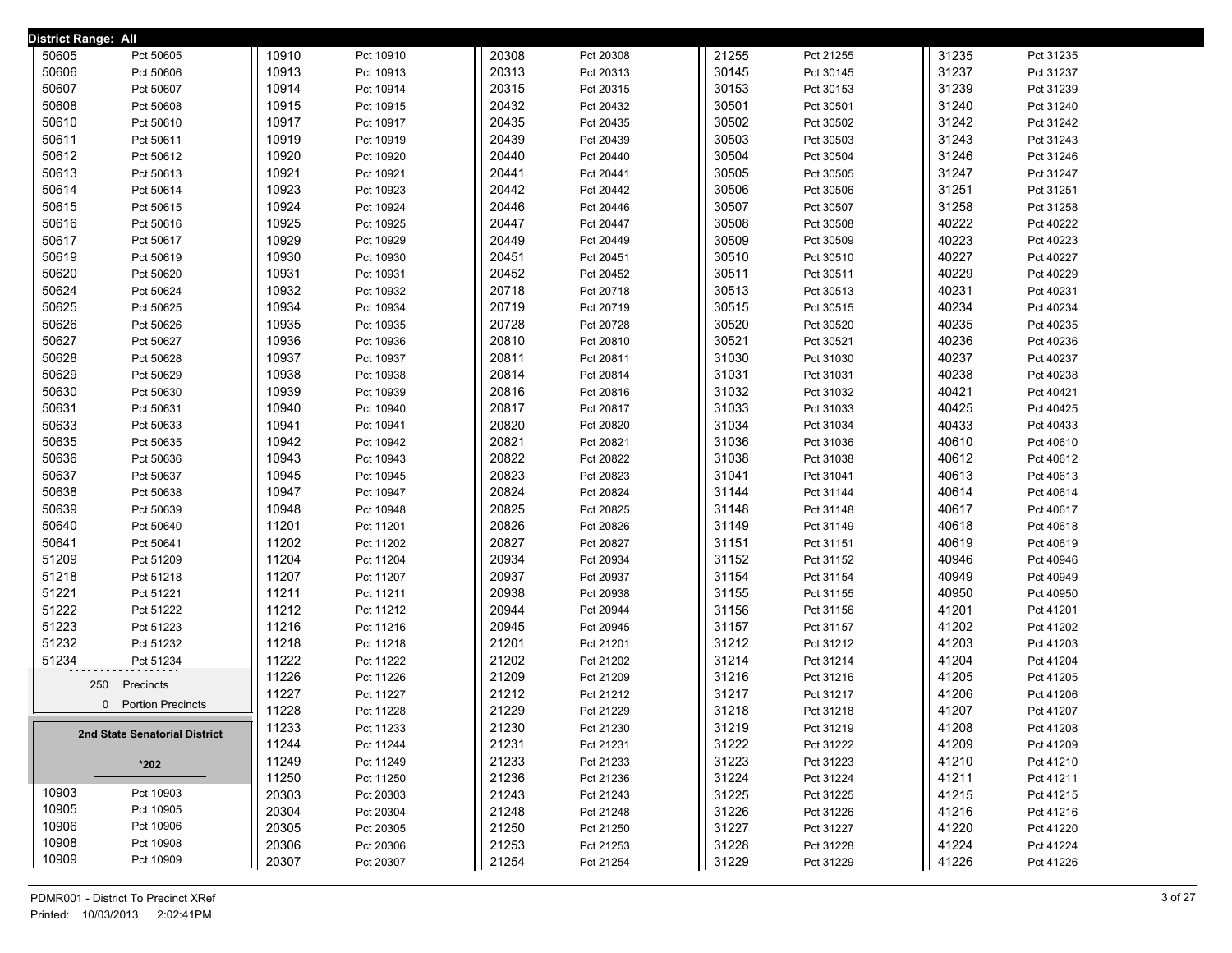| <b>District Range: All</b> |           |                                      |       |           |       |           |       |           |  |
|----------------------------|-----------|--------------------------------------|-------|-----------|-------|-----------|-------|-----------|--|
| 41228                      | Pct 41228 | 250 Precincts                        | 11226 | Pct 11226 | 21209 | Pct 21209 | 31216 | Pct 31216 |  |
| 41230                      | Pct 41230 |                                      | 11227 | Pct 11227 | 21212 | Pct 21212 | 31217 | Pct 31217 |  |
| 41232                      | Pct 41232 | <b>Portion Precincts</b><br>$\Omega$ | 11228 | Pct 11228 | 21229 | Pct 21229 | 31218 | Pct 31218 |  |
| 41239                      | Pct 41239 | 10th Assembly District               | 11233 | Pct 11233 | 21230 | Pct 21230 | 31219 | Pct 31219 |  |
| 41251                      | Pct 41251 |                                      | 11244 | Pct 11244 | 21231 | Pct 21231 | 31222 | Pct 31222 |  |
| 41252                      | Pct 41252 | $*310$                               | 11249 | Pct 11249 | 21233 | Pct 21233 | 31223 | Pct 31223 |  |
| 41253                      | Pct 41253 |                                      | 11250 | Pct 11250 | 21236 | Pct 21236 | 31224 | Pct 31224 |  |
| 41254                      | Pct 41254 | 10903<br>Pct 10903                   | 20303 | Pct 20303 | 21243 | Pct 21243 | 31225 | Pct 31225 |  |
| 50601                      | Pct 50601 | 10905<br>Pct 10905                   | 20304 | Pct 20304 | 21248 | Pct 21248 | 31226 | Pct 31226 |  |
| 50602                      | Pct 50602 | 10906<br>Pct 10906                   | 20305 | Pct 20305 | 21250 | Pct 21250 | 31227 | Pct 31227 |  |
| 50603                      | Pct 50603 | 10908<br>Pct 10908                   | 20306 | Pct 20306 | 21253 | Pct 21253 | 31228 | Pct 31228 |  |
| 50604                      | Pct 50604 | 10909<br>Pct 10909                   | 20307 | Pct 20307 | 21254 | Pct 21254 | 31229 | Pct 31229 |  |
| 50605                      | Pct 50605 | 10910<br>Pct 10910                   | 20308 | Pct 20308 | 21255 | Pct 21255 | 31235 | Pct 31235 |  |
| 50606                      | Pct 50606 | 10913<br>Pct 10913                   | 20313 | Pct 20313 | 30145 | Pct 30145 | 31237 | Pct 31237 |  |
| 50607                      | Pct 50607 | 10914<br>Pct 10914                   | 20315 | Pct 20315 | 30153 | Pct 30153 | 31239 | Pct 31239 |  |
| 50608                      | Pct 50608 | 10915<br>Pct 10915                   | 20432 | Pct 20432 | 30501 | Pct 30501 | 31240 | Pct 31240 |  |
| 50610                      | Pct 50610 | 10917<br>Pct 10917                   | 20435 | Pct 20435 | 30502 | Pct 30502 | 31242 | Pct 31242 |  |
| 50611                      | Pct 50611 | 10919<br>Pct 10919                   | 20439 | Pct 20439 | 30503 | Pct 30503 | 31243 | Pct 31243 |  |
| 50612                      | Pct 50612 | 10920<br>Pct 10920                   | 20440 | Pct 20440 | 30504 | Pct 30504 | 31246 | Pct 31246 |  |
| 50613                      | Pct 50613 | 10921<br>Pct 10921                   | 20441 | Pct 20441 | 30505 | Pct 30505 | 31247 | Pct 31247 |  |
| 50614                      | Pct 50614 | 10923<br>Pct 10923                   | 20442 | Pct 20442 | 30506 | Pct 30506 | 31251 | Pct 31251 |  |
| 50615                      | Pct 50615 | 10924<br>Pct 10924                   | 20446 | Pct 20446 | 30507 | Pct 30507 | 31258 | Pct 31258 |  |
| 50616                      | Pct 50616 | 10925<br>Pct 10925                   | 20447 | Pct 20447 | 30508 | Pct 30508 | 40222 | Pct 40222 |  |
| 50617                      | Pct 50617 | 10929<br>Pct 10929                   | 20449 | Pct 20449 | 30509 | Pct 30509 | 40223 | Pct 40223 |  |
| 50619                      | Pct 50619 | 10930<br>Pct 10930                   | 20451 | Pct 20451 | 30510 | Pct 30510 | 40227 | Pct 40227 |  |
| 50620                      | Pct 50620 | 10931<br>Pct 10931                   | 20452 | Pct 20452 | 30511 | Pct 30511 | 40229 | Pct 40229 |  |
| 50624                      | Pct 50624 | 10932<br>Pct 10932                   | 20718 | Pct 20718 | 30513 | Pct 30513 | 40231 | Pct 40231 |  |
| 50625                      | Pct 50625 | 10934<br>Pct 10934                   | 20719 | Pct 20719 | 30515 | Pct 30515 | 40234 | Pct 40234 |  |
| 50626                      | Pct 50626 | 10935<br>Pct 10935                   | 20728 | Pct 20728 | 30520 | Pct 30520 | 40235 | Pct 40235 |  |
| 50627                      | Pct 50627 | 10936<br>Pct 10936                   | 20810 | Pct 20810 | 30521 | Pct 30521 | 40236 | Pct 40236 |  |
| 50628                      | Pct 50628 | 10937<br>Pct 10937                   | 20811 | Pct 20811 | 31030 | Pct 31030 | 40237 | Pct 40237 |  |
| 50629                      | Pct 50629 | 10938<br>Pct 10938                   | 20814 | Pct 20814 | 31031 | Pct 31031 | 40238 | Pct 40238 |  |
| 50630                      | Pct 50630 | 10939<br>Pct 10939                   | 20816 | Pct 20816 | 31032 | Pct 31032 | 40421 | Pct 40421 |  |
| 50631                      | Pct 50631 | 10940<br>Pct 10940                   | 20817 | Pct 20817 | 31033 | Pct 31033 | 40425 | Pct 40425 |  |
| 50633                      | Pct 50633 | 10941<br>Pct 10941                   | 20820 | Pct 20820 | 31034 | Pct 31034 | 40433 | Pct 40433 |  |
| 50635                      | Pct 50635 | 10942<br>Pct 10942                   | 20821 | Pct 20821 | 31036 | Pct 31036 | 40610 | Pct 40610 |  |
| 50636                      | Pct 50636 | 10943<br>Pct 10943                   | 20822 | Pct 20822 | 31038 | Pct 31038 | 40612 | Pct 40612 |  |
| 50637                      | Pct 50637 | 10945<br>Pct 10945                   | 20823 | Pct 20823 | 31041 | Pct 31041 | 40613 | Pct 40613 |  |
| 50638                      | Pct 50638 | 10947<br>Pct 10947                   | 20824 | Pct 20824 | 31144 | Pct 31144 | 40614 | Pct 40614 |  |
| 50639                      | Pct 50639 | 10948<br>Pct 10948                   | 20825 | Pct 20825 | 31148 | Pct 31148 | 40617 | Pct 40617 |  |
| 50640                      | Pct 50640 | 11201<br>Pct 11201                   | 20826 | Pct 20826 | 31149 | Pct 31149 | 40618 | Pct 40618 |  |
| 50641                      | Pct 50641 | 11202<br>Pct 11202                   | 20827 | Pct 20827 | 31151 | Pct 31151 | 40619 | Pct 40619 |  |
| 51209                      | Pct 51209 | 11204<br>Pct 11204                   | 20934 | Pct 20934 | 31152 | Pct 31152 | 40946 | Pct 40946 |  |
| 51218                      | Pct 51218 | 11207<br>Pct 11207                   | 20937 | Pct 20937 | 31154 | Pct 31154 | 40949 | Pct 40949 |  |
| 51221                      | Pct 51221 | 11211<br>Pct 11211                   | 20938 | Pct 20938 | 31155 | Pct 31155 | 40950 | Pct 40950 |  |
| 51222                      | Pct 51222 | 11212<br>Pct 11212                   | 20944 | Pct 20944 | 31156 | Pct 31156 | 41201 | Pct 41201 |  |
| 51223                      | Pct 51223 | 11216<br>Pct 11216                   | 20945 | Pct 20945 | 31157 | Pct 31157 | 41202 | Pct 41202 |  |
| 51232                      | Pct 51232 | 11218<br>Pct 11218                   | 21201 | Pct 21201 | 31212 | Pct 31212 | 41203 | Pct 41203 |  |
| 51234                      | Pct 51234 | 11222<br>Pct 11222                   | 21202 | Pct 21202 | 31214 | Pct 31214 | 41204 | Pct 41204 |  |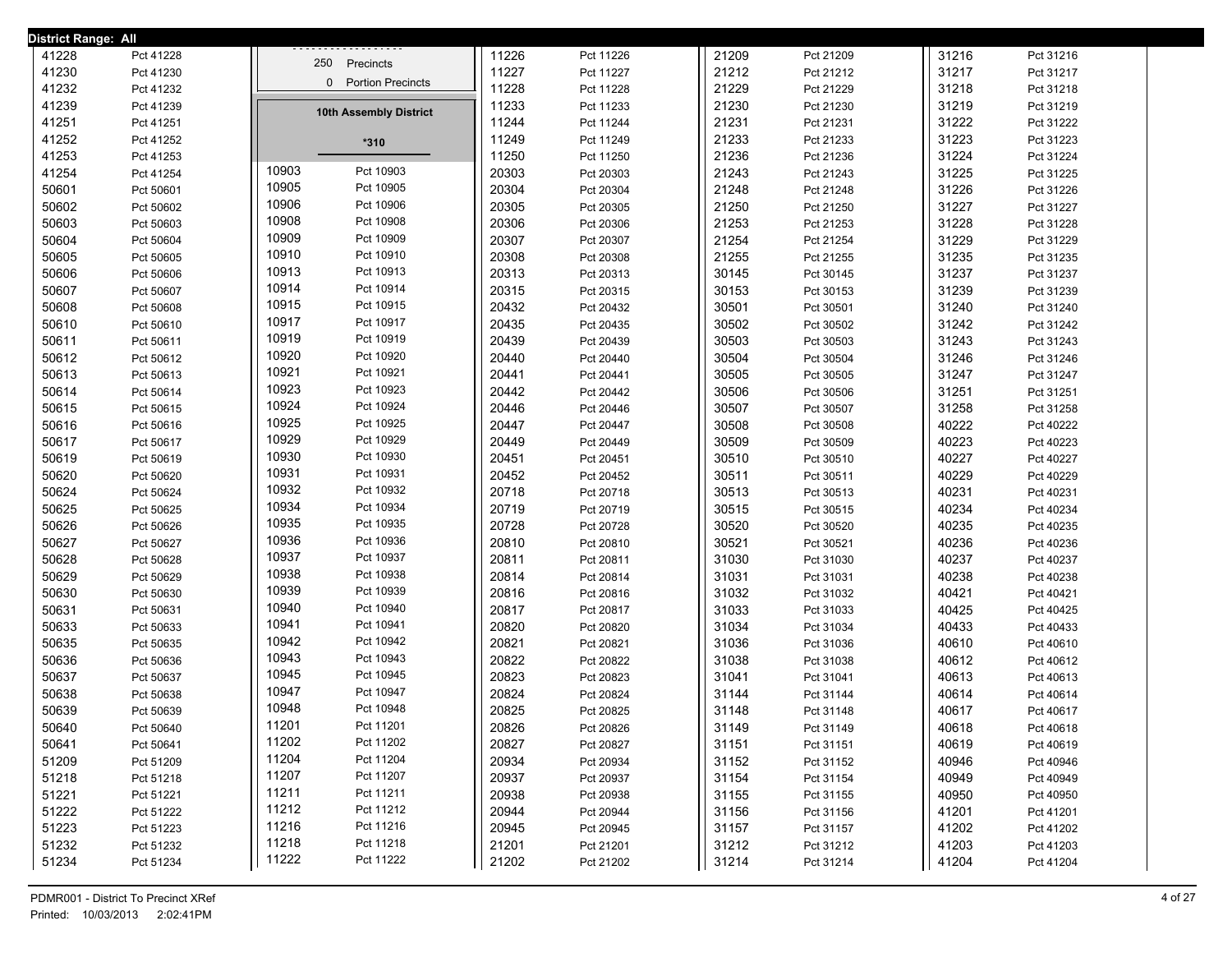| <b>District Range: All</b> |                        |                                          |                                          |                                   |                            |       |           |
|----------------------------|------------------------|------------------------------------------|------------------------------------------|-----------------------------------|----------------------------|-------|-----------|
| 41205                      | Pct 41205              | 50637<br>Pct 50637                       | 10945<br>Pct 10945                       | 20811                             | Pct 20811                  | 30509 | Pct 30509 |
| 41206                      | Pct 41206              | 50638<br>Pct 50638                       | 10947<br>Pct 10947                       | 20814                             | Pct 20814                  | 30510 | Pct 30510 |
| 41207                      | Pct 41207              | 50639<br>Pct 50639                       | 10948<br>Pct 10948                       | 20816                             | Pct 20816                  | 30511 | Pct 30511 |
| 41208                      | Pct 41208              | 50640<br>Pct 50640                       | 11201<br>Pct 11201                       | 20817                             | Pct 20817                  | 30513 | Pct 30513 |
| 41209                      | Pct 41209              | 50641<br>Pct 50641                       | 11202<br>Pct 11202                       | 20820                             | Pct 20820                  | 30515 | Pct 30515 |
| 41210                      | Pct 41210              | 51209<br>Pct 51209                       | 11204<br>Pct 11204                       | 20821                             | Pct 20821                  | 30520 | Pct 30520 |
| 41211                      | Pct 41211              | 51218<br>Pct 51218                       | 11207<br>Pct 11207                       | 20822                             | Pct 20822                  | 30521 | Pct 30521 |
| 41215                      | Pct 41215              | 51221<br>Pct 51221                       | 11211<br>Pct 11211                       | 20823                             | Pct 20823                  | 31030 | Pct 31030 |
| 41216                      | Pct 41216              | 51222<br>Pct 51222                       | 11212<br>Pct 11212                       | 20824                             | Pct 20824                  | 31031 | Pct 31031 |
| 41220                      | Pct 41220              | 51223<br>Pct 51223                       | 11216<br>Pct 11216                       | 20825                             | Pct 20825                  | 31032 | Pct 31032 |
| 41224                      | Pct 41224              | 51232<br>Pct 51232                       | 11218<br>Pct 11218                       | 20826                             | Pct 20826                  | 31033 | Pct 31033 |
| 41226                      | Pct 41226              | 51234<br>Pct 51234                       | 11222<br>Pct 11222                       | 20827                             | Pct 20827                  | 31034 | Pct 31034 |
| 41228                      | Pct 41228              | 250<br>Precincts                         | 11226<br>Pct 11226                       | 20934                             | Pct 20934                  | 31036 | Pct 31036 |
| 41230                      | Pct 41230              |                                          | 11227<br>Pct 11227                       | 20937                             | Pct 20937                  | 31038 | Pct 31038 |
| 41232                      | Pct 41232              | 0 Portion Precincts                      | 11228<br>Pct 11228                       | 20938                             | Pct 20938                  | 31041 | Pct 31041 |
| 41239                      | Pct 41239              | <b>1st Supervisorial District</b>        | 11233<br>Pct 11233                       | 20944                             | Pct 20944                  | 31144 | Pct 31144 |
| 41251                      | Pct 41251              |                                          | 11244<br>Pct 11244                       | 20945                             | Pct 20945                  | 31148 | Pct 31148 |
| 41252                      | Pct 41252              | $*401$                                   | 11249<br>Pct 11249                       | 21201                             | Pct 21201                  | 31149 | Pct 31149 |
| 41253                      | Pct 41253              |                                          | 11250<br>Pct 11250                       | 21202                             | Pct 21202                  | 31151 | Pct 31151 |
| 41254                      | Pct 41254              | 10903<br>Pct 10903                       | 49<br>Precincts                          | 21209                             | Pct 21209                  | 31152 | Pct 31152 |
| 50601                      | Pct 50601              | 10905<br>Pct 10905                       | 0                                        | 21212<br><b>Portion Precincts</b> | Pct 21212                  | 31154 | Pct 31154 |
| 50602                      | Pct 50602              | 10906<br>Pct 10906                       |                                          | 21229                             | Pct 21229                  | 31155 | Pct 31155 |
| 50603                      | Pct 50603              | 10908<br>Pct 10908                       | 2nd Supervisorial District               | 21230                             | Pct 21230                  | 31156 | Pct 31156 |
| 50604                      | Pct 50604              | 10909<br>Pct 10909                       |                                          | 21231                             | Pct 21231                  | 31157 | Pct 31157 |
| 50605                      | Pct 50605              | 10910<br>Pct 10910                       | $*402$                                   | 21233                             | Pct 21233                  | 31212 | Pct 31212 |
| 50606                      | Pct 50606              | 10913<br>Pct 10913                       |                                          | 21236                             | Pct 21236                  | 31214 | Pct 31214 |
| 50607                      | Pct 50607              | 10914<br>Pct 10914                       | 20303<br>Pct 20303                       | 21243                             | Pct 21243                  | 31216 | Pct 31216 |
| 50608                      | Pct 50608              | 10915<br>Pct 10915                       | 20304<br>Pct 20304                       | 21248                             | Pct 21248                  | 31217 | Pct 31217 |
| 50610                      | Pct 50610              | 10917<br>Pct 10917                       | 20305<br>Pct 20305                       | 21250                             | Pct 21250                  | 31218 | Pct 31218 |
| 50611                      | Pct 50611              | 10919<br>Pct 10919                       | 20306<br>Pct 20306                       | 21253                             | Pct 21253                  | 31219 | Pct 31219 |
| 50612                      | Pct 50612              | 10920<br>Pct 10920                       | 20307<br>Pct 20307                       | 21254                             | Pct 21254                  | 31222 | Pct 31222 |
| 50613                      | Pct 50613              | 10921<br>Pct 10921                       | 20308<br>Pct 20308                       | 21255                             | Pct 21255                  | 31223 | Pct 31223 |
| 50614                      | Pct 50614              | 10923<br>Pct 10923                       | 20313<br>Pct 20313                       |                                   | 55<br>Precincts            | 31224 | Pct 31224 |
| 50615                      | Pct 50615              | 10924<br>Pct 10924                       | 20315<br>Pct 20315                       |                                   | 0 Portion Precincts        | 31225 | Pct 31225 |
| 50616                      | Pct 50616              | 10925<br>Pct 10925                       | 20432<br>Pct 20432                       |                                   |                            | 31226 | Pct 31226 |
| 50617                      | Pct 50617              | 10929<br>Pct 10929                       | 20435<br>Pct 20435                       |                                   | 3rd Supervisorial District | 31227 | Pct 31227 |
| 50619                      | Pct 50619              | 10930<br>Pct 10930                       | 20439<br>Pct 20439                       |                                   |                            | 31228 | Pct 31228 |
| 50620                      | Pct 50620              | 10931<br>Pct 10931                       | 20440<br>Pct 20440                       |                                   | $*403$                     | 31229 | Pct 31229 |
| 50624                      | Pct 50624              | 10932<br>Pct 10932                       | 20441<br>Pct 20441                       |                                   |                            | 31235 | Pct 31235 |
| 50625                      | Pct 50625              | 10934<br>Pct 10934                       | 20442<br>Pct 20442                       | 30145                             | Pct 30145                  | 31237 | Pct 31237 |
|                            |                        | 10935<br>Pct 10935                       | 20446<br>Pct 20446                       | 30153<br>30501                    | Pct 30153                  | 31239 | Pct 31239 |
| 50626                      | Pct 50626              |                                          |                                          |                                   | Pct 30501                  |       | Pct 31240 |
| 50627                      | Pct 50627              | 10936<br>Pct 10936                       | 20447<br>Pct 20447                       |                                   |                            | 31240 |           |
| 50628                      | Pct 50628              | 10937<br>Pct 10937                       | 20449<br>Pct 20449                       | 30502                             | Pct 30502                  | 31242 | Pct 31242 |
| 50629                      | Pct 50629              | 10938<br>Pct 10938                       | 20451<br>Pct 20451                       | 30503                             | Pct 30503                  | 31243 | Pct 31243 |
| 50630                      | Pct 50630              | 10939<br>Pct 10939                       | 20452<br>Pct 20452                       | 30504                             | Pct 30504                  | 31246 | Pct 31246 |
| 50631                      | Pct 50631              | 10940<br>Pct 10940                       | 20718<br>Pct 20718                       | 30505                             | Pct 30505                  | 31247 | Pct 31247 |
| 50633                      | Pct 50633              | 10941<br>Pct 10941                       | 20719<br>Pct 20719                       | 30506                             | Pct 30506                  | 31251 | Pct 31251 |
| 50635<br>50636             | Pct 50635<br>Pct 50636 | 10942<br>Pct 10942<br>10943<br>Pct 10943 | 20728<br>Pct 20728<br>20810<br>Pct 20810 | 30507<br>30508                    | Pct 30507<br>Pct 30508     | 31258 | Pct 31258 |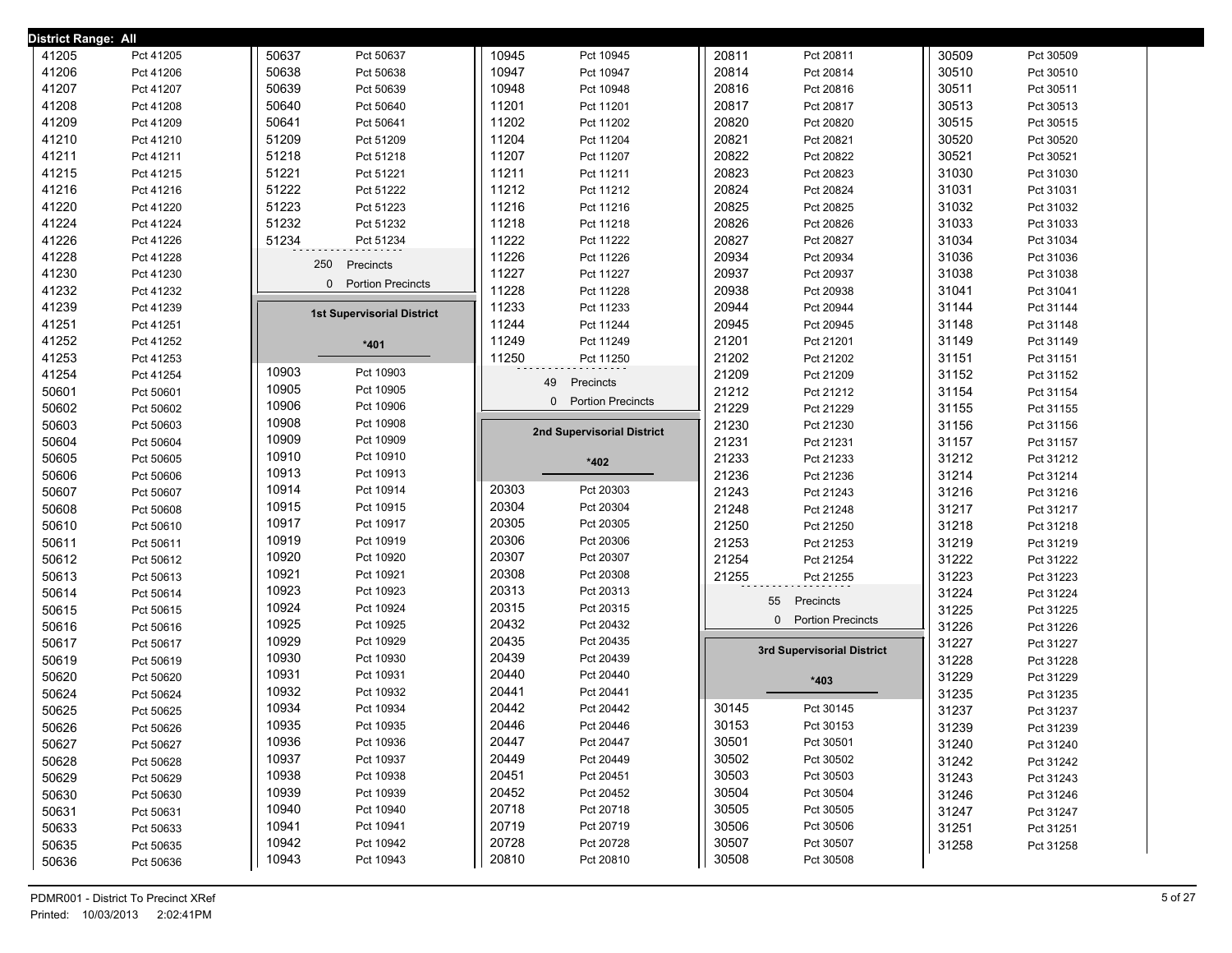| <b>District Range: All</b> |                                   |       |                                      |                |                              |                |                                      |       |                     |
|----------------------------|-----------------------------------|-------|--------------------------------------|----------------|------------------------------|----------------|--------------------------------------|-------|---------------------|
|                            | Precincts<br>58                   | 41239 | Pct 41239                            | 51222          | Pct 51222                    |                | <b>City Of Larkspur</b>              | 40614 | Pct 40614           |
|                            | 0 Portion Precincts               | 41251 | Pct 41251                            | 51223          | Pct 51223                    |                |                                      | 40617 | Pct 40617           |
|                            |                                   | 41252 | Pct 41252                            | 51232          | Pct 51232                    |                | $*504$                               | 40618 | Pct 40618           |
|                            | <b>4th Supervisorial District</b> | 41253 | Pct 41253                            | 51234          | Pct 51234                    |                |                                      | 40619 | Pct 40619           |
|                            |                                   | 41254 | Pct 41254                            |                | 41 Precincts                 | 20432          | Pct 20432                            | 50601 | Pct 50601           |
|                            | $*404$                            |       | 47<br>Precincts                      |                | 0 Portion Precincts          | 20435          | Pct 20435                            | 50602 | Pct 50602           |
|                            |                                   |       | <b>Portion Precincts</b><br>$\Omega$ |                |                              | 20439          | Pct 20439                            | 50603 | Pct 50603           |
| 40222                      | Pct 40222                         |       |                                      |                | <b>City Of Belvedere</b>     | 20440          | Pct 20440                            | 50604 | Pct 50604           |
| 40223                      | Pct 40223                         |       | 5th Supervisorial District           |                |                              | 20441          | Pct 20441                            | 50605 | Pct 50605           |
| 40227                      | Pct 40227                         |       |                                      |                | *501                         | 20442          | Pct 20442                            | 50606 | Pct 50606           |
| 40229                      | Pct 40229                         |       | *405                                 |                |                              | 20446          | Pct 20446                            | 50607 | Pct 50607           |
| 40231                      | Pct 40231                         |       |                                      | 30145          | Pct 30145                    | 20447          | Pct 20447                            | 50608 | Pct 50608           |
| 40234                      | Pct 40234                         | 50601 | Pct 50601                            | 30153          | Pct 30153                    | 20449          | Pct 20449                            | 50610 | Pct 50610           |
| 40235                      | Pct 40235                         | 50602 | Pct 50602                            |                | 2 Precincts                  | 20451          | Pct 20451                            | 50611 | Pct 50611           |
| 40236                      | Pct 40236                         | 50603 | Pct 50603                            |                | 0 Portion Precincts          | 20452          | Pct 20452                            | 50612 | Pct 50612           |
| 40237                      | Pct 40237                         | 50604 | Pct 50604                            |                |                              | 40421          | Pct 40421                            | 50613 | Pct 50613           |
| 40238                      | Pct 40238                         | 50605 | Pct 50605                            |                | <b>Town Of Corte Madera</b>  | 40425          | Pct 40425                            | 50614 | Pct 50614           |
| 40421                      | Pct 40421                         | 50606 | Pct 50606                            |                |                              | 40433          | Pct 40433                            | 50615 | Pct 50615           |
| 40425                      | Pct 40425                         | 50607 | Pct 50607                            |                | *502                         |                | Precincts<br>14                      | 50616 | Pct 50616           |
| 40433                      | Pct 40433                         | 50608 | Pct 50608                            |                |                              |                | $\Omega$<br><b>Portion Precincts</b> | 50617 | Pct 50617           |
| 40610                      | Pct 40610                         | 50610 | Pct 50610                            | 40222          | Pct 40222                    |                |                                      | 50619 | Pct 50619           |
| 40612                      | Pct 40612                         | 50611 | Pct 50611                            | 40223<br>40227 | Pct 40223<br>Pct 40227       |                | <b>City Of Mill Valley</b>           | 50620 | Pct 50620           |
| 40613                      | Pct 40613                         | 50612 | Pct 50612                            | 40229          | Pct 40229                    |                |                                      | 50624 | Pct 50624           |
| 40614                      | Pct 40614                         | 50613 | Pct 50613                            | 40231          | Pct 40231                    |                | *505                                 | 50625 | Pct 50625           |
| 40617                      | Pct 40617                         | 50614 | Pct 50614                            | 40234          | Pct 40234                    |                |                                      | 50626 | Pct 50626           |
| 40618                      | Pct 40618                         | 50615 | Pct 50615                            | 40235          | Pct 40235                    | 30501          | Pct 30501                            | 50627 | Pct 50627           |
| 40619                      | Pct 40619                         | 50616 | Pct 50616                            | 40236          | Pct 40236                    | 30502          | Pct 30502                            | 50628 | Pct 50628           |
| 40946                      | Pct 40946                         | 50617 | Pct 50617                            | 40237          | Pct 40237                    | 30503          | Pct 30503                            | 50629 | Pct 50629           |
| 40949                      | Pct 40949                         | 50619 | Pct 50619                            | 40238          |                              | 30504          | Pct 30504                            | 50630 | Pct 50630           |
| 40950                      | Pct 40950                         | 50620 | Pct 50620                            |                | Pct 40238                    | 30505          | Pct 30505                            | 50631 | Pct 50631           |
| 41201                      | Pct 41201                         | 50624 | Pct 50624                            |                | 10 <sup>1</sup><br>Precincts | 30506          | Pct 30506                            | 50633 | Pct 50633           |
| 41202                      | Pct 41202                         | 50625 | Pct 50625                            |                | 0 Portion Precincts          | 30507          | Pct 30507                            | 50635 | Pct 50635           |
| 41203                      | Pct 41203                         | 50626 | Pct 50626                            |                |                              | 30508          | Pct 30508                            | 50636 | Pct 50636           |
| 41204                      | Pct 41204                         | 50627 | Pct 50627                            |                | <b>Town Of Fairfax</b>       | 30509          | Pct 30509                            | 50637 | Pct 50637           |
| 41205                      | Pct 41205                         | 50628 | Pct 50628                            |                |                              | 30510          | Pct 30510                            | 50638 | Pct 50638           |
| 41206                      | Pct 41206                         | 50629 | Pct 50629                            |                | $*503$                       | 30511          | Pct 30511                            | 50639 | Pct 50639           |
| 41207                      | Pct 41207                         | 50630 | Pct 50630                            | 20303          | Pct 20303                    | 30513          | Pct 30513                            | 50640 | Pct 50640           |
| 41208                      | Pct 41208                         | 50631 | Pct 50631                            | 20304          | Pct 20304                    | 30515          | Pct 30515                            | 50641 | Pct 50641           |
| 41209                      | Pct 41209                         | 50633 | Pct 50633                            | 20305          | Pct 20305                    | 30520          | Pct 30520                            | 41    | Precincts           |
| 41210                      | Pct 41210                         | 50635 | Pct 50635                            | 20306          | Pct 20306                    | 30521          | Pct 30521                            |       | 0 Portion Precincts |
| 41211                      | Pct 41211                         | 50636 | Pct 50636                            | 20307          | Pct 20307                    |                | 15 Precincts                         |       |                     |
| 41215                      | Pct 41215                         | 50637 | Pct 50637                            | 20308          | Pct 20308                    |                | 0 Portion Precincts                  |       | <b>Town Of Ross</b> |
| 41216                      | Pct 41216                         | 50638 | Pct 50638                            | 20313          | Pct 20313                    |                |                                      |       |                     |
| 41220                      | Pct 41220                         | 50639 | Pct 50639                            | 20315          | Pct 20315                    |                | <b>City Of Novato</b>                |       | *507                |
| 41224                      | Pct 41224                         | 50640 | Pct 50640                            |                |                              |                |                                      |       |                     |
| 41226                      | Pct 41226                         | 50641 | Pct 50641                            |                | 8 Precincts                  |                | $*506$                               | 20718 | Pct 20718           |
| 41228                      | Pct 41228                         | 51209 | Pct 51209                            |                | 0 Portion Precincts          |                |                                      | 20719 | Pct 20719           |
| 41230                      | Pct 41230                         | 51218 | Pct 51218                            |                |                              | 40610<br>40612 | Pct 40610<br>Pct 40612               | 20728 | Pct 20728           |
| 41232                      | Pct 41232                         | 51221 | Pct 51221                            |                |                              | 40613          |                                      |       |                     |
|                            |                                   |       |                                      |                |                              |                | Pct 40613                            |       |                     |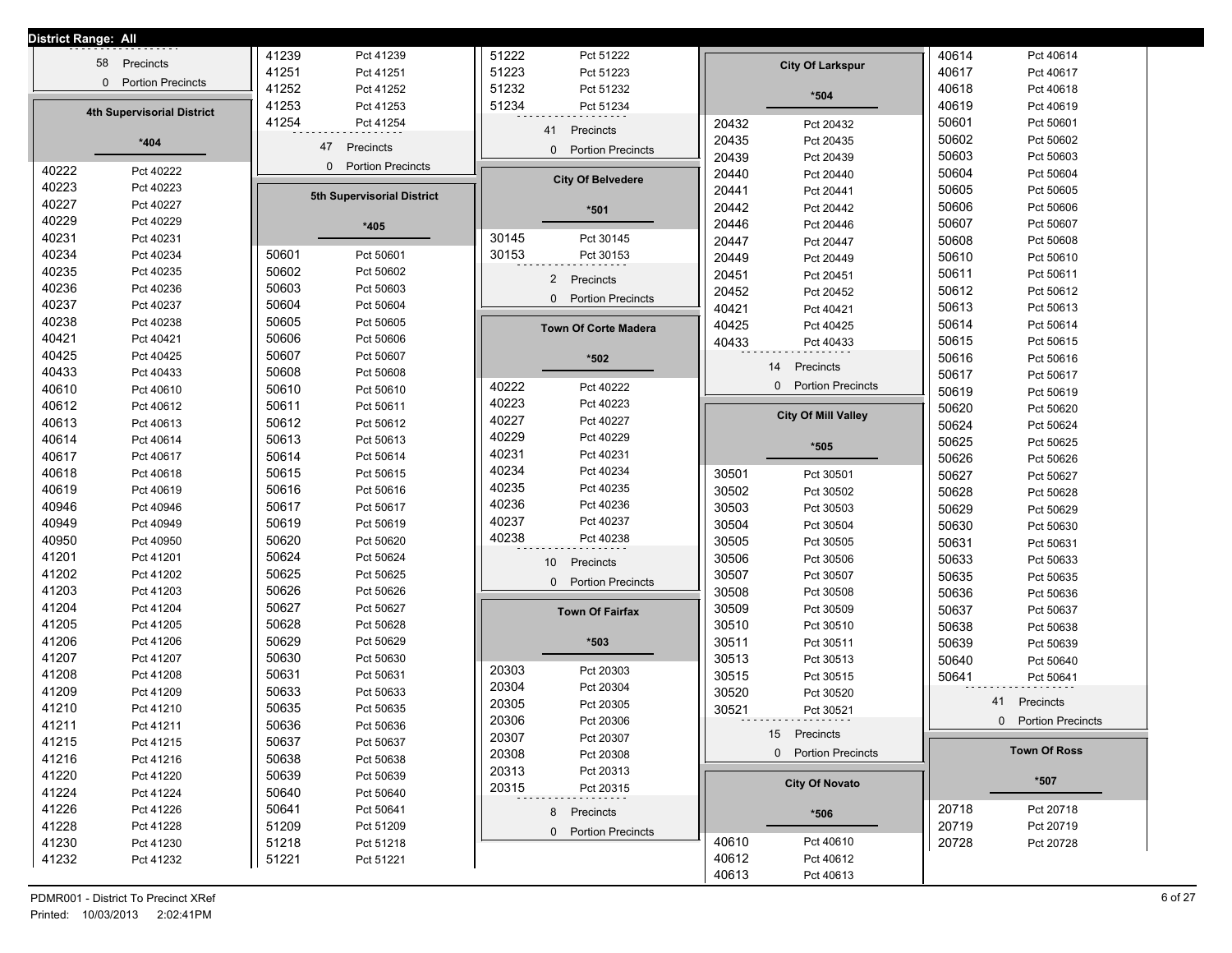| District Range: All |                                      |          |                          |       |                            |       |                     |       |                                      |
|---------------------|--------------------------------------|----------|--------------------------|-------|----------------------------|-------|---------------------|-------|--------------------------------------|
|                     | 3 Precincts                          | 10937    | Pct 10937                |       | 9 Precincts                | 31227 | Pct 31227           |       |                                      |
|                     | <b>Portion Precincts</b><br>$\Omega$ | 10938    | Pct 10938                |       | 0 Portion Precincts        | 31228 | Pct 31228           |       | <b>Bd Of Equalization District 2</b> |
|                     |                                      | 10939    | Pct 10939                |       |                            | 31229 | Pct 31229           |       | <b>BDEQ2</b>                         |
|                     | <b>Town Of San Anselmo</b>           | 10940    | Pct 10940                |       | <b>Unincorporated Area</b> | 31235 | Pct 31235           |       |                                      |
|                     |                                      | 10941    | Pct 10941                |       |                            | 31237 | Pct 31237           | 10903 | Pct 10903                            |
|                     | *508                                 | 10942    | Pct 10942                |       | *599                       | 31239 | Pct 31239           | 10905 | Pct 10905                            |
|                     |                                      | 10943    | Pct 10943                |       |                            | 31240 | Pct 31240           | 10906 | Pct 10906                            |
| 20810               | Pct 20810                            | 10945    | Pct 10945                | 11201 | Pct 11201                  | 31242 | Pct 31242           | 10908 | Pct 10908                            |
| 20811               | Pct 20811                            | 10947    | Pct 10947                | 11202 | Pct 11202                  | 31243 | Pct 31243           | 10909 | Pct 10909                            |
| 20814               | Pct 20814                            | 10948    | Pct 10948                | 11204 | Pct 11204                  | 31246 | Pct 31246           | 10910 | Pct 10910                            |
| 20816               | Pct 20816                            | 20934    | Pct 20934                | 11207 | Pct 11207                  | 31247 | Pct 31247           | 10913 | Pct 10913                            |
| 20817               | Pct 20817                            | 20937    | Pct 20937                | 11211 | Pct 11211                  | 31251 | Pct 31251           | 10914 | Pct 10914                            |
| 20820               | Pct 20820                            | 20938    | Pct 20938                | 11212 | Pct 11212                  | 31258 | Pct 31258           | 10915 | Pct 10915                            |
| 20821               | Pct 20821                            | 20944    | Pct 20944                | 11216 | Pct 11216                  | 41201 | Pct 41201           | 10917 | Pct 10917                            |
| 20822               | Pct 20822                            | 20945    | Pct 20945                | 11218 | Pct 11218                  | 41202 | Pct 41202           | 10919 | Pct 10919                            |
| 20823               | Pct 20823                            | 40946    | Pct 40946                | 11222 | Pct 11222                  | 41203 | Pct 41203           | 10920 | Pct 10920                            |
| 20824               | Pct 20824                            | 40949    | Pct 40949                | 11226 | Pct 11226                  | 41204 | Pct 41204           | 10921 | Pct 10921                            |
| 20825               | Pct 20825                            | 40950    | Pct 40950                | 11227 | Pct 11227                  | 41205 | Pct 41205           | 10923 | Pct 10923                            |
| 20826               | Pct 20826                            | 41       | Precincts                | 11228 | Pct 11228                  | 41206 | Pct 41206           | 10924 | Pct 10924                            |
| 20827               | Pct 20827                            | $\Omega$ | <b>Portion Precincts</b> | 11233 | Pct 11233                  | 41207 | Pct 41207           | 10925 | Pct 10925                            |
|                     | 13<br>Precincts                      |          |                          | 11244 | Pct 11244                  | 41208 | Pct 41208           | 10929 | Pct 10929                            |
|                     | 0 Portion Precincts                  |          | <b>City Of Sausalito</b> | 11249 | Pct 11249                  | 41209 | Pct 41209           | 10930 | Pct 10930                            |
|                     |                                      |          |                          | 11250 | Pct 11250                  | 41210 | Pct 41210           | 10931 | Pct 10931                            |
|                     | <b>City Of San Rafael</b>            |          | *510                     | 21201 | Pct 21201                  | 41211 | Pct 41211           | 10932 | Pct 10932                            |
|                     |                                      |          |                          | 21202 | Pct 21202                  | 41215 | Pct 41215           | 10934 | Pct 10934                            |
|                     | *509                                 | 31030    | Pct 31030                | 21209 | Pct 21209                  | 41216 | Pct 41216           | 10935 | Pct 10935                            |
|                     |                                      | 31031    | Pct 31031                | 21212 | Pct 21212                  | 41220 | Pct 41220           | 10936 | Pct 10936                            |
| 10903               | Pct 10903                            | 31032    | Pct 31032                | 21229 | Pct 21229                  | 41224 | Pct 41224           | 10937 | Pct 10937                            |
| 10905               | Pct 10905                            | 31033    | Pct 31033                | 21230 | Pct 21230                  | 41226 | Pct 41226           | 10938 | Pct 10938                            |
| 10906               | Pct 10906                            | 31034    | Pct 31034                | 21231 | Pct 21231                  | 41228 | Pct 41228           | 10939 | Pct 10939                            |
| 10908               | Pct 10908                            | 31036    | Pct 31036                | 21233 | Pct 21233                  | 41230 | Pct 41230           | 10940 | Pct 10940                            |
| 10909               | Pct 10909                            | 31038    | Pct 31038                | 21236 | Pct 21236                  | 41232 | Pct 41232           | 10941 | Pct 10941                            |
| 10910               | Pct 10910                            | 31041    | Pct 31041                | 21243 | Pct 21243                  | 41239 | Pct 41239           | 10942 | Pct 10942                            |
| 10913               | Pct 10913                            | 8        | Precincts                | 21248 | Pct 21248                  | 41251 | Pct 41251           | 10943 | Pct 10943                            |
| 10914               | Pct 10914                            |          | 0 Portion Precincts      | 21250 | Pct 21250                  | 41252 | Pct 41252           | 10945 | Pct 10945                            |
| 10915               | Pct 10915                            |          |                          | 21253 | Pct 21253                  | 41253 | Pct 41253           | 10947 | Pct 10947                            |
| 10917               | Pct 10917                            |          | <b>Town Of Tiburon</b>   | 21254 | Pct 21254                  | 41254 | Pct 41254           | 10948 | Pct 10948                            |
| 10919<br>10920      | Pct 10919                            |          |                          | 21255 | Pct 21255                  | 51209 | Pct 51209           | 11201 | Pct 11201                            |
|                     | Pct 10920                            |          | $*511$                   | 31212 | Pct 31212                  | 51218 | Pct 51218           | 11202 | Pct 11202                            |
| 10921<br>10923      | Pct 10921                            |          |                          | 31214 | Pct 31214                  | 51221 | Pct 51221           | 11204 | Pct 11204                            |
|                     | Pct 10923                            | 31144    | Pct 31144                | 31216 | Pct 31216                  | 51222 | Pct 51222           | 11207 | Pct 11207                            |
| 10924               | Pct 10924                            | 31148    | Pct 31148                | 31217 | Pct 31217                  | 51223 | Pct 51223           | 11211 | Pct 11211                            |
| 10925               | Pct 10925                            | 31149    | Pct 31149                | 31218 | Pct 31218                  | 51232 | Pct 51232           | 11212 | Pct 11212                            |
| 10929               | Pct 10929                            | 31151    | Pct 31151                | 31219 | Pct 31219                  | 51234 | Pct 51234           | 11216 | Pct 11216                            |
| 10930               | Pct 10930                            | 31152    | Pct 31152                | 31222 | Pct 31222                  |       | 86 Precincts        | 11218 | Pct 11218                            |
| 10931               | Pct 10931                            | 31154    | Pct 31154                | 31223 | Pct 31223                  |       | 0 Portion Precincts | 11222 | Pct 11222                            |
| 10932               | Pct 10932                            | 31155    | Pct 31155                | 31224 | Pct 31224                  |       |                     | 11226 | Pct 11226                            |
| 10934               | Pct 10934                            | 31156    | Pct 31156                | 31225 | Pct 31225                  |       |                     | 11227 | Pct 11227                            |
| 10935               | Pct 10935                            | 31157    | Pct 31157                | 31226 | Pct 31226                  |       |                     | 11228 | Pct 11228                            |
| 10936               | Pct 10936                            |          |                          |       |                            |       |                     |       |                                      |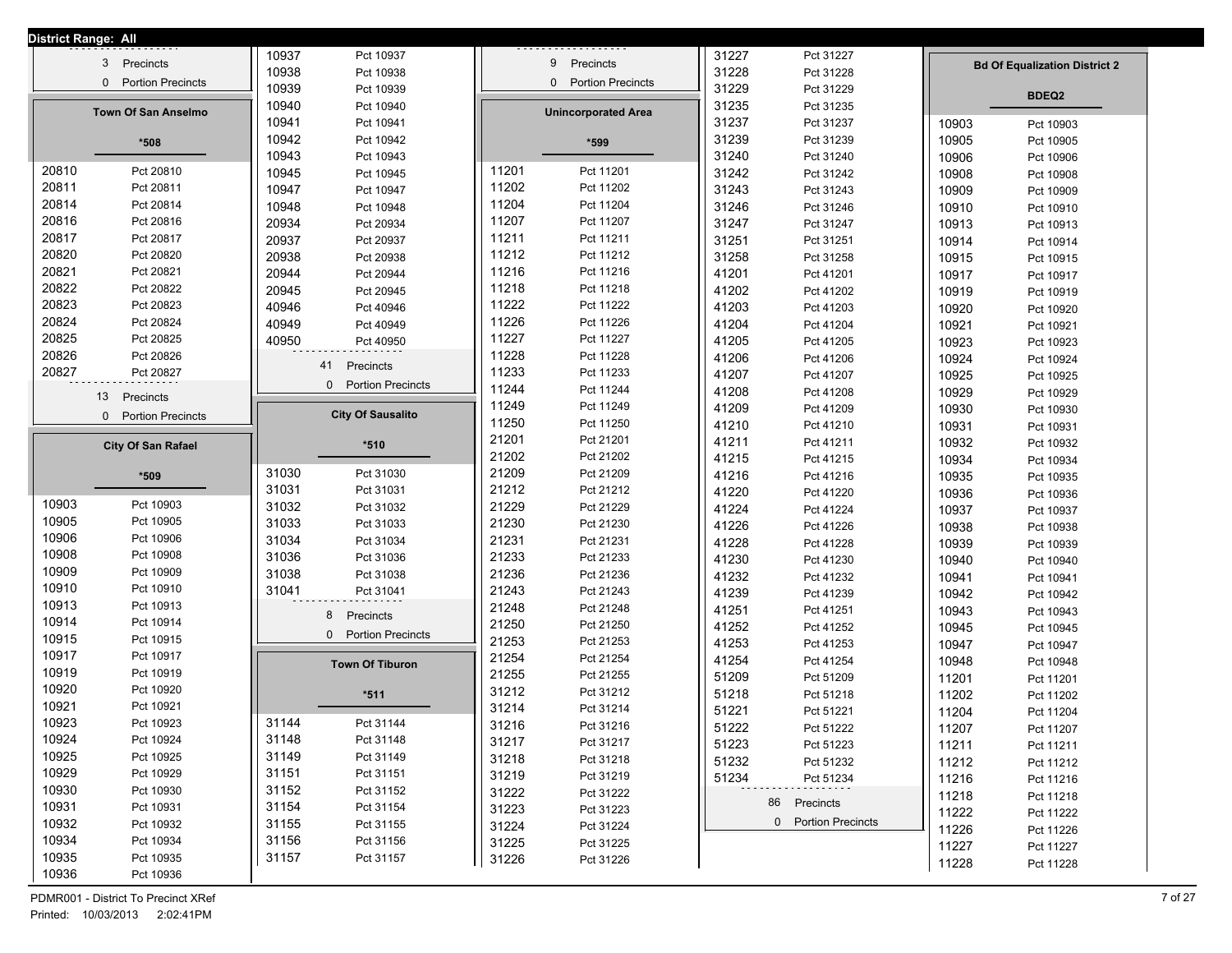| District Range: All |           |       |           |       |           |       |           |       |                                          |  |
|---------------------|-----------|-------|-----------|-------|-----------|-------|-----------|-------|------------------------------------------|--|
| 11233               | Pct 11233 | 21230 | Pct 21230 | 31219 | Pct 31219 | 41208 | Pct 41208 | 50640 | Pct 50640                                |  |
| 11244               | Pct 11244 | 21231 | Pct 21231 | 31222 | Pct 31222 | 41209 | Pct 41209 | 50641 | Pct 50641                                |  |
| 11249               | Pct 11249 | 21233 | Pct 21233 | 31223 | Pct 31223 | 41210 | Pct 41210 | 51209 | Pct 51209                                |  |
| 11250               | Pct 11250 | 21236 | Pct 21236 | 31224 | Pct 31224 | 41211 | Pct 41211 | 51218 | Pct 51218                                |  |
| 20303               | Pct 20303 | 21243 | Pct 21243 | 31225 | Pct 31225 | 41215 | Pct 41215 | 51221 | Pct 51221                                |  |
| 20304               | Pct 20304 | 21248 | Pct 21248 | 31226 | Pct 31226 | 41216 | Pct 41216 | 51222 | Pct 51222                                |  |
| 20305               | Pct 20305 | 21250 | Pct 21250 | 31227 | Pct 31227 | 41220 | Pct 41220 | 51223 | Pct 51223                                |  |
| 20306               | Pct 20306 | 21253 | Pct 21253 | 31228 | Pct 31228 | 41224 | Pct 41224 | 51232 | Pct 51232                                |  |
| 20307               | Pct 20307 | 21254 | Pct 21254 | 31229 | Pct 31229 | 41226 | Pct 41226 | 51234 | Pct 51234                                |  |
| 20308               | Pct 20308 | 21255 | Pct 21255 | 31235 | Pct 31235 | 41228 | Pct 41228 |       |                                          |  |
| 20313               | Pct 20313 | 30145 | Pct 30145 | 31237 | Pct 31237 | 41230 | Pct 41230 |       | 250<br>Precincts                         |  |
| 20315               | Pct 20315 | 30153 | Pct 30153 | 31239 | Pct 31239 | 41232 | Pct 41232 |       | <b>Portion Precincts</b><br>$\mathbf{0}$ |  |
| 20432               | Pct 20432 | 30501 | Pct 30501 | 31240 | Pct 31240 | 41239 | Pct 41239 |       | <b>Marin County Board Of</b>             |  |
| 20435               | Pct 20435 | 30502 | Pct 30502 | 31242 | Pct 31242 | 41251 | Pct 41251 |       | <b>Education</b>                         |  |
| 20439               | Pct 20439 | 30503 | Pct 30503 | 31243 | Pct 31243 | 41252 | Pct 41252 |       | <b>CB01</b>                              |  |
| 20440               | Pct 20440 | 30504 | Pct 30504 | 31246 | Pct 31246 | 41253 | Pct 41253 |       |                                          |  |
| 20441               | Pct 20441 | 30505 | Pct 30505 | 31247 | Pct 31247 | 41254 | Pct 41254 | 10903 | Pct 10903                                |  |
| 20442               | Pct 20442 | 30506 | Pct 30506 | 31251 | Pct 31251 | 50601 | Pct 50601 | 10905 | Pct 10905                                |  |
| 20446               | Pct 20446 | 30507 | Pct 30507 | 31258 | Pct 31258 | 50602 | Pct 50602 | 10906 | Pct 10906                                |  |
| 20447               | Pct 20447 | 30508 | Pct 30508 | 40222 | Pct 40222 | 50603 | Pct 50603 | 10908 | Pct 10908                                |  |
| 20449               | Pct 20449 | 30509 | Pct 30509 | 40223 | Pct 40223 | 50604 | Pct 50604 | 10909 | Pct 10909                                |  |
| 20451               | Pct 20451 | 30510 | Pct 30510 | 40227 | Pct 40227 | 50605 | Pct 50605 | 10910 | Pct 10910                                |  |
| 20452               | Pct 20452 | 30511 | Pct 30511 | 40229 | Pct 40229 | 50606 | Pct 50606 | 10913 | Pct 10913                                |  |
| 20718               | Pct 20718 | 30513 | Pct 30513 | 40231 | Pct 40231 | 50607 | Pct 50607 | 10914 | Pct 10914                                |  |
| 20719               | Pct 20719 | 30515 | Pct 30515 | 40234 | Pct 40234 | 50608 | Pct 50608 | 10915 | Pct 10915                                |  |
| 20728               | Pct 20728 | 30520 | Pct 30520 | 40235 | Pct 40235 | 50610 | Pct 50610 | 10917 | Pct 10917                                |  |
| 20810               | Pct 20810 | 30521 | Pct 30521 | 40236 | Pct 40236 | 50611 | Pct 50611 | 10919 | Pct 10919                                |  |
| 20811               | Pct 20811 | 31030 | Pct 31030 | 40237 | Pct 40237 | 50612 | Pct 50612 | 10920 | Pct 10920                                |  |
| 20814               | Pct 20814 | 31031 | Pct 31031 | 40238 | Pct 40238 | 50613 | Pct 50613 | 10921 | Pct 10921                                |  |
| 20816               | Pct 20816 | 31032 | Pct 31032 | 40421 | Pct 40421 | 50614 | Pct 50614 | 10923 | Pct 10923                                |  |
| 20817               | Pct 20817 | 31033 | Pct 31033 | 40425 | Pct 40425 | 50615 | Pct 50615 | 10924 | Pct 10924                                |  |
| 20820               | Pct 20820 | 31034 | Pct 31034 | 40433 | Pct 40433 | 50616 | Pct 50616 | 10925 | Pct 10925                                |  |
| 20821               | Pct 20821 | 31036 | Pct 31036 | 40610 | Pct 40610 | 50617 | Pct 50617 | 10929 | Pct 10929                                |  |
| 20822               | Pct 20822 | 31038 | Pct 31038 | 40612 | Pct 40612 | 50619 | Pct 50619 | 10930 | Pct 10930                                |  |
| 20823               | Pct 20823 | 31041 | Pct 31041 | 40613 | Pct 40613 | 50620 | Pct 50620 | 10931 | Pct 10931                                |  |
| 20824               | Pct 20824 | 31144 | Pct 31144 | 40614 | Pct 40614 | 50624 | Pct 50624 | 10932 | Pct 10932                                |  |
| 20825               | Pct 20825 | 31148 | Pct 31148 | 40617 | Pct 40617 | 50625 | Pct 50625 | 10934 | Pct 10934                                |  |
| 20826               | Pct 20826 | 31149 | Pct 31149 | 40618 | Pct 40618 | 50626 | Pct 50626 | 10935 | Pct 10935                                |  |
| 20827               | Pct 20827 | 31151 | Pct 31151 | 40619 | Pct 40619 | 50627 | Pct 50627 | 10936 | Pct 10936                                |  |
| 20934               | Pct 20934 | 31152 | Pct 31152 | 40946 | Pct 40946 | 50628 | Pct 50628 | 10937 | Pct 10937                                |  |
| 20937               | Pct 20937 | 31154 | Pct 31154 | 40949 | Pct 40949 | 50629 | Pct 50629 | 10938 | Pct 10938                                |  |
| 20938               | Pct 20938 | 31155 | Pct 31155 | 40950 | Pct 40950 | 50630 | Pct 50630 | 10939 | Pct 10939                                |  |
| 20944               | Pct 20944 | 31156 | Pct 31156 | 41201 | Pct 41201 | 50631 | Pct 50631 | 10940 | Pct 10940                                |  |
| 20945               | Pct 20945 | 31157 | Pct 31157 | 41202 | Pct 41202 | 50633 | Pct 50633 | 10941 | Pct 10941                                |  |
| 21201               | Pct 21201 | 31212 | Pct 31212 | 41203 | Pct 41203 | 50635 | Pct 50635 | 10942 | Pct 10942                                |  |
| 21202               | Pct 21202 | 31214 | Pct 31214 | 41204 | Pct 41204 | 50636 | Pct 50636 | 10943 | Pct 10943                                |  |
| 21209               | Pct 21209 | 31216 | Pct 31216 | 41205 | Pct 41205 | 50637 | Pct 50637 | 10945 | Pct 10945                                |  |
| 21212               | Pct 21212 | 31217 | Pct 31217 | 41206 | Pct 41206 | 50638 | Pct 50638 | 10947 | Pct 10947                                |  |
| 21229               | Pct 21229 | 31218 | Pct 31218 | 41207 | Pct 41207 | 50639 | Pct 50639 | 10948 | Pct 10948                                |  |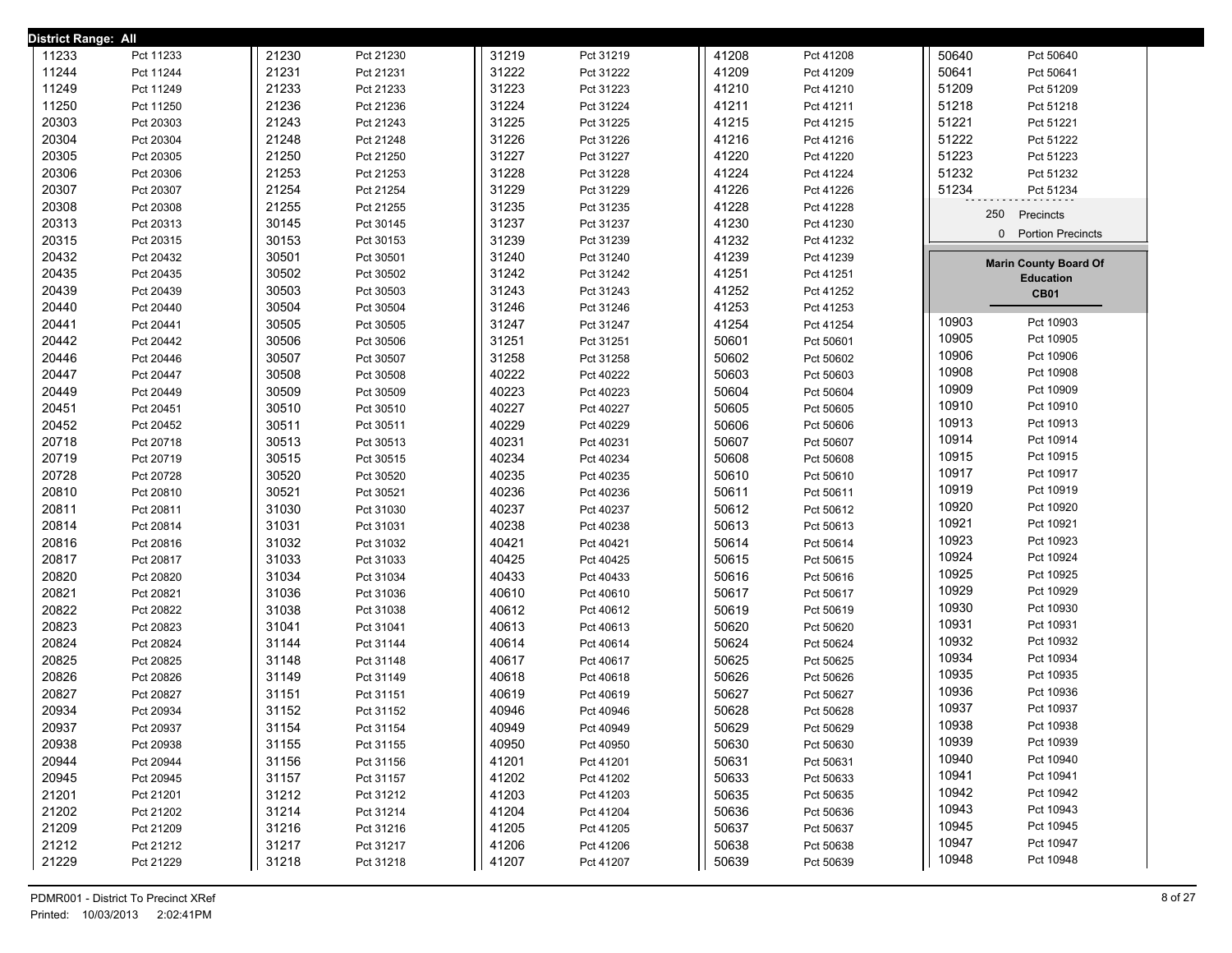| <b>District Range: All</b> |                        |                |           |                |                        |                |                        |                |                                              |
|----------------------------|------------------------|----------------|-----------|----------------|------------------------|----------------|------------------------|----------------|----------------------------------------------|
| 11201                      | Pct 11201              | 20826          | Pct 20826 | 31149          | Pct 31149              | 40618          | Pct 40618              | 50626          | Pct 50626                                    |
| 11202                      | Pct 11202              | 20827          | Pct 20827 | 31151          | Pct 31151              | 40619          | Pct 40619              | 50627          | Pct 50627                                    |
| 11204                      | Pct 11204              | 20934          | Pct 20934 | 31152          | Pct 31152              | 40946          | Pct 40946              | 50628          | Pct 50628                                    |
| 11207                      | Pct 11207              | 20937          | Pct 20937 | 31154          | Pct 31154              | 40949          | Pct 40949              | 50629          | Pct 50629                                    |
| 11211                      | Pct 11211              | 20938          | Pct 20938 | 31155          | Pct 31155              | 40950          | Pct 40950              | 50630          | Pct 50630                                    |
| 11212                      | Pct 11212              | 20944          | Pct 20944 | 31156          | Pct 31156              | 41201          | Pct 41201              | 50631          | Pct 50631                                    |
| 11216                      | Pct 11216              | 20945          | Pct 20945 | 31157          | Pct 31157              | 41202          | Pct 41202              | 50633          | Pct 50633                                    |
| 11218                      | Pct 11218              | 21201          | Pct 21201 | 31212          | Pct 31212              | 41203          | Pct 41203              | 50635          | Pct 50635                                    |
| 11222                      | Pct 11222              | 21202          | Pct 21202 | 31214          | Pct 31214              | 41204          | Pct 41204              | 50636          | Pct 50636                                    |
| 11226                      | Pct 11226              | 21209          | Pct 21209 | 31216          | Pct 31216              | 41205          | Pct 41205              | 50637          | Pct 50637                                    |
| 11227                      | Pct 11227              | 21212          | Pct 21212 | 31217          | Pct 31217              | 41206          | Pct 41206              | 50638          | Pct 50638                                    |
| 11228                      | Pct 11228              | 21229          | Pct 21229 | 31218          | Pct 31218              | 41207          | Pct 41207              | 50639          | Pct 50639                                    |
| 11233                      | Pct 11233              | 21230          | Pct 21230 | 31219          | Pct 31219              | 41208          | Pct 41208              | 50640          | Pct 50640                                    |
| 11244                      | Pct 11244              | 21231          | Pct 21231 | 31222          | Pct 31222              | 41209          | Pct 41209              | 50641          | Pct 50641                                    |
| 11249                      | Pct 11249              | 21233          | Pct 21233 | 31223          | Pct 31223              | 41210          | Pct 41210              | 51209          | Pct 51209                                    |
| 11250                      | Pct 11250              | 21236          | Pct 21236 | 31224          | Pct 31224              | 41211          | Pct 41211              | 51218          | Pct 51218                                    |
| 20303                      | Pct 20303              | 21243          | Pct 21243 | 31225          | Pct 31225              | 41215          | Pct 41215              | 51221          | Pct 51221                                    |
| 20304                      | Pct 20304              | 21248          | Pct 21248 | 31226          | Pct 31226              | 41216          | Pct 41216              | 51222          | Pct 51222                                    |
| 20305                      | Pct 20305              | 21250          | Pct 21250 | 31227          | Pct 31227              | 41220          | Pct 41220              | 51223          | Pct 51223                                    |
| 20306                      | Pct 20306              | 21253          | Pct 21253 | 31228          | Pct 31228              | 41224          | Pct 41224              | 51232          | Pct 51232                                    |
| 20307                      | Pct 20307              | 21254          | Pct 21254 | 31229          | Pct 31229              | 41226          | Pct 41226              | 51234          | Pct 51234                                    |
| 20308                      | Pct 20308              | 21255          | Pct 21255 | 31235          | Pct 31235              | 41228          | Pct 41228              | 250            |                                              |
| 20313                      | Pct 20313              | 30145          | Pct 30145 | 31237          | Pct 31237              | 41230          | Pct 41230              |                | Precincts                                    |
| 20315                      | Pct 20315              | 30153          | Pct 30153 | 31239          | Pct 31239              | 41232          | Pct 41232              |                | 0 Portion Precincts                          |
|                            |                        |                |           |                |                        |                |                        |                |                                              |
| 20432                      | Pct 20432              | 30501          | Pct 30501 | 31240          | Pct 31240              | 41239          | Pct 41239              |                |                                              |
| 20435                      | Pct 20435              | 30502          | Pct 30502 | 31242          | Pct 31242              | 41251          | Pct 41251              |                | <b>Marin County Board Of</b>                 |
| 20439                      | Pct 20439              | 30503          | Pct 30503 | 31243          | Pct 31243              | 41252          | Pct 41252              |                | <b>Education--Trustee Area 1</b><br>CB01 - 1 |
| 20440                      | Pct 20440              | 30504          | Pct 30504 | 31246          | Pct 31246              | 41253          | Pct 41253              |                |                                              |
| 20441                      | Pct 20441              | 30505          | Pct 30505 | 31247          | Pct 31247              | 41254          | Pct 41254              | 40610-A        | Pct 40610                                    |
| 20442                      | Pct 20442              | 30506          | Pct 30506 | 31251          | Pct 31251              | 50601          | Pct 50601              | 40612          | Pct 40612                                    |
| 20446                      | Pct 20446              | 30507          | Pct 30507 | 31258          | Pct 31258              | 50602          | Pct 50602              | 40613-A        | Pct 40613                                    |
| 20447                      | Pct 20447              | 30508          | Pct 30508 | 40222          | Pct 40222              | 50603          | Pct 50603              | 40613-B        | Pct 40613                                    |
| 20449                      | Pct 20449              | 30509          | Pct 30509 | 40223          | Pct 40223              | 50604          | Pct 50604              | 40614          | Pct 40614                                    |
| 20451                      | Pct 20451              | 30510          | Pct 30510 | 40227          | Pct 40227              | 50605          | Pct 50605              | 40617-A        | Pct 40617                                    |
| 20452                      | Pct 20452              | 30511          | Pct 30511 | 40229          | Pct 40229              | 50606          | Pct 50606              | 41204-A        | Pct 41204                                    |
| 20718                      | Pct 20718              | 30513          | Pct 30513 | 40231          | Pct 40231              | 50607          | Pct 50607              | 41208          | Pct 41208                                    |
| 20719                      | Pct 20719              | 30515          | Pct 30515 | 40234          | Pct 40234              | 50608          | Pct 50608              | 41210-A        | Pct 41210                                    |
| 20728                      | Pct 20728              | 30520          | Pct 30520 | 40235          | Pct 40235              | 50610          | Pct 50610              | 41210-B        | Pct 41210                                    |
| 20810                      | Pct 20810              | 30521          | Pct 30521 | 40236          | Pct 40236              | 50611          | Pct 50611              | 41210-C        | Pct 41210                                    |
| 20811                      | Pct 20811              | 31030          | Pct 31030 | 40237          | Pct 40237              | 50612          | Pct 50612              | 50607-A        | Pct 50607                                    |
| 20814                      | Pct 20814              | 31031          | Pct 31031 | 40238          | Pct 40238              | 50613          | Pct 50613              | 50607-B        | Pct 50607                                    |
| 20816                      | Pct 20816              | 31032          | Pct 31032 | 40421          | Pct 40421              | 50614          | Pct 50614              | 50611-A        | Pct 50611                                    |
| 20817                      | Pct 20817              | 31033          | Pct 31033 | 40425          | Pct 40425              | 50615          | Pct 50615              | 50612          | Pct 50612                                    |
| 20820                      | Pct 20820              | 31034          | Pct 31034 | 40433          | Pct 40433              | 50616          | Pct 50616              | 50616          | Pct 50616                                    |
| 20821                      | Pct 20821              | 31036          | Pct 31036 | 40610          | Pct 40610              | 50617          | Pct 50617              | 50617-A        | Pct 50617                                    |
| 20822                      | Pct 20822              | 31038          | Pct 31038 | 40612          | Pct 40612              | 50619          | Pct 50619              | 50617-B        | Pct 50617                                    |
| 20823                      | Pct 20823              | 31041          | Pct 31041 | 40613          | Pct 40613              | 50620          | Pct 50620              | 50620          | Pct 50620                                    |
| 20824<br>20825             | Pct 20824<br>Pct 20825 | 31144<br>31148 | Pct 31144 | 40614<br>40617 | Pct 40614<br>Pct 40617 | 50624<br>50625 | Pct 50624<br>Pct 50625 | 50624<br>50625 | Pct 50624<br>Pct 50625                       |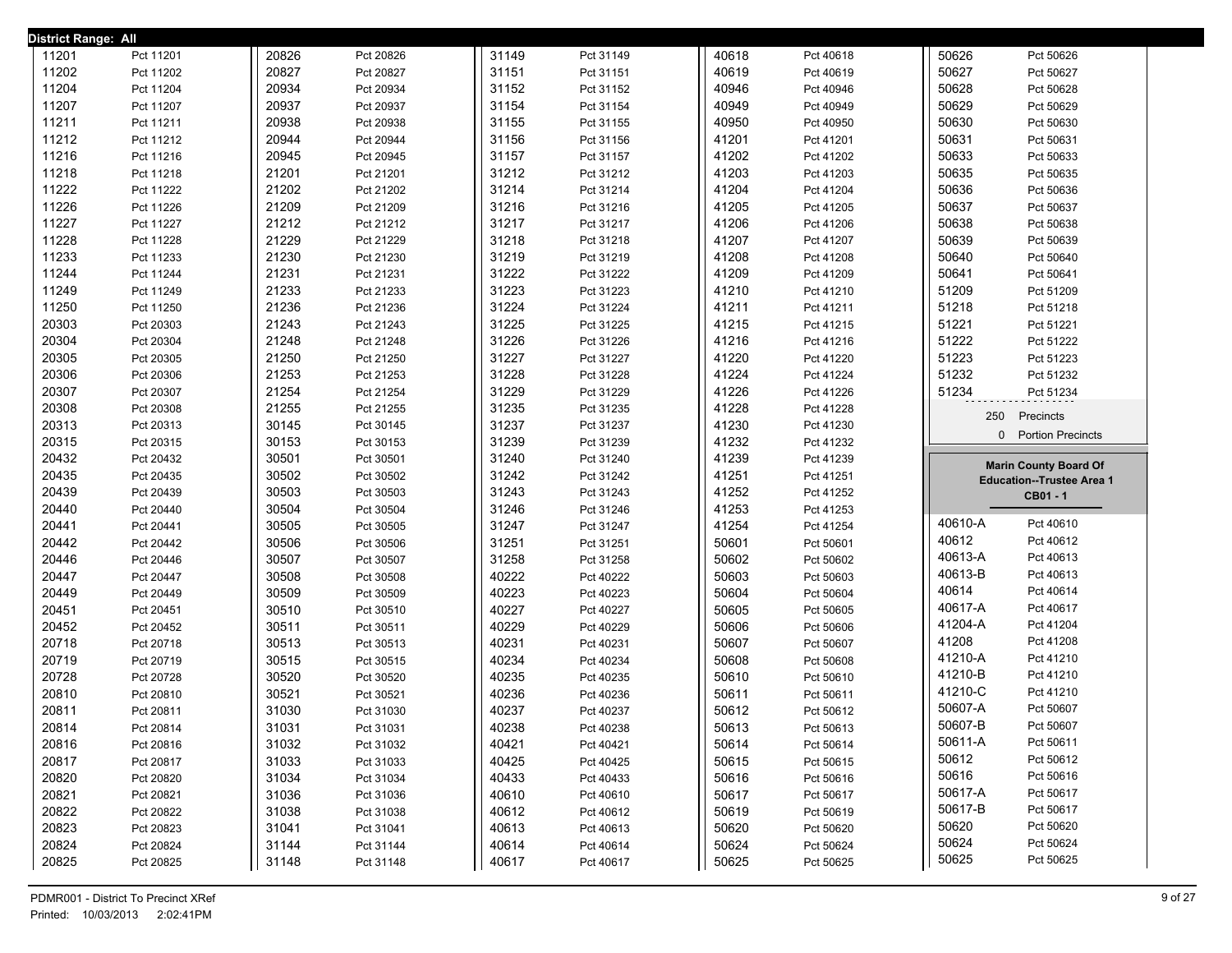| District Range: All              |                                  |                                  |                                  |                                              |
|----------------------------------|----------------------------------|----------------------------------|----------------------------------|----------------------------------------------|
| 50626                            | 21250                            | 11222-F                          | 20827                            | 30153                                        |
| Pct 50626                        | Pct 21250                        | Pct 11222                        | Pct 20827                        | Pct 30153                                    |
| 50627                            | 40433-A                          | 11226-D                          | 20934-B                          | 30506-A                                      |
| Pct 50627                        | Pct 40433                        | Pct 11226                        | Pct 20934                        | Pct 30506                                    |
| 50628                            | 40946                            | 11226-E                          | 20934-C                          | 30506-B                                      |
| Pct 50628                        | Pct 40946                        | Pct 11226                        | Pct 20934                        | Pct 30506                                    |
| 50629                            | 40949                            | 11226-F                          | 20934-D                          | 31144                                        |
| Pct 50629                        | Pct 40949                        | Pct 11226                        | Pct 20934                        | Pct 31144                                    |
| 50630                            | 40950                            | 11226-G                          | 20937-B                          | 31148                                        |
| Pct 50630                        | Pct 40950                        | Pct 11226                        | Pct 20937                        | Pct 31148                                    |
| 50631                            | 41239-A                          | 11227                            | 20937-C                          | 31149                                        |
| Pct 50631                        | Pct 41239                        | Pct 11227                        | Pct 20937                        | Pct 31149                                    |
| 50633                            | 41239-B                          | 11228                            | 20938-B                          | 31151                                        |
| Pct 50633                        | Pct 41239                        | Pct 11228                        | Pct 20938                        | Pct 31151                                    |
| 50635                            | 18                               | 11233                            | 21201                            | 31152                                        |
| Pct 50635                        | Precincts                        | Pct 11233                        | Pct 21201                        | Pct 31152                                    |
| 50636                            |                                  | 11250                            | 21202                            | 31154                                        |
| Pct 50636                        |                                  | Pct 11250                        | Pct 21202                        | Pct 31154                                    |
| 50637                            | <b>Portion Precincts</b>         | 41204-E                          | 21209                            | 31155                                        |
| Pct 50637                        | 13                               | Pct 41204                        | Pct 21209                        | Pct 31155                                    |
| 50638                            | <b>Marin County Board Of</b>     | 32                               | 21212                            | 31156                                        |
| Pct 50638                        |                                  | Precincts                        | Pct 21212                        | Pct 31156                                    |
| 50639<br>Pct 50639               | <b>Education--Trustee Area 3</b> | 13                               | 21229<br>Pct 21229               | 31157<br>Pct 31157                           |
| 50640<br>Pct 50640               | CB01 - 3                         | <b>Portion Precincts</b>         | 21230<br>Pct 21230               | 31237<br>Pct 31237                           |
| 50641<br>Pct 50641               |                                  | <b>Marin County Board Of</b>     | 21231<br>Pct 21231               | 31239<br>Pct 31239                           |
| 51222                            | 10903                            | <b>Education--Trustee Area 4</b> | 21233                            | 31240                                        |
| Pct 51222                        | Pct 10903                        |                                  | Pct 21233                        | Pct 31240                                    |
| 51223                            | 10905                            | CB01 - 4                         | 21236                            | 31242                                        |
| Pct 51223                        | Pct 10905                        |                                  | Pct 21236                        | Pct 31242                                    |
| 51232                            | 10906                            |                                  | 21243                            | 31243                                        |
| Pct 51232                        | Pct 10906                        |                                  | Pct 21243                        | Pct 31243                                    |
| 51234                            | 10908                            | 10937-D                          | 21248                            | 31246                                        |
| Pct 51234                        | Pct 10908                        | Pct 10937                        | Pct 21248                        | Pct 31246                                    |
| 26                               | 10909                            | 10938-B                          | 21253                            | 31247                                        |
| Precincts                        | Pct 10909                        | Pct 10938                        | Pct 21253                        | Pct 31247                                    |
| <b>Portion Precincts</b>         | 10910                            | 10938-C                          | 21254                            | 31251                                        |
|                                  | Pct 10910                        | Pct 10938                        | Pct 21254                        | Pct 31251                                    |
| 13                               | 10913                            | 10938-D                          | 21255                            | 31258                                        |
|                                  | Pct 10913                        | Pct 10938                        | Pct 21255                        | Pct 31258                                    |
| <b>Marin County Board Of</b>     | 10914                            | 20303                            | 41216-A                          | 40222                                        |
|                                  | Pct 10914                        | Pct 20303                        | Pct 41216                        | Pct 40222                                    |
| <b>Education--Trustee Area 2</b> | 10915                            | 20304                            | 41216-B                          | 40223                                        |
|                                  | Pct 10915                        | Pct 20304                        | Pct 41216                        | Pct 40223                                    |
| <b>CB01 - 2</b>                  | 10917                            | 20305                            | 41216-C                          | 40227                                        |
|                                  | Pct 10917                        | Pct 20305                        | Pct 41216                        | Pct 40227                                    |
|                                  | 10919                            | 20306                            | 41216-D                          | 40229                                        |
|                                  | Pct 10919                        | Pct 20306                        | Pct 41216                        | Pct 40229                                    |
| 10934                            | 10920                            | 20307                            | 41216-E                          | 40231                                        |
| Pct 10934                        | Pct 10920                        | Pct 20307                        | Pct 41216                        | Pct 40231                                    |
| 10935                            | 10921                            | 20308                            | 39                               | 40234                                        |
| Pct 10935                        | Pct 10921                        | Pct 20308                        | Precincts                        | Pct 40234                                    |
| 10936                            | 10923                            | 20313                            | <b>Portion Precincts</b>         | 40235                                        |
| Pct 10936                        | Pct 10923                        | Pct 20313                        | 19                               | Pct 40235                                    |
| 10937-A                          | 10924                            | 20315                            |                                  | 40236                                        |
| Pct 10937                        | Pct 10924                        | Pct 20315                        |                                  | Pct 40236                                    |
| 10937-B                          | 10925                            | 20432-A                          | <b>Marin County Board Of</b>     | 40237                                        |
| Pct 10937                        | Pct 10925                        | Pct 20432                        |                                  | Pct 40237                                    |
| 10938-A                          | 10929                            | 20432-B                          | <b>Education--Trustee Area 5</b> | 40238                                        |
| Pct 10938                        | Pct 10929                        | Pct 20432                        |                                  | Pct 40238                                    |
| 10939-A                          | 10930                            | 20442                            | CB01 - 5                         | 40421                                        |
| Pct 10939                        | Pct 10930                        | Pct 20442                        |                                  | Pct 40421                                    |
| 10940                            | 10931                            | 20446-A                          |                                  | 40425                                        |
| Pct 10940                        | Pct 10931                        | Pct 20446                        |                                  | Pct 40425                                    |
| 10941                            | 10932                            | 20452-A                          | 20432-C                          | 40433-B                                      |
| Pct 10941                        | Pct 10932                        | Pct 20452                        | Pct 20432                        | Pct 40433                                    |
| 10942                            | 10937-C                          | 20718                            | 20432-D                          | 41232                                        |
| Pct 10942                        | Pct 10937                        | Pct 20718                        | Pct 20432                        | Pct 41232                                    |
| 10943                            | 10939-B                          | 20719                            | 20432-E                          | 41239-C                                      |
| Pct 10943                        | Pct 10939                        | Pct 20719                        | Pct 20432                        | Pct 41239                                    |
| 10945<br>Pct 10945<br>10947      | 10939-C<br>Pct 10939<br>11201    | 20728<br>Pct 20728<br>20810      | 20432-F<br>Pct 20432<br>20432-G  | 41239-D<br>Pct 41239                         |
| Pct 10947<br>10948               | Pct 11201<br>11202               | Pct 20810                        | Pct 20432                        | 40<br>Precincts                              |
| Pct 10948<br>11226-A             | Pct 11202<br>11204               | 20811<br>Pct 20811<br>20814      | 20435<br>Pct 20435<br>20439      | <b>Portion Precincts</b><br>13 <sup>13</sup> |
| Pct 11226                        | Pct 11204                        | Pct 20814                        | Pct 20439                        |                                              |
| 11226-B                          | 11207                            | 20816                            | 20440                            | <b>Marin County Board Of</b>                 |
| Pct 11226                        | Pct 11207                        | Pct 20816                        | Pct 20440                        |                                              |
| 11226-C                          | 11211                            | 20817                            | 20441                            | <b>Education--Trustee Area 6</b>             |
| Pct 11226                        | Pct 11211                        | Pct 20817                        | Pct 20441                        |                                              |
| 11244                            | 11212                            | 20820                            | 20446-B                          |                                              |
| Pct 11244<br>11249               | Pct 11212<br>11216               | Pct 20820<br>20821               | Pct 20446                        | CB01 - 6                                     |
| Pct 11249                        | Pct 11216                        | Pct 20821                        | 20447<br>Pct 20447               |                                              |
| 20934-A                          | 11218                            | 20822                            | 20449                            | 30501                                        |
| Pct 20934                        | Pct 11218                        | Pct 20822                        | Pct 20449                        | Pct 30501                                    |
| 20937-A<br>Pct 20937<br>20938-A  | 11222-A<br>Pct 11222             | 20823<br>Pct 20823               | 20451<br>Pct 20451               | 30502<br>Pct 30502                           |
| Pct 20938                        | 11222-B                          | 20824                            | 20452-B                          | 30503                                        |
|                                  | Pct 11222                        | Pct 20824                        | Pct 20452                        | Pct 30503                                    |
| 20944                            | 11222-C                          | 20825                            | 20452-C                          | 30504                                        |
| Pct 20944                        | Pct 11222                        | Pct 20825                        | Pct 20452                        | Pct 30504                                    |
| 20945                            | 11222-E                          | 20826                            | 30145                            | 30505                                        |
| Pct 20945                        | Pct 11222                        | Pct 20826                        | Pct 30145                        | Pct 30505                                    |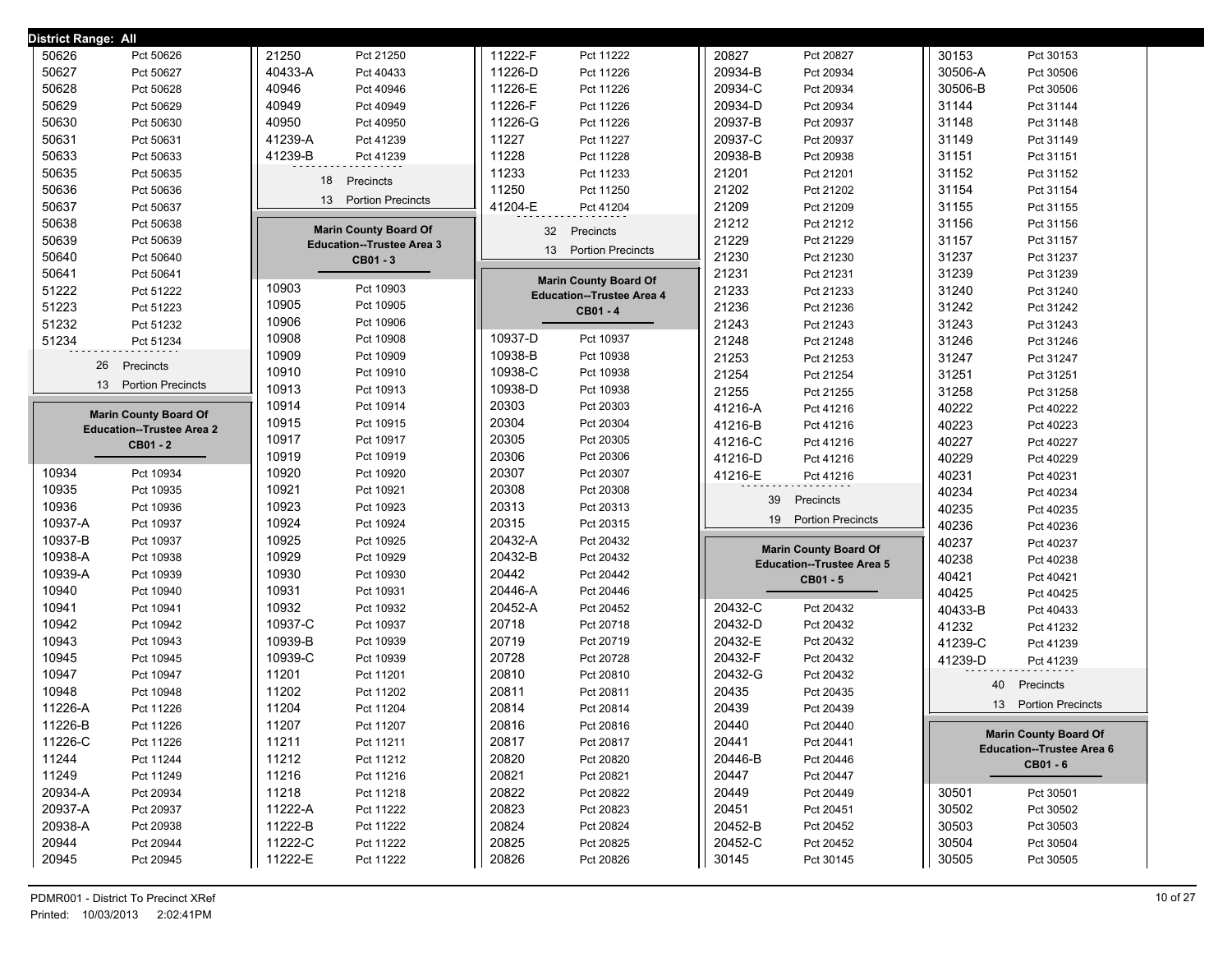| District Range: All              |                      |                                                 |       |           |       |           |
|----------------------------------|----------------------|-------------------------------------------------|-------|-----------|-------|-----------|
| 30506-C<br>Pct 30506             | 40613-D<br>Pct 40613 |                                                 | 10945 | Pct 10945 | 20823 | Pct 20823 |
| 30507<br>Pct 30507               | 40617-B<br>Pct 40617 | Sonoma County Board Of<br><b>Education--TA2</b> | 10947 | Pct 10947 | 20824 | Pct 20824 |
| 30508<br>Pct 30508               | 40617-C<br>Pct 40617 | CB02 - 2                                        | 10948 | Pct 10948 | 20825 | Pct 20825 |
| 30509<br>Pct 30509               | 40618<br>Pct 40618   |                                                 | 11201 | Pct 11201 | 20826 | Pct 20826 |
| 30510<br>Pct 30510               | 40619<br>Pct 40619   | 41201-A<br>Pct 41201                            | 11202 | Pct 11202 | 20827 | Pct 20827 |
| 30511<br>Pct 30511               | 41201<br>Pct 41201   | 41204-A<br>Pct 41204                            | 11204 | Pct 11204 | 20934 | Pct 20934 |
| 30513<br>Pct 30513               | 41202<br>Pct 41202   | 41204-F<br>Pct 41204                            | 11207 | Pct 11207 | 20937 | Pct 20937 |
| 30515<br>Pct 30515               | 41203<br>Pct 41203   | 41204-G<br>Pct 41204                            | 11211 | Pct 11211 | 20938 | Pct 20938 |
| 30520<br>Pct 30520               | 41204-B<br>Pct 41204 | 41204-H<br>Pct 41204                            | 11212 | Pct 11212 | 20944 | Pct 20944 |
| 30521<br>Pct 30521               | 41204-C<br>Pct 41204 | 41204-l<br>Pct 41204                            | 11216 | Pct 11216 | 20945 | Pct 20945 |
| 31030<br>Pct 31030               | 41204-D<br>Pct 41204 | 41204-J<br>Pct 41204                            | 11218 | Pct 11218 | 21201 | Pct 21201 |
| 31031<br>Pct 31031               | 41204-F<br>Pct 41204 | 41208-A<br>Pct 41208                            | 11222 | Pct 11222 | 21202 | Pct 21202 |
| 31032<br>Pct 31032               | 41204-G<br>Pct 41204 | Precincts<br>$\mathbf{0}$                       | 11226 | Pct 11226 | 21209 | Pct 21209 |
| 31033<br>Pct 31033               | 41204-H<br>Pct 41204 |                                                 | 11227 | Pct 11227 | 21212 | Pct 21212 |
| 31034<br>Pct 31034               | 41204-l<br>Pct 41204 | 8 Portion Precincts                             | 11228 | Pct 11228 | 21229 | Pct 21229 |
| 31036<br>Pct 31036               | 41204-J<br>Pct 41204 | <b>Marin Community College</b>                  | 11233 | Pct 11233 | 21230 | Pct 21230 |
| 31038<br>Pct 31038               | 41205<br>Pct 41205   | <b>District</b>                                 | 11244 | Pct 11244 | 21231 | Pct 21231 |
| 31041<br>Pct 31041               | 41206<br>Pct 41206   | CC01                                            | 11249 | Pct 11249 | 21233 | Pct 21233 |
| 31212<br>Pct 31212               | 41207<br>Pct 41207   |                                                 | 11250 | Pct 11250 | 21236 | Pct 21236 |
| 31214<br>Pct 31214               | 41209<br>Pct 41209   | 10903<br>Pct 10903                              | 20303 | Pct 20303 | 21243 | Pct 21243 |
| 31216<br>Pct 31216               | 41211<br>Pct 41211   | 10905<br>Pct 10905                              | 20304 | Pct 20304 | 21248 | Pct 21248 |
| 31217<br>Pct 31217               | 41215<br>Pct 41215   | 10906<br>Pct 10906                              | 20305 | Pct 20305 | 21250 | Pct 21250 |
| 31218<br>Pct 31218               | 41216-F<br>Pct 41216 | 10908<br>Pct 10908                              | 20306 | Pct 20306 | 21253 | Pct 21253 |
| 31219<br>Pct 31219               | 41216-G<br>Pct 41216 | 10909<br>Pct 10909                              | 20307 | Pct 20307 | 21254 | Pct 21254 |
| 31222<br>Pct 31222               | 41216-H<br>Pct 41216 | 10910<br>Pct 10910                              | 20308 | Pct 20308 | 21255 | Pct 21255 |
| 31223<br>Pct 31223               | 41220-C<br>Pct 41220 | 10913<br>Pct 10913                              | 20313 | Pct 20313 | 30145 | Pct 30145 |
| 31224<br>Pct 31224               | 41251<br>Pct 41251   | 10914<br>Pct 10914                              | 20315 | Pct 20315 | 30153 | Pct 30153 |
| 31225<br>Pct 31225               | 41252<br>Pct 41252   | 10915<br>Pct 10915                              | 20432 | Pct 20432 | 30501 | Pct 30501 |
| 31226<br>Pct 31226               | 41254<br>Pct 41254   | 10917<br>Pct 10917                              | 20435 | Pct 20435 | 30502 | Pct 30502 |
| 31227<br>Pct 31227               | 50601<br>Pct 50601   | 10919<br>Pct 10919                              | 20439 | Pct 20439 | 30503 | Pct 30503 |
| 31228<br>Pct 31228               | 50602<br>Pct 50602   | 10920<br>Pct 10920                              | 20440 | Pct 20440 | 30504 | Pct 30504 |
| 31229<br>Pct 31229               | 50603<br>Pct 50603   | 10921<br>Pct 10921                              | 20441 | Pct 20441 | 30505 | Pct 30505 |
| 31235<br>Pct 31235               | 50604<br>Pct 50604   | 10923<br>Pct 10923                              | 20442 | Pct 20442 | 30506 | Pct 30506 |
| 41220-A<br>Pct 41220             | 50605<br>Pct 50605   | 10924<br>Pct 10924                              | 20446 | Pct 20446 | 30507 | Pct 30507 |
| 41220-B<br>Pct 41220             | 50606<br>Pct 50606   | 10925<br>Pct 10925                              | 20447 | Pct 20447 | 30508 | Pct 30508 |
| 41224<br>Pct 41224               | 50607-C<br>Pct 50607 | 10929<br>Pct 10929                              | 20449 | Pct 20449 | 30509 | Pct 30509 |
| 41226<br>Pct 41226               | 50608<br>Pct 50608   | 10930<br>Pct 10930                              | 20451 | Pct 20451 | 30510 | Pct 30510 |
| 41228<br>Pct 41228               | 50610<br>Pct 50610   | 10931<br>Pct 10931                              | 20452 | Pct 20452 | 30511 | Pct 30511 |
| 41230<br>Pct 41230               | 50611-B<br>Pct 50611 | 10932<br>Pct 10932                              | 20718 | Pct 20718 | 30513 | Pct 30513 |
| 41253<br>Pct 41253               | 50613<br>Pct 50613   | 10934<br>Pct 10934                              | 20719 | Pct 20719 | 30515 | Pct 30515 |
| 42 Precincts                     | 50614<br>Pct 50614   | 10935<br>Pct 10935                              | 20728 | Pct 20728 | 30520 | Pct 30520 |
|                                  | 50615<br>Pct 50615   | 10936<br>Pct 10936                              | 20810 | Pct 20810 | 30521 | Pct 30521 |
| 3 Portion Precincts              | 50617-C<br>Pct 50617 | 10937<br>Pct 10937                              | 20811 | Pct 20811 | 31030 | Pct 31030 |
| <b>Marin County Board Of</b>     | 50619<br>Pct 50619   | 10938<br>Pct 10938                              | 20814 | Pct 20814 | 31031 | Pct 31031 |
| <b>Education--Trustee Area 7</b> | 51209<br>Pct 51209   | 10939<br>Pct 10939                              | 20816 | Pct 20816 | 31032 | Pct 31032 |
| CB01 - 7                         | 51218<br>Pct 51218   | 10940<br>Pct 10940                              | 20817 | Pct 20817 | 31033 | Pct 31033 |
|                                  | 51221<br>Pct 51221   | 10941<br>Pct 10941                              | 20820 | Pct 20820 | 31034 | Pct 31034 |
| 40610-B<br>Pct 40610             | 29<br>Precincts      | 10942<br>Pct 10942                              | 20821 | Pct 20821 | 31036 | Pct 31036 |
| 40613-C<br>Pct 40613             | 20 Portion Precincts | 10943<br>Pct 10943                              | 20822 | Pct 20822 | 31038 | Pct 31038 |
|                                  |                      |                                                 |       |           |       |           |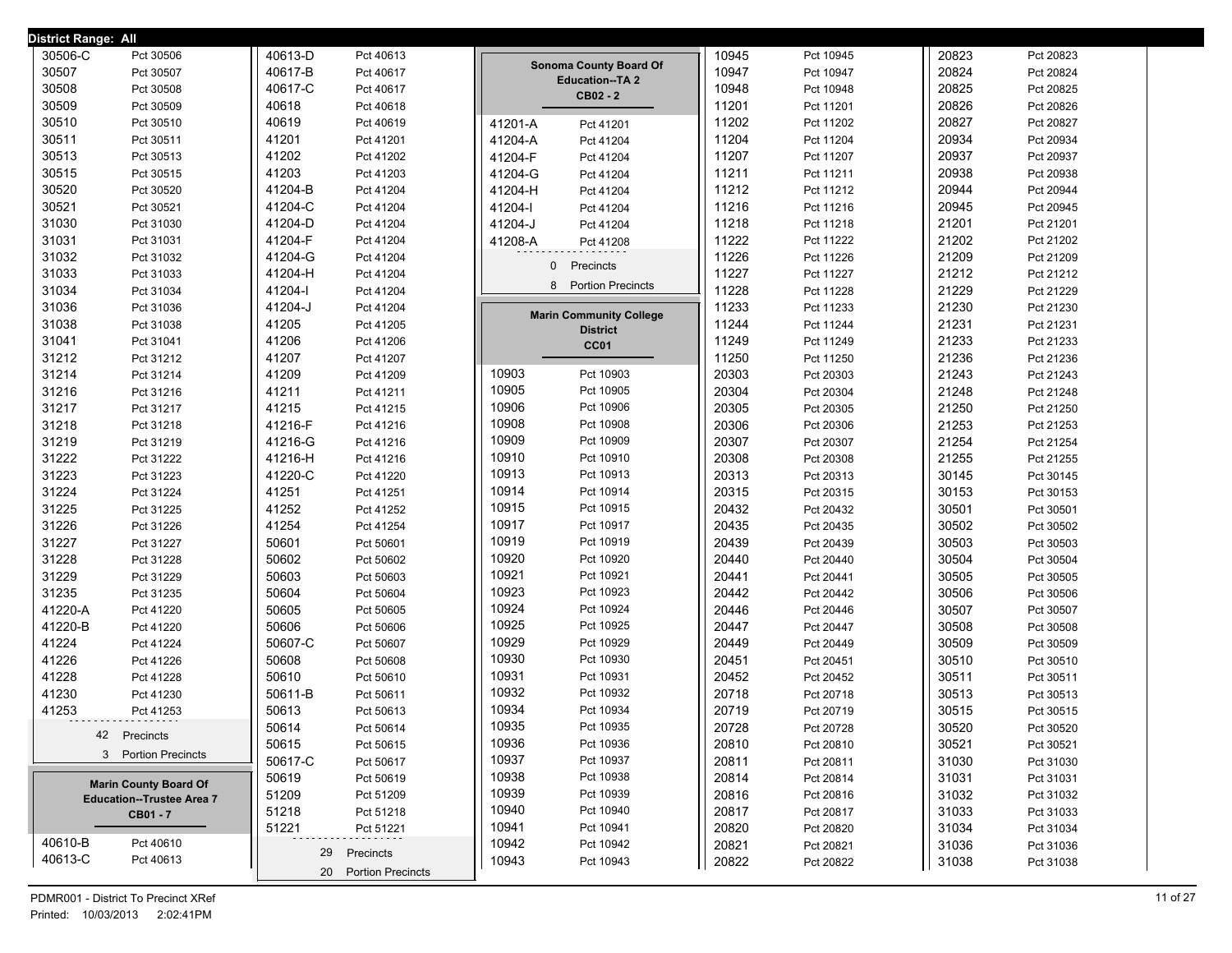| 31041<br>40613<br>41254<br>41201-A<br>50625<br>Pct 31041<br>Pct 41201<br>Pct 40613<br>Pct 41254<br>Pct 50625<br>31144<br>40614<br>50601<br>50626<br>Pct 31144<br>Pct 50601<br>41204-A<br>Pct 41204<br>Pct 50626<br>Pct 40614<br>31148<br>40617<br>50602<br>41204-F<br>50627<br>Pct 50627<br>Pct 31148<br>Pct 40617<br>Pct 50602<br>Pct 41204<br>50603<br>41204-G<br>50628<br>31149<br>40618<br>Pct 50603<br>Pct 50628<br>Pct 31149<br>Pct 40618<br>Pct 41204<br>31151<br>50604<br>50629<br>40619<br>Pct 50604<br>41204-H<br>Pct 50629<br>Pct 31151<br>Pct 40619<br>Pct 41204<br>31152<br>40946<br>50605<br>50630<br>41204-l<br>Pct 31152<br>Pct 40946<br>Pct 50605<br>Pct 41204<br>Pct 50630<br>31154<br>40949<br>50606<br>41204-J<br>50631<br>Pct 50631<br>Pct 31154<br>Pct 40949<br>Pct 50606<br>Pct 41204<br>31155<br>40950<br>50607<br>50633<br>41208-A<br>Pct 31155<br>Pct 40950<br>Pct 50607<br>Pct 50633<br>Pct 41208<br>31156<br>50608<br>50635<br>41201-B<br>Pct 31156<br>Pct 41201<br>Pct 50608<br>Pct 50635<br>0<br>Precincts<br>31157<br>50610<br>50636<br>Pct 31157<br>41201-C<br>Pct 50610<br>Pct 50636<br>Pct 41201<br>8<br><b>Portion Precincts</b><br>31212<br>50611<br>50637<br>41201-D<br>Pct 31212<br>Pct 41201<br>Pct 50611<br>Pct 50637<br>31214<br>Pct 31214<br>41201-E<br>50612<br>Pct 50612<br>50638<br>Pct 50638<br>Pct 41201<br><b>Novato Unified School</b><br>31216<br>41201-F<br>50613<br>50639<br>Pct 31216<br>Pct 41201<br>Pct 50613<br>Pct 50639<br><b>District</b><br>31217<br>50614<br>41201-G<br>50640<br>Pct 31217<br>Pct 41201<br>Pct 50614<br>Pct 50640<br><b>SC10</b><br>31218<br>50615<br>Pct 31218<br>41201-H<br>Pct 50615<br>50641<br>Pct 41201<br>Pct 50641<br>40610<br>Pct 40610<br>31219<br>50616<br>51209<br>41201-l<br>Pct 51209<br>Pct 31219<br>Pct 41201<br>Pct 50616<br>40612<br>Pct 40612<br>31222<br>Pct 31222<br>41201-J<br>50617<br>Pct 50617<br>51218<br>Pct 51218<br>Pct 41201<br>40613<br>Pct 40613<br>31223<br>50619<br>51221<br>41201-K<br>Pct 31223<br>Pct 41201<br>Pct 50619<br>Pct 51221<br>40614<br>Pct 40614<br>31224<br>50620<br>51222<br>41201-L<br>Pct 31224<br>Pct 41201<br>Pct 50620<br>Pct 51222<br>40617<br>Pct 40617<br>31225<br>50624<br>51223<br>41202<br>Pct 50624<br>Pct 51223<br>Pct 31225<br>Pct 41202<br>40618<br>Pct 40618<br>31226<br>41203<br>50625<br>51232<br>Pct 41203<br>Pct 50625<br>Pct 31226<br>Pct 51232<br>40619<br>Pct 40619<br>31227<br>50626<br>Pct 31227<br>41204-B<br>Pct 50626<br>51234<br>Pct 41204<br>Pct 51234<br>41204-D<br>Pct 41204<br>31228<br>50627<br>41204-C<br>Pct 31228<br>Pct 41204<br>Pct 50627<br>48<br>Precincts<br>41208-B<br>Pct 41208<br>31229<br>50628<br>41204-D<br>Pct 50628<br>Pct 31229<br>Pct 41204<br><b>Portion Precincts</b><br>8<br>41208-C<br>Pct 41208<br>31235<br>50629<br>41204-E<br>Pct 50629<br>Pct 31235<br>Pct 41204<br>41208-D<br>Pct 41208<br>31237<br>50630<br>41205<br>Pct 31237<br>Pct 41205<br>Pct 50630<br><b>Shoreline Unified School</b><br>41208-E<br>Pct 41208<br>31239<br>41206<br>50631<br>Pct 31239<br>Pct 41206<br>Pct 50631<br><b>District</b><br>41210-A<br>Pct 41210<br>31240<br>41207<br>50633<br>Pct 31240<br>Pct 41207<br>Pct 50633<br><b>SC18</b><br>41210-B<br>Pct 41210<br>31242<br>50635<br>41208-B<br>Pct 50635<br>Pct 31242<br>Pct 41208<br>41210-C<br>41201-B<br>Pct 41210<br>Pct 41201<br>31243<br>50636<br>Pct 31243<br>41208-C<br>Pct 41208<br>Pct 50636<br>50601<br>41201-C<br>Pct 50601<br>Pct 41201<br>31246<br>41208-D<br>50637<br>Pct 31246<br>Pct 41208<br>Pct 50637<br>50602<br>41201-D<br>Pct 41201<br>Pct 50602<br>31247<br>41208-E<br>50638<br>Pct 31247<br>Pct 41208<br>Pct 50638<br>50603<br>41201-E<br>Pct 50603<br>Pct 41201<br>31251<br>50639<br>41209<br>Pct 31251<br>Pct 41209<br>Pct 50639<br>50604<br>41201-F<br>Pct 50604<br>Pct 41201<br>31258<br>50640<br>41210-A<br>Pct 50640<br>Pct 31258<br>Pct 41210<br>50605<br>41201-G<br>Pct 50605<br>Pct 41201<br>40222<br>50641<br>Pct 40222<br>41210-B<br>Pct 50641<br>Pct 41210<br>50606<br>41201-H<br>Pct 50606<br>Pct 41201<br>40223<br>41210-C<br>51209<br>Pct 40223<br>Pct 41210<br>Pct 51209<br>50607<br>41201-l<br>Pct 50607<br>Pct 41201<br>40227<br>41211<br>51218<br>Pct 51218<br>Pct 40227<br>Pct 41211<br>50608<br>41201-J<br>Pct 50608<br>Pct 41201<br>40229<br>51221<br>41215<br>Pct 40229<br>Pct 41215<br>Pct 51221<br>50610<br>41201-K<br>Pct 50610<br>Pct 41201<br>40231<br>51222<br>41216<br>Pct 40231<br>Pct 41216<br>Pct 51222<br>50611<br>41201-L<br>Pct 50611<br>Pct 41201<br>40234<br>51223<br>41220<br>Pct 51223<br>Pct 40234<br>Pct 41220<br>50612<br>41202<br>Pct 50612<br>Pct 41202<br>41224<br>51232<br>40235<br>Pct 40235<br>Pct 41224<br>Pct 51232<br>50613<br>Pct 50613<br>41203<br>Pct 41203<br>40236<br>41226<br>51234<br>Pct 40236<br>Pct 41226<br>Pct 51234<br>50614<br>41205-A<br>Pct 50614<br>Pct 41205<br>40237<br>41228<br>Pct 40237<br>Pct 41228<br>246 Precincts<br>50615<br>41205-C<br>Pct 50615<br>Pct 41205<br>40238<br>41230<br>Pct 40238<br>Pct 41230<br>22 Portion Precincts<br>50616<br>41205-D<br>Pct 50616<br>Pct 41205<br>40421<br>41232<br>Pct 40421<br>Pct 41232<br>50617<br>41205-E<br>Pct 50617<br>Pct 41205<br>40425<br>41239<br>Pct 40425<br>Pct 41239<br>Sonoma Co. Comm. College<br>50619<br>41251<br>Pct 50619<br>Pct 41251<br>40433<br>41251<br>Pct 40433<br>Pct 41251<br>Dist.--TA 2<br>50620<br>Pct 50620<br>40610<br>41252<br>Pct 40610<br>Pct 41252<br>CC <sub>02</sub><br>3 Precincts<br>50624<br>Pct 50624<br>41253<br>40612<br>Pct 40612<br>Pct 41253 | District Range: All |  |  |  |  |
|-----------------------------------------------------------------------------------------------------------------------------------------------------------------------------------------------------------------------------------------------------------------------------------------------------------------------------------------------------------------------------------------------------------------------------------------------------------------------------------------------------------------------------------------------------------------------------------------------------------------------------------------------------------------------------------------------------------------------------------------------------------------------------------------------------------------------------------------------------------------------------------------------------------------------------------------------------------------------------------------------------------------------------------------------------------------------------------------------------------------------------------------------------------------------------------------------------------------------------------------------------------------------------------------------------------------------------------------------------------------------------------------------------------------------------------------------------------------------------------------------------------------------------------------------------------------------------------------------------------------------------------------------------------------------------------------------------------------------------------------------------------------------------------------------------------------------------------------------------------------------------------------------------------------------------------------------------------------------------------------------------------------------------------------------------------------------------------------------------------------------------------------------------------------------------------------------------------------------------------------------------------------------------------------------------------------------------------------------------------------------------------------------------------------------------------------------------------------------------------------------------------------------------------------------------------------------------------------------------------------------------------------------------------------------------------------------------------------------------------------------------------------------------------------------------------------------------------------------------------------------------------------------------------------------------------------------------------------------------------------------------------------------------------------------------------------------------------------------------------------------------------------------------------------------------------------------------------------------------------------------------------------------------------------------------------------------------------------------------------------------------------------------------------------------------------------------------------------------------------------------------------------------------------------------------------------------------------------------------------------------------------------------------------------------------------------------------------------------------------------------------------------------------------------------------------------------------------------------------------------------------------------------------------------------------------------------------------------------------------------------------------------------------------------------------------------------------------------------------------------------------------------------------------------------------------------------------------------------------------------------------------------------------------------------------------------------------------------------------------------------------------------------------------------------------------------------------------------------------------------------------------------------------------------------------------------------------------------------------------------------------------------------------------------------------------------------------------------------------------------------------------------------------------------------------------------------------------------------------------------------------------------------------------------------------------------------------------------------------------------------------------------------------------------------------------------------------------------------------------------------------------------------------------------------------------------------------------------------------------------------------------------------------------------------------------------------------------------------------------------------------------------------------------------------------------------------------------------------------------------------------------------------------------------------------------------|---------------------|--|--|--|--|
|                                                                                                                                                                                                                                                                                                                                                                                                                                                                                                                                                                                                                                                                                                                                                                                                                                                                                                                                                                                                                                                                                                                                                                                                                                                                                                                                                                                                                                                                                                                                                                                                                                                                                                                                                                                                                                                                                                                                                                                                                                                                                                                                                                                                                                                                                                                                                                                                                                                                                                                                                                                                                                                                                                                                                                                                                                                                                                                                                                                                                                                                                                                                                                                                                                                                                                                                                                                                                                                                                                                                                                                                                                                                                                                                                                                                                                                                                                                                                                                                                                                                                                                                                                                                                                                                                                                                                                                                                                                                                                                                                                                                                                                                                                                                                                                                                                                                                                                                                                                                                                                                                                                                                                                                                                                                                                                                                                                                                                                                                                                                                                 |                     |  |  |  |  |
|                                                                                                                                                                                                                                                                                                                                                                                                                                                                                                                                                                                                                                                                                                                                                                                                                                                                                                                                                                                                                                                                                                                                                                                                                                                                                                                                                                                                                                                                                                                                                                                                                                                                                                                                                                                                                                                                                                                                                                                                                                                                                                                                                                                                                                                                                                                                                                                                                                                                                                                                                                                                                                                                                                                                                                                                                                                                                                                                                                                                                                                                                                                                                                                                                                                                                                                                                                                                                                                                                                                                                                                                                                                                                                                                                                                                                                                                                                                                                                                                                                                                                                                                                                                                                                                                                                                                                                                                                                                                                                                                                                                                                                                                                                                                                                                                                                                                                                                                                                                                                                                                                                                                                                                                                                                                                                                                                                                                                                                                                                                                                                 |                     |  |  |  |  |
|                                                                                                                                                                                                                                                                                                                                                                                                                                                                                                                                                                                                                                                                                                                                                                                                                                                                                                                                                                                                                                                                                                                                                                                                                                                                                                                                                                                                                                                                                                                                                                                                                                                                                                                                                                                                                                                                                                                                                                                                                                                                                                                                                                                                                                                                                                                                                                                                                                                                                                                                                                                                                                                                                                                                                                                                                                                                                                                                                                                                                                                                                                                                                                                                                                                                                                                                                                                                                                                                                                                                                                                                                                                                                                                                                                                                                                                                                                                                                                                                                                                                                                                                                                                                                                                                                                                                                                                                                                                                                                                                                                                                                                                                                                                                                                                                                                                                                                                                                                                                                                                                                                                                                                                                                                                                                                                                                                                                                                                                                                                                                                 |                     |  |  |  |  |
|                                                                                                                                                                                                                                                                                                                                                                                                                                                                                                                                                                                                                                                                                                                                                                                                                                                                                                                                                                                                                                                                                                                                                                                                                                                                                                                                                                                                                                                                                                                                                                                                                                                                                                                                                                                                                                                                                                                                                                                                                                                                                                                                                                                                                                                                                                                                                                                                                                                                                                                                                                                                                                                                                                                                                                                                                                                                                                                                                                                                                                                                                                                                                                                                                                                                                                                                                                                                                                                                                                                                                                                                                                                                                                                                                                                                                                                                                                                                                                                                                                                                                                                                                                                                                                                                                                                                                                                                                                                                                                                                                                                                                                                                                                                                                                                                                                                                                                                                                                                                                                                                                                                                                                                                                                                                                                                                                                                                                                                                                                                                                                 |                     |  |  |  |  |
|                                                                                                                                                                                                                                                                                                                                                                                                                                                                                                                                                                                                                                                                                                                                                                                                                                                                                                                                                                                                                                                                                                                                                                                                                                                                                                                                                                                                                                                                                                                                                                                                                                                                                                                                                                                                                                                                                                                                                                                                                                                                                                                                                                                                                                                                                                                                                                                                                                                                                                                                                                                                                                                                                                                                                                                                                                                                                                                                                                                                                                                                                                                                                                                                                                                                                                                                                                                                                                                                                                                                                                                                                                                                                                                                                                                                                                                                                                                                                                                                                                                                                                                                                                                                                                                                                                                                                                                                                                                                                                                                                                                                                                                                                                                                                                                                                                                                                                                                                                                                                                                                                                                                                                                                                                                                                                                                                                                                                                                                                                                                                                 |                     |  |  |  |  |
|                                                                                                                                                                                                                                                                                                                                                                                                                                                                                                                                                                                                                                                                                                                                                                                                                                                                                                                                                                                                                                                                                                                                                                                                                                                                                                                                                                                                                                                                                                                                                                                                                                                                                                                                                                                                                                                                                                                                                                                                                                                                                                                                                                                                                                                                                                                                                                                                                                                                                                                                                                                                                                                                                                                                                                                                                                                                                                                                                                                                                                                                                                                                                                                                                                                                                                                                                                                                                                                                                                                                                                                                                                                                                                                                                                                                                                                                                                                                                                                                                                                                                                                                                                                                                                                                                                                                                                                                                                                                                                                                                                                                                                                                                                                                                                                                                                                                                                                                                                                                                                                                                                                                                                                                                                                                                                                                                                                                                                                                                                                                                                 |                     |  |  |  |  |
|                                                                                                                                                                                                                                                                                                                                                                                                                                                                                                                                                                                                                                                                                                                                                                                                                                                                                                                                                                                                                                                                                                                                                                                                                                                                                                                                                                                                                                                                                                                                                                                                                                                                                                                                                                                                                                                                                                                                                                                                                                                                                                                                                                                                                                                                                                                                                                                                                                                                                                                                                                                                                                                                                                                                                                                                                                                                                                                                                                                                                                                                                                                                                                                                                                                                                                                                                                                                                                                                                                                                                                                                                                                                                                                                                                                                                                                                                                                                                                                                                                                                                                                                                                                                                                                                                                                                                                                                                                                                                                                                                                                                                                                                                                                                                                                                                                                                                                                                                                                                                                                                                                                                                                                                                                                                                                                                                                                                                                                                                                                                                                 |                     |  |  |  |  |
|                                                                                                                                                                                                                                                                                                                                                                                                                                                                                                                                                                                                                                                                                                                                                                                                                                                                                                                                                                                                                                                                                                                                                                                                                                                                                                                                                                                                                                                                                                                                                                                                                                                                                                                                                                                                                                                                                                                                                                                                                                                                                                                                                                                                                                                                                                                                                                                                                                                                                                                                                                                                                                                                                                                                                                                                                                                                                                                                                                                                                                                                                                                                                                                                                                                                                                                                                                                                                                                                                                                                                                                                                                                                                                                                                                                                                                                                                                                                                                                                                                                                                                                                                                                                                                                                                                                                                                                                                                                                                                                                                                                                                                                                                                                                                                                                                                                                                                                                                                                                                                                                                                                                                                                                                                                                                                                                                                                                                                                                                                                                                                 |                     |  |  |  |  |
|                                                                                                                                                                                                                                                                                                                                                                                                                                                                                                                                                                                                                                                                                                                                                                                                                                                                                                                                                                                                                                                                                                                                                                                                                                                                                                                                                                                                                                                                                                                                                                                                                                                                                                                                                                                                                                                                                                                                                                                                                                                                                                                                                                                                                                                                                                                                                                                                                                                                                                                                                                                                                                                                                                                                                                                                                                                                                                                                                                                                                                                                                                                                                                                                                                                                                                                                                                                                                                                                                                                                                                                                                                                                                                                                                                                                                                                                                                                                                                                                                                                                                                                                                                                                                                                                                                                                                                                                                                                                                                                                                                                                                                                                                                                                                                                                                                                                                                                                                                                                                                                                                                                                                                                                                                                                                                                                                                                                                                                                                                                                                                 |                     |  |  |  |  |
|                                                                                                                                                                                                                                                                                                                                                                                                                                                                                                                                                                                                                                                                                                                                                                                                                                                                                                                                                                                                                                                                                                                                                                                                                                                                                                                                                                                                                                                                                                                                                                                                                                                                                                                                                                                                                                                                                                                                                                                                                                                                                                                                                                                                                                                                                                                                                                                                                                                                                                                                                                                                                                                                                                                                                                                                                                                                                                                                                                                                                                                                                                                                                                                                                                                                                                                                                                                                                                                                                                                                                                                                                                                                                                                                                                                                                                                                                                                                                                                                                                                                                                                                                                                                                                                                                                                                                                                                                                                                                                                                                                                                                                                                                                                                                                                                                                                                                                                                                                                                                                                                                                                                                                                                                                                                                                                                                                                                                                                                                                                                                                 |                     |  |  |  |  |
|                                                                                                                                                                                                                                                                                                                                                                                                                                                                                                                                                                                                                                                                                                                                                                                                                                                                                                                                                                                                                                                                                                                                                                                                                                                                                                                                                                                                                                                                                                                                                                                                                                                                                                                                                                                                                                                                                                                                                                                                                                                                                                                                                                                                                                                                                                                                                                                                                                                                                                                                                                                                                                                                                                                                                                                                                                                                                                                                                                                                                                                                                                                                                                                                                                                                                                                                                                                                                                                                                                                                                                                                                                                                                                                                                                                                                                                                                                                                                                                                                                                                                                                                                                                                                                                                                                                                                                                                                                                                                                                                                                                                                                                                                                                                                                                                                                                                                                                                                                                                                                                                                                                                                                                                                                                                                                                                                                                                                                                                                                                                                                 |                     |  |  |  |  |
|                                                                                                                                                                                                                                                                                                                                                                                                                                                                                                                                                                                                                                                                                                                                                                                                                                                                                                                                                                                                                                                                                                                                                                                                                                                                                                                                                                                                                                                                                                                                                                                                                                                                                                                                                                                                                                                                                                                                                                                                                                                                                                                                                                                                                                                                                                                                                                                                                                                                                                                                                                                                                                                                                                                                                                                                                                                                                                                                                                                                                                                                                                                                                                                                                                                                                                                                                                                                                                                                                                                                                                                                                                                                                                                                                                                                                                                                                                                                                                                                                                                                                                                                                                                                                                                                                                                                                                                                                                                                                                                                                                                                                                                                                                                                                                                                                                                                                                                                                                                                                                                                                                                                                                                                                                                                                                                                                                                                                                                                                                                                                                 |                     |  |  |  |  |
|                                                                                                                                                                                                                                                                                                                                                                                                                                                                                                                                                                                                                                                                                                                                                                                                                                                                                                                                                                                                                                                                                                                                                                                                                                                                                                                                                                                                                                                                                                                                                                                                                                                                                                                                                                                                                                                                                                                                                                                                                                                                                                                                                                                                                                                                                                                                                                                                                                                                                                                                                                                                                                                                                                                                                                                                                                                                                                                                                                                                                                                                                                                                                                                                                                                                                                                                                                                                                                                                                                                                                                                                                                                                                                                                                                                                                                                                                                                                                                                                                                                                                                                                                                                                                                                                                                                                                                                                                                                                                                                                                                                                                                                                                                                                                                                                                                                                                                                                                                                                                                                                                                                                                                                                                                                                                                                                                                                                                                                                                                                                                                 |                     |  |  |  |  |
|                                                                                                                                                                                                                                                                                                                                                                                                                                                                                                                                                                                                                                                                                                                                                                                                                                                                                                                                                                                                                                                                                                                                                                                                                                                                                                                                                                                                                                                                                                                                                                                                                                                                                                                                                                                                                                                                                                                                                                                                                                                                                                                                                                                                                                                                                                                                                                                                                                                                                                                                                                                                                                                                                                                                                                                                                                                                                                                                                                                                                                                                                                                                                                                                                                                                                                                                                                                                                                                                                                                                                                                                                                                                                                                                                                                                                                                                                                                                                                                                                                                                                                                                                                                                                                                                                                                                                                                                                                                                                                                                                                                                                                                                                                                                                                                                                                                                                                                                                                                                                                                                                                                                                                                                                                                                                                                                                                                                                                                                                                                                                                 |                     |  |  |  |  |
|                                                                                                                                                                                                                                                                                                                                                                                                                                                                                                                                                                                                                                                                                                                                                                                                                                                                                                                                                                                                                                                                                                                                                                                                                                                                                                                                                                                                                                                                                                                                                                                                                                                                                                                                                                                                                                                                                                                                                                                                                                                                                                                                                                                                                                                                                                                                                                                                                                                                                                                                                                                                                                                                                                                                                                                                                                                                                                                                                                                                                                                                                                                                                                                                                                                                                                                                                                                                                                                                                                                                                                                                                                                                                                                                                                                                                                                                                                                                                                                                                                                                                                                                                                                                                                                                                                                                                                                                                                                                                                                                                                                                                                                                                                                                                                                                                                                                                                                                                                                                                                                                                                                                                                                                                                                                                                                                                                                                                                                                                                                                                                 |                     |  |  |  |  |
|                                                                                                                                                                                                                                                                                                                                                                                                                                                                                                                                                                                                                                                                                                                                                                                                                                                                                                                                                                                                                                                                                                                                                                                                                                                                                                                                                                                                                                                                                                                                                                                                                                                                                                                                                                                                                                                                                                                                                                                                                                                                                                                                                                                                                                                                                                                                                                                                                                                                                                                                                                                                                                                                                                                                                                                                                                                                                                                                                                                                                                                                                                                                                                                                                                                                                                                                                                                                                                                                                                                                                                                                                                                                                                                                                                                                                                                                                                                                                                                                                                                                                                                                                                                                                                                                                                                                                                                                                                                                                                                                                                                                                                                                                                                                                                                                                                                                                                                                                                                                                                                                                                                                                                                                                                                                                                                                                                                                                                                                                                                                                                 |                     |  |  |  |  |
|                                                                                                                                                                                                                                                                                                                                                                                                                                                                                                                                                                                                                                                                                                                                                                                                                                                                                                                                                                                                                                                                                                                                                                                                                                                                                                                                                                                                                                                                                                                                                                                                                                                                                                                                                                                                                                                                                                                                                                                                                                                                                                                                                                                                                                                                                                                                                                                                                                                                                                                                                                                                                                                                                                                                                                                                                                                                                                                                                                                                                                                                                                                                                                                                                                                                                                                                                                                                                                                                                                                                                                                                                                                                                                                                                                                                                                                                                                                                                                                                                                                                                                                                                                                                                                                                                                                                                                                                                                                                                                                                                                                                                                                                                                                                                                                                                                                                                                                                                                                                                                                                                                                                                                                                                                                                                                                                                                                                                                                                                                                                                                 |                     |  |  |  |  |
|                                                                                                                                                                                                                                                                                                                                                                                                                                                                                                                                                                                                                                                                                                                                                                                                                                                                                                                                                                                                                                                                                                                                                                                                                                                                                                                                                                                                                                                                                                                                                                                                                                                                                                                                                                                                                                                                                                                                                                                                                                                                                                                                                                                                                                                                                                                                                                                                                                                                                                                                                                                                                                                                                                                                                                                                                                                                                                                                                                                                                                                                                                                                                                                                                                                                                                                                                                                                                                                                                                                                                                                                                                                                                                                                                                                                                                                                                                                                                                                                                                                                                                                                                                                                                                                                                                                                                                                                                                                                                                                                                                                                                                                                                                                                                                                                                                                                                                                                                                                                                                                                                                                                                                                                                                                                                                                                                                                                                                                                                                                                                                 |                     |  |  |  |  |
|                                                                                                                                                                                                                                                                                                                                                                                                                                                                                                                                                                                                                                                                                                                                                                                                                                                                                                                                                                                                                                                                                                                                                                                                                                                                                                                                                                                                                                                                                                                                                                                                                                                                                                                                                                                                                                                                                                                                                                                                                                                                                                                                                                                                                                                                                                                                                                                                                                                                                                                                                                                                                                                                                                                                                                                                                                                                                                                                                                                                                                                                                                                                                                                                                                                                                                                                                                                                                                                                                                                                                                                                                                                                                                                                                                                                                                                                                                                                                                                                                                                                                                                                                                                                                                                                                                                                                                                                                                                                                                                                                                                                                                                                                                                                                                                                                                                                                                                                                                                                                                                                                                                                                                                                                                                                                                                                                                                                                                                                                                                                                                 |                     |  |  |  |  |
|                                                                                                                                                                                                                                                                                                                                                                                                                                                                                                                                                                                                                                                                                                                                                                                                                                                                                                                                                                                                                                                                                                                                                                                                                                                                                                                                                                                                                                                                                                                                                                                                                                                                                                                                                                                                                                                                                                                                                                                                                                                                                                                                                                                                                                                                                                                                                                                                                                                                                                                                                                                                                                                                                                                                                                                                                                                                                                                                                                                                                                                                                                                                                                                                                                                                                                                                                                                                                                                                                                                                                                                                                                                                                                                                                                                                                                                                                                                                                                                                                                                                                                                                                                                                                                                                                                                                                                                                                                                                                                                                                                                                                                                                                                                                                                                                                                                                                                                                                                                                                                                                                                                                                                                                                                                                                                                                                                                                                                                                                                                                                                 |                     |  |  |  |  |
|                                                                                                                                                                                                                                                                                                                                                                                                                                                                                                                                                                                                                                                                                                                                                                                                                                                                                                                                                                                                                                                                                                                                                                                                                                                                                                                                                                                                                                                                                                                                                                                                                                                                                                                                                                                                                                                                                                                                                                                                                                                                                                                                                                                                                                                                                                                                                                                                                                                                                                                                                                                                                                                                                                                                                                                                                                                                                                                                                                                                                                                                                                                                                                                                                                                                                                                                                                                                                                                                                                                                                                                                                                                                                                                                                                                                                                                                                                                                                                                                                                                                                                                                                                                                                                                                                                                                                                                                                                                                                                                                                                                                                                                                                                                                                                                                                                                                                                                                                                                                                                                                                                                                                                                                                                                                                                                                                                                                                                                                                                                                                                 |                     |  |  |  |  |
|                                                                                                                                                                                                                                                                                                                                                                                                                                                                                                                                                                                                                                                                                                                                                                                                                                                                                                                                                                                                                                                                                                                                                                                                                                                                                                                                                                                                                                                                                                                                                                                                                                                                                                                                                                                                                                                                                                                                                                                                                                                                                                                                                                                                                                                                                                                                                                                                                                                                                                                                                                                                                                                                                                                                                                                                                                                                                                                                                                                                                                                                                                                                                                                                                                                                                                                                                                                                                                                                                                                                                                                                                                                                                                                                                                                                                                                                                                                                                                                                                                                                                                                                                                                                                                                                                                                                                                                                                                                                                                                                                                                                                                                                                                                                                                                                                                                                                                                                                                                                                                                                                                                                                                                                                                                                                                                                                                                                                                                                                                                                                                 |                     |  |  |  |  |
|                                                                                                                                                                                                                                                                                                                                                                                                                                                                                                                                                                                                                                                                                                                                                                                                                                                                                                                                                                                                                                                                                                                                                                                                                                                                                                                                                                                                                                                                                                                                                                                                                                                                                                                                                                                                                                                                                                                                                                                                                                                                                                                                                                                                                                                                                                                                                                                                                                                                                                                                                                                                                                                                                                                                                                                                                                                                                                                                                                                                                                                                                                                                                                                                                                                                                                                                                                                                                                                                                                                                                                                                                                                                                                                                                                                                                                                                                                                                                                                                                                                                                                                                                                                                                                                                                                                                                                                                                                                                                                                                                                                                                                                                                                                                                                                                                                                                                                                                                                                                                                                                                                                                                                                                                                                                                                                                                                                                                                                                                                                                                                 |                     |  |  |  |  |
|                                                                                                                                                                                                                                                                                                                                                                                                                                                                                                                                                                                                                                                                                                                                                                                                                                                                                                                                                                                                                                                                                                                                                                                                                                                                                                                                                                                                                                                                                                                                                                                                                                                                                                                                                                                                                                                                                                                                                                                                                                                                                                                                                                                                                                                                                                                                                                                                                                                                                                                                                                                                                                                                                                                                                                                                                                                                                                                                                                                                                                                                                                                                                                                                                                                                                                                                                                                                                                                                                                                                                                                                                                                                                                                                                                                                                                                                                                                                                                                                                                                                                                                                                                                                                                                                                                                                                                                                                                                                                                                                                                                                                                                                                                                                                                                                                                                                                                                                                                                                                                                                                                                                                                                                                                                                                                                                                                                                                                                                                                                                                                 |                     |  |  |  |  |
|                                                                                                                                                                                                                                                                                                                                                                                                                                                                                                                                                                                                                                                                                                                                                                                                                                                                                                                                                                                                                                                                                                                                                                                                                                                                                                                                                                                                                                                                                                                                                                                                                                                                                                                                                                                                                                                                                                                                                                                                                                                                                                                                                                                                                                                                                                                                                                                                                                                                                                                                                                                                                                                                                                                                                                                                                                                                                                                                                                                                                                                                                                                                                                                                                                                                                                                                                                                                                                                                                                                                                                                                                                                                                                                                                                                                                                                                                                                                                                                                                                                                                                                                                                                                                                                                                                                                                                                                                                                                                                                                                                                                                                                                                                                                                                                                                                                                                                                                                                                                                                                                                                                                                                                                                                                                                                                                                                                                                                                                                                                                                                 |                     |  |  |  |  |
|                                                                                                                                                                                                                                                                                                                                                                                                                                                                                                                                                                                                                                                                                                                                                                                                                                                                                                                                                                                                                                                                                                                                                                                                                                                                                                                                                                                                                                                                                                                                                                                                                                                                                                                                                                                                                                                                                                                                                                                                                                                                                                                                                                                                                                                                                                                                                                                                                                                                                                                                                                                                                                                                                                                                                                                                                                                                                                                                                                                                                                                                                                                                                                                                                                                                                                                                                                                                                                                                                                                                                                                                                                                                                                                                                                                                                                                                                                                                                                                                                                                                                                                                                                                                                                                                                                                                                                                                                                                                                                                                                                                                                                                                                                                                                                                                                                                                                                                                                                                                                                                                                                                                                                                                                                                                                                                                                                                                                                                                                                                                                                 |                     |  |  |  |  |
|                                                                                                                                                                                                                                                                                                                                                                                                                                                                                                                                                                                                                                                                                                                                                                                                                                                                                                                                                                                                                                                                                                                                                                                                                                                                                                                                                                                                                                                                                                                                                                                                                                                                                                                                                                                                                                                                                                                                                                                                                                                                                                                                                                                                                                                                                                                                                                                                                                                                                                                                                                                                                                                                                                                                                                                                                                                                                                                                                                                                                                                                                                                                                                                                                                                                                                                                                                                                                                                                                                                                                                                                                                                                                                                                                                                                                                                                                                                                                                                                                                                                                                                                                                                                                                                                                                                                                                                                                                                                                                                                                                                                                                                                                                                                                                                                                                                                                                                                                                                                                                                                                                                                                                                                                                                                                                                                                                                                                                                                                                                                                                 |                     |  |  |  |  |
|                                                                                                                                                                                                                                                                                                                                                                                                                                                                                                                                                                                                                                                                                                                                                                                                                                                                                                                                                                                                                                                                                                                                                                                                                                                                                                                                                                                                                                                                                                                                                                                                                                                                                                                                                                                                                                                                                                                                                                                                                                                                                                                                                                                                                                                                                                                                                                                                                                                                                                                                                                                                                                                                                                                                                                                                                                                                                                                                                                                                                                                                                                                                                                                                                                                                                                                                                                                                                                                                                                                                                                                                                                                                                                                                                                                                                                                                                                                                                                                                                                                                                                                                                                                                                                                                                                                                                                                                                                                                                                                                                                                                                                                                                                                                                                                                                                                                                                                                                                                                                                                                                                                                                                                                                                                                                                                                                                                                                                                                                                                                                                 |                     |  |  |  |  |
|                                                                                                                                                                                                                                                                                                                                                                                                                                                                                                                                                                                                                                                                                                                                                                                                                                                                                                                                                                                                                                                                                                                                                                                                                                                                                                                                                                                                                                                                                                                                                                                                                                                                                                                                                                                                                                                                                                                                                                                                                                                                                                                                                                                                                                                                                                                                                                                                                                                                                                                                                                                                                                                                                                                                                                                                                                                                                                                                                                                                                                                                                                                                                                                                                                                                                                                                                                                                                                                                                                                                                                                                                                                                                                                                                                                                                                                                                                                                                                                                                                                                                                                                                                                                                                                                                                                                                                                                                                                                                                                                                                                                                                                                                                                                                                                                                                                                                                                                                                                                                                                                                                                                                                                                                                                                                                                                                                                                                                                                                                                                                                 |                     |  |  |  |  |
|                                                                                                                                                                                                                                                                                                                                                                                                                                                                                                                                                                                                                                                                                                                                                                                                                                                                                                                                                                                                                                                                                                                                                                                                                                                                                                                                                                                                                                                                                                                                                                                                                                                                                                                                                                                                                                                                                                                                                                                                                                                                                                                                                                                                                                                                                                                                                                                                                                                                                                                                                                                                                                                                                                                                                                                                                                                                                                                                                                                                                                                                                                                                                                                                                                                                                                                                                                                                                                                                                                                                                                                                                                                                                                                                                                                                                                                                                                                                                                                                                                                                                                                                                                                                                                                                                                                                                                                                                                                                                                                                                                                                                                                                                                                                                                                                                                                                                                                                                                                                                                                                                                                                                                                                                                                                                                                                                                                                                                                                                                                                                                 |                     |  |  |  |  |
|                                                                                                                                                                                                                                                                                                                                                                                                                                                                                                                                                                                                                                                                                                                                                                                                                                                                                                                                                                                                                                                                                                                                                                                                                                                                                                                                                                                                                                                                                                                                                                                                                                                                                                                                                                                                                                                                                                                                                                                                                                                                                                                                                                                                                                                                                                                                                                                                                                                                                                                                                                                                                                                                                                                                                                                                                                                                                                                                                                                                                                                                                                                                                                                                                                                                                                                                                                                                                                                                                                                                                                                                                                                                                                                                                                                                                                                                                                                                                                                                                                                                                                                                                                                                                                                                                                                                                                                                                                                                                                                                                                                                                                                                                                                                                                                                                                                                                                                                                                                                                                                                                                                                                                                                                                                                                                                                                                                                                                                                                                                                                                 |                     |  |  |  |  |
|                                                                                                                                                                                                                                                                                                                                                                                                                                                                                                                                                                                                                                                                                                                                                                                                                                                                                                                                                                                                                                                                                                                                                                                                                                                                                                                                                                                                                                                                                                                                                                                                                                                                                                                                                                                                                                                                                                                                                                                                                                                                                                                                                                                                                                                                                                                                                                                                                                                                                                                                                                                                                                                                                                                                                                                                                                                                                                                                                                                                                                                                                                                                                                                                                                                                                                                                                                                                                                                                                                                                                                                                                                                                                                                                                                                                                                                                                                                                                                                                                                                                                                                                                                                                                                                                                                                                                                                                                                                                                                                                                                                                                                                                                                                                                                                                                                                                                                                                                                                                                                                                                                                                                                                                                                                                                                                                                                                                                                                                                                                                                                 |                     |  |  |  |  |
|                                                                                                                                                                                                                                                                                                                                                                                                                                                                                                                                                                                                                                                                                                                                                                                                                                                                                                                                                                                                                                                                                                                                                                                                                                                                                                                                                                                                                                                                                                                                                                                                                                                                                                                                                                                                                                                                                                                                                                                                                                                                                                                                                                                                                                                                                                                                                                                                                                                                                                                                                                                                                                                                                                                                                                                                                                                                                                                                                                                                                                                                                                                                                                                                                                                                                                                                                                                                                                                                                                                                                                                                                                                                                                                                                                                                                                                                                                                                                                                                                                                                                                                                                                                                                                                                                                                                                                                                                                                                                                                                                                                                                                                                                                                                                                                                                                                                                                                                                                                                                                                                                                                                                                                                                                                                                                                                                                                                                                                                                                                                                                 |                     |  |  |  |  |
|                                                                                                                                                                                                                                                                                                                                                                                                                                                                                                                                                                                                                                                                                                                                                                                                                                                                                                                                                                                                                                                                                                                                                                                                                                                                                                                                                                                                                                                                                                                                                                                                                                                                                                                                                                                                                                                                                                                                                                                                                                                                                                                                                                                                                                                                                                                                                                                                                                                                                                                                                                                                                                                                                                                                                                                                                                                                                                                                                                                                                                                                                                                                                                                                                                                                                                                                                                                                                                                                                                                                                                                                                                                                                                                                                                                                                                                                                                                                                                                                                                                                                                                                                                                                                                                                                                                                                                                                                                                                                                                                                                                                                                                                                                                                                                                                                                                                                                                                                                                                                                                                                                                                                                                                                                                                                                                                                                                                                                                                                                                                                                 |                     |  |  |  |  |
|                                                                                                                                                                                                                                                                                                                                                                                                                                                                                                                                                                                                                                                                                                                                                                                                                                                                                                                                                                                                                                                                                                                                                                                                                                                                                                                                                                                                                                                                                                                                                                                                                                                                                                                                                                                                                                                                                                                                                                                                                                                                                                                                                                                                                                                                                                                                                                                                                                                                                                                                                                                                                                                                                                                                                                                                                                                                                                                                                                                                                                                                                                                                                                                                                                                                                                                                                                                                                                                                                                                                                                                                                                                                                                                                                                                                                                                                                                                                                                                                                                                                                                                                                                                                                                                                                                                                                                                                                                                                                                                                                                                                                                                                                                                                                                                                                                                                                                                                                                                                                                                                                                                                                                                                                                                                                                                                                                                                                                                                                                                                                                 |                     |  |  |  |  |
|                                                                                                                                                                                                                                                                                                                                                                                                                                                                                                                                                                                                                                                                                                                                                                                                                                                                                                                                                                                                                                                                                                                                                                                                                                                                                                                                                                                                                                                                                                                                                                                                                                                                                                                                                                                                                                                                                                                                                                                                                                                                                                                                                                                                                                                                                                                                                                                                                                                                                                                                                                                                                                                                                                                                                                                                                                                                                                                                                                                                                                                                                                                                                                                                                                                                                                                                                                                                                                                                                                                                                                                                                                                                                                                                                                                                                                                                                                                                                                                                                                                                                                                                                                                                                                                                                                                                                                                                                                                                                                                                                                                                                                                                                                                                                                                                                                                                                                                                                                                                                                                                                                                                                                                                                                                                                                                                                                                                                                                                                                                                                                 |                     |  |  |  |  |
|                                                                                                                                                                                                                                                                                                                                                                                                                                                                                                                                                                                                                                                                                                                                                                                                                                                                                                                                                                                                                                                                                                                                                                                                                                                                                                                                                                                                                                                                                                                                                                                                                                                                                                                                                                                                                                                                                                                                                                                                                                                                                                                                                                                                                                                                                                                                                                                                                                                                                                                                                                                                                                                                                                                                                                                                                                                                                                                                                                                                                                                                                                                                                                                                                                                                                                                                                                                                                                                                                                                                                                                                                                                                                                                                                                                                                                                                                                                                                                                                                                                                                                                                                                                                                                                                                                                                                                                                                                                                                                                                                                                                                                                                                                                                                                                                                                                                                                                                                                                                                                                                                                                                                                                                                                                                                                                                                                                                                                                                                                                                                                 |                     |  |  |  |  |
|                                                                                                                                                                                                                                                                                                                                                                                                                                                                                                                                                                                                                                                                                                                                                                                                                                                                                                                                                                                                                                                                                                                                                                                                                                                                                                                                                                                                                                                                                                                                                                                                                                                                                                                                                                                                                                                                                                                                                                                                                                                                                                                                                                                                                                                                                                                                                                                                                                                                                                                                                                                                                                                                                                                                                                                                                                                                                                                                                                                                                                                                                                                                                                                                                                                                                                                                                                                                                                                                                                                                                                                                                                                                                                                                                                                                                                                                                                                                                                                                                                                                                                                                                                                                                                                                                                                                                                                                                                                                                                                                                                                                                                                                                                                                                                                                                                                                                                                                                                                                                                                                                                                                                                                                                                                                                                                                                                                                                                                                                                                                                                 |                     |  |  |  |  |
|                                                                                                                                                                                                                                                                                                                                                                                                                                                                                                                                                                                                                                                                                                                                                                                                                                                                                                                                                                                                                                                                                                                                                                                                                                                                                                                                                                                                                                                                                                                                                                                                                                                                                                                                                                                                                                                                                                                                                                                                                                                                                                                                                                                                                                                                                                                                                                                                                                                                                                                                                                                                                                                                                                                                                                                                                                                                                                                                                                                                                                                                                                                                                                                                                                                                                                                                                                                                                                                                                                                                                                                                                                                                                                                                                                                                                                                                                                                                                                                                                                                                                                                                                                                                                                                                                                                                                                                                                                                                                                                                                                                                                                                                                                                                                                                                                                                                                                                                                                                                                                                                                                                                                                                                                                                                                                                                                                                                                                                                                                                                                                 |                     |  |  |  |  |
|                                                                                                                                                                                                                                                                                                                                                                                                                                                                                                                                                                                                                                                                                                                                                                                                                                                                                                                                                                                                                                                                                                                                                                                                                                                                                                                                                                                                                                                                                                                                                                                                                                                                                                                                                                                                                                                                                                                                                                                                                                                                                                                                                                                                                                                                                                                                                                                                                                                                                                                                                                                                                                                                                                                                                                                                                                                                                                                                                                                                                                                                                                                                                                                                                                                                                                                                                                                                                                                                                                                                                                                                                                                                                                                                                                                                                                                                                                                                                                                                                                                                                                                                                                                                                                                                                                                                                                                                                                                                                                                                                                                                                                                                                                                                                                                                                                                                                                                                                                                                                                                                                                                                                                                                                                                                                                                                                                                                                                                                                                                                                                 |                     |  |  |  |  |
|                                                                                                                                                                                                                                                                                                                                                                                                                                                                                                                                                                                                                                                                                                                                                                                                                                                                                                                                                                                                                                                                                                                                                                                                                                                                                                                                                                                                                                                                                                                                                                                                                                                                                                                                                                                                                                                                                                                                                                                                                                                                                                                                                                                                                                                                                                                                                                                                                                                                                                                                                                                                                                                                                                                                                                                                                                                                                                                                                                                                                                                                                                                                                                                                                                                                                                                                                                                                                                                                                                                                                                                                                                                                                                                                                                                                                                                                                                                                                                                                                                                                                                                                                                                                                                                                                                                                                                                                                                                                                                                                                                                                                                                                                                                                                                                                                                                                                                                                                                                                                                                                                                                                                                                                                                                                                                                                                                                                                                                                                                                                                                 |                     |  |  |  |  |
|                                                                                                                                                                                                                                                                                                                                                                                                                                                                                                                                                                                                                                                                                                                                                                                                                                                                                                                                                                                                                                                                                                                                                                                                                                                                                                                                                                                                                                                                                                                                                                                                                                                                                                                                                                                                                                                                                                                                                                                                                                                                                                                                                                                                                                                                                                                                                                                                                                                                                                                                                                                                                                                                                                                                                                                                                                                                                                                                                                                                                                                                                                                                                                                                                                                                                                                                                                                                                                                                                                                                                                                                                                                                                                                                                                                                                                                                                                                                                                                                                                                                                                                                                                                                                                                                                                                                                                                                                                                                                                                                                                                                                                                                                                                                                                                                                                                                                                                                                                                                                                                                                                                                                                                                                                                                                                                                                                                                                                                                                                                                                                 |                     |  |  |  |  |
|                                                                                                                                                                                                                                                                                                                                                                                                                                                                                                                                                                                                                                                                                                                                                                                                                                                                                                                                                                                                                                                                                                                                                                                                                                                                                                                                                                                                                                                                                                                                                                                                                                                                                                                                                                                                                                                                                                                                                                                                                                                                                                                                                                                                                                                                                                                                                                                                                                                                                                                                                                                                                                                                                                                                                                                                                                                                                                                                                                                                                                                                                                                                                                                                                                                                                                                                                                                                                                                                                                                                                                                                                                                                                                                                                                                                                                                                                                                                                                                                                                                                                                                                                                                                                                                                                                                                                                                                                                                                                                                                                                                                                                                                                                                                                                                                                                                                                                                                                                                                                                                                                                                                                                                                                                                                                                                                                                                                                                                                                                                                                                 |                     |  |  |  |  |
|                                                                                                                                                                                                                                                                                                                                                                                                                                                                                                                                                                                                                                                                                                                                                                                                                                                                                                                                                                                                                                                                                                                                                                                                                                                                                                                                                                                                                                                                                                                                                                                                                                                                                                                                                                                                                                                                                                                                                                                                                                                                                                                                                                                                                                                                                                                                                                                                                                                                                                                                                                                                                                                                                                                                                                                                                                                                                                                                                                                                                                                                                                                                                                                                                                                                                                                                                                                                                                                                                                                                                                                                                                                                                                                                                                                                                                                                                                                                                                                                                                                                                                                                                                                                                                                                                                                                                                                                                                                                                                                                                                                                                                                                                                                                                                                                                                                                                                                                                                                                                                                                                                                                                                                                                                                                                                                                                                                                                                                                                                                                                                 |                     |  |  |  |  |
|                                                                                                                                                                                                                                                                                                                                                                                                                                                                                                                                                                                                                                                                                                                                                                                                                                                                                                                                                                                                                                                                                                                                                                                                                                                                                                                                                                                                                                                                                                                                                                                                                                                                                                                                                                                                                                                                                                                                                                                                                                                                                                                                                                                                                                                                                                                                                                                                                                                                                                                                                                                                                                                                                                                                                                                                                                                                                                                                                                                                                                                                                                                                                                                                                                                                                                                                                                                                                                                                                                                                                                                                                                                                                                                                                                                                                                                                                                                                                                                                                                                                                                                                                                                                                                                                                                                                                                                                                                                                                                                                                                                                                                                                                                                                                                                                                                                                                                                                                                                                                                                                                                                                                                                                                                                                                                                                                                                                                                                                                                                                                                 |                     |  |  |  |  |
|                                                                                                                                                                                                                                                                                                                                                                                                                                                                                                                                                                                                                                                                                                                                                                                                                                                                                                                                                                                                                                                                                                                                                                                                                                                                                                                                                                                                                                                                                                                                                                                                                                                                                                                                                                                                                                                                                                                                                                                                                                                                                                                                                                                                                                                                                                                                                                                                                                                                                                                                                                                                                                                                                                                                                                                                                                                                                                                                                                                                                                                                                                                                                                                                                                                                                                                                                                                                                                                                                                                                                                                                                                                                                                                                                                                                                                                                                                                                                                                                                                                                                                                                                                                                                                                                                                                                                                                                                                                                                                                                                                                                                                                                                                                                                                                                                                                                                                                                                                                                                                                                                                                                                                                                                                                                                                                                                                                                                                                                                                                                                                 |                     |  |  |  |  |
|                                                                                                                                                                                                                                                                                                                                                                                                                                                                                                                                                                                                                                                                                                                                                                                                                                                                                                                                                                                                                                                                                                                                                                                                                                                                                                                                                                                                                                                                                                                                                                                                                                                                                                                                                                                                                                                                                                                                                                                                                                                                                                                                                                                                                                                                                                                                                                                                                                                                                                                                                                                                                                                                                                                                                                                                                                                                                                                                                                                                                                                                                                                                                                                                                                                                                                                                                                                                                                                                                                                                                                                                                                                                                                                                                                                                                                                                                                                                                                                                                                                                                                                                                                                                                                                                                                                                                                                                                                                                                                                                                                                                                                                                                                                                                                                                                                                                                                                                                                                                                                                                                                                                                                                                                                                                                                                                                                                                                                                                                                                                                                 |                     |  |  |  |  |
|                                                                                                                                                                                                                                                                                                                                                                                                                                                                                                                                                                                                                                                                                                                                                                                                                                                                                                                                                                                                                                                                                                                                                                                                                                                                                                                                                                                                                                                                                                                                                                                                                                                                                                                                                                                                                                                                                                                                                                                                                                                                                                                                                                                                                                                                                                                                                                                                                                                                                                                                                                                                                                                                                                                                                                                                                                                                                                                                                                                                                                                                                                                                                                                                                                                                                                                                                                                                                                                                                                                                                                                                                                                                                                                                                                                                                                                                                                                                                                                                                                                                                                                                                                                                                                                                                                                                                                                                                                                                                                                                                                                                                                                                                                                                                                                                                                                                                                                                                                                                                                                                                                                                                                                                                                                                                                                                                                                                                                                                                                                                                                 |                     |  |  |  |  |
| 15 Portion Precincts                                                                                                                                                                                                                                                                                                                                                                                                                                                                                                                                                                                                                                                                                                                                                                                                                                                                                                                                                                                                                                                                                                                                                                                                                                                                                                                                                                                                                                                                                                                                                                                                                                                                                                                                                                                                                                                                                                                                                                                                                                                                                                                                                                                                                                                                                                                                                                                                                                                                                                                                                                                                                                                                                                                                                                                                                                                                                                                                                                                                                                                                                                                                                                                                                                                                                                                                                                                                                                                                                                                                                                                                                                                                                                                                                                                                                                                                                                                                                                                                                                                                                                                                                                                                                                                                                                                                                                                                                                                                                                                                                                                                                                                                                                                                                                                                                                                                                                                                                                                                                                                                                                                                                                                                                                                                                                                                                                                                                                                                                                                                            |                     |  |  |  |  |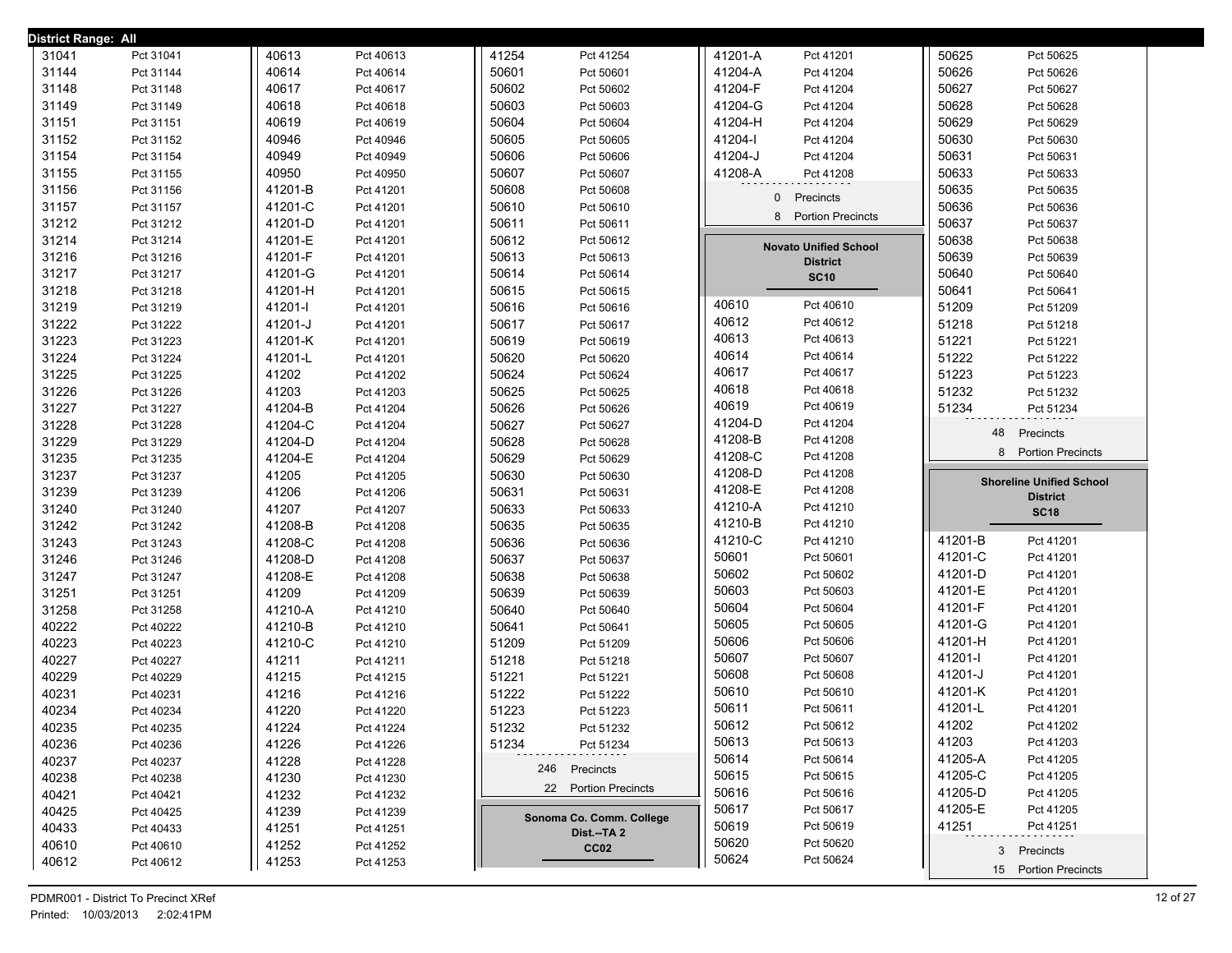| <b>District Range: All</b>                 |         |           |                               |         |           |         |           |
|--------------------------------------------|---------|-----------|-------------------------------|---------|-----------|---------|-----------|
| <b>Shoreline Unified School</b>            | 10914   | Pct 10914 | 21250<br>Pct 21250            | 20825   | Pct 20825 | 31154   | Pct 31154 |
| District-Trustee Area 1                    | 10915   | Pct 10915 | Pct 40433<br>40433-A          | 20826   | Pct 20826 | 31155   | Pct 31155 |
| $SC18 - 1$                                 | 10917   | Pct 10917 | 40946<br>Pct 40946            | 20827   | Pct 20827 | 31156   | Pct 31156 |
|                                            | 10919   | Pct 10919 | 40949<br>Pct 40949            | 20934-C | Pct 20934 | 31157   | Pct 31157 |
| 41201-G<br>Pct 41201                       | 10920   | Pct 10920 | 40950<br>Pct 40950            | 20934-D | Pct 20934 | 31212   | Pct 31212 |
| 41202<br>Pct 41202                         | 10921-A | Pct 10921 | 41204-E<br>Pct 41204          | 21201   | Pct 21201 | 31214   | Pct 31214 |
| 41203<br>Pct 41203                         | 10921-B | Pct 10921 | 41239-A<br>Pct 41239          | 21202   | Pct 21202 | 31216   | Pct 31216 |
| 41205-A<br>Pct 41205                       | 10923   | Pct 10923 | 41239-B<br>Pct 41239          | 21209   | Pct 21209 | 31217   | Pct 31217 |
| 41205-C<br>Pct 41205                       | 10924   | Pct 10924 | 55<br>Precincts               | 21212   | Pct 21212 | 31218   | Pct 31218 |
| 41205-D<br>Pct 41205                       | 10925   | Pct 10925 |                               | 21229   | Pct 21229 | 31219   | Pct 31219 |
| 41205-E<br>Pct 41205                       | 10929   | Pct 10929 | <b>Portion Precincts</b><br>9 | 21230   | Pct 21230 | 31222   | Pct 31222 |
| 41251<br>Pct 41251                         | 10930-A | Pct 10930 | <b>Tamalpais Union High</b>   | 21231   | Pct 21231 | 31223   | Pct 31223 |
| 3<br>Precincts                             | 10931   | Pct 10931 | <b>School District</b>        | 21233   | Pct 21233 | 31224   | Pct 31224 |
|                                            | 10932   | Pct 10932 | <b>HS02</b>                   | 21236   | Pct 21236 | 31225   | Pct 31225 |
| 5 Portion Precincts                        | 10934   | Pct 10934 |                               | 21243   | Pct 21243 | 31226   | Pct 31226 |
| <b>Shoreline Unified School</b>            | 10935   | Pct 10935 | 10921-C<br>Pct 10921          | 21248   | Pct 21248 | 31227   | Pct 31227 |
| <b>District-Trustee Area 2</b>             | 10936   | Pct 10936 | 10930-C<br>Pct 10930          | 21253   | Pct 21253 | 31228   | Pct 31228 |
| $SC18 - 2$                                 | 10937   | Pct 10937 | 20303<br>Pct 20303            | 21254   | Pct 21254 | 31229   | Pct 31229 |
|                                            | 10938   | Pct 10938 | 20304<br>Pct 20304            | 21255   | Pct 21255 | 31235   | Pct 31235 |
| 41201-B<br>Pct 41201                       | 10939   | Pct 10939 | 20305<br>Pct 20305            | 30145   | Pct 30145 | 31237   | Pct 31237 |
| 41201-C<br>Pct 41201                       | 10940   | Pct 10940 | 20306<br>Pct 20306            | 30153   | Pct 30153 | 31239   | Pct 31239 |
| 41201-D<br>Pct 41201                       | 10941   | Pct 10941 | 20307<br>Pct 20307            | 30501   | Pct 30501 | 31240   | Pct 31240 |
| 41201-H<br>Pct 41201                       | 10942   | Pct 10942 | 20308<br>Pct 20308            | 30502   | Pct 30502 | 31242   | Pct 31242 |
| 41201-l<br>Pct 41201                       | 10943   | Pct 10943 | 20313<br>Pct 20313            | 30503   | Pct 30503 | 31243   | Pct 31243 |
| 0<br>Precincts                             | 10945   | Pct 10945 | 20315<br>Pct 20315            | 30504   | Pct 30504 | 31246   | Pct 31246 |
| 5 <sup>5</sup><br><b>Portion Precincts</b> | 10947   | Pct 10947 | 20432<br>Pct 20432            | 30505   | Pct 30505 | 31247   | Pct 31247 |
|                                            | 10948   | Pct 10948 | 20435<br>Pct 20435            | 30506   | Pct 30506 | 31251   | Pct 31251 |
| <b>Shoreline Unified School</b>            | 11201   | Pct 11201 | 20439<br>Pct 20439            | 30507   | Pct 30507 | 31258   | Pct 31258 |
| <b>District-Trustee Area 3</b>             | 11202   | Pct 11202 | 20440<br>Pct 20440            | 30508   | Pct 30508 | 40222   | Pct 40222 |
| $SC18 - 3$                                 | 11204   | Pct 11204 | 20441<br>Pct 20441            | 30509   | Pct 30509 | 40223   | Pct 40223 |
|                                            | 11207   | Pct 11207 | 20442<br>Pct 20442            | 30510   | Pct 30510 | 40227   | Pct 40227 |
| 41201-E<br>Pct 41201                       | 11211   | Pct 11211 | 20446<br>Pct 20446            | 30511   | Pct 30511 | 40229   | Pct 40229 |
| 41201-F<br>Pct 41201                       | 11212   | Pct 11212 | 20447<br>Pct 20447            | 30513   | Pct 30513 | 40231   | Pct 40231 |
| 41201-J<br>Pct 41201                       | 11216   | Pct 11216 | 20449<br>Pct 20449            | 30515   | Pct 30515 | 40234   | Pct 40234 |
| 41201-K<br>Pct 41201                       | 11218   | Pct 11218 | 20451<br>Pct 20451            | 30520   | Pct 30520 | 40235   | Pct 40235 |
| 41201-L<br>Pct 41201                       | 11222   | Pct 11222 | 20452<br>Pct 20452            | 30521   | Pct 30521 | 40236   | Pct 40236 |
| $\mathbf 0$<br>Precincts                   | 11226   | Pct 11226 | 20718<br>Pct 20718            | 31030   | Pct 31030 | 40237   | Pct 40237 |
| <b>Portion Precincts</b><br>5              | 11227   | Pct 11227 | 20719<br>Pct 20719            | 31031   | Pct 31031 | 40238   | Pct 40238 |
|                                            | 11228   | Pct 11228 | 20728<br>Pct 20728            | 31032   | Pct 31032 | 40421   | Pct 40421 |
| San Rafael High School                     | 11233   | Pct 11233 | 20810<br>Pct 20810            | 31033   | Pct 31033 | 40425   | Pct 40425 |
| <b>District</b>                            | 11244   | Pct 11244 | 20811<br>Pct 20811            | 31034   | Pct 31034 | 40433-B | Pct 40433 |
| <b>HS01</b>                                | 11249   | Pct 11249 | 20814<br>Pct 20814            | 31036   | Pct 31036 | 41204-B | Pct 41204 |
| 10903                                      | 11250   | Pct 11250 | 20816<br>Pct 20816            | 31038   | Pct 31038 | 41204-C | Pct 41204 |
| Pct 10903<br>10905                         | 20934-A | Pct 20934 | 20817<br>Pct 20817            | 31041   | Pct 31041 | 41205-B | Pct 41205 |
| Pct 10905                                  | 20934-B | Pct 20934 | 20820<br>Pct 20820            | 31144   | Pct 31144 | 41206   | Pct 41206 |
| 10906<br>Pct 10906<br>10908<br>Pct 10908   | 20937   | Pct 20937 | 20821<br>Pct 20821            | 31148   | Pct 31148 | 41207   | Pct 41207 |
|                                            | 20938   | Pct 20938 | 20822<br>Pct 20822            | 31149   | Pct 31149 | 41209   | Pct 41209 |
| 10909<br>Pct 10909<br>10910                | 20944   | Pct 20944 | 20823<br>Pct 20823            | 31151   | Pct 31151 | 41211   | Pct 41211 |
| Pct 10910<br>10913<br>Pct 10913            | 20945   | Pct 20945 | 20824<br>Pct 20824            | 31152   | Pct 31152 | 41215   | Pct 41215 |
|                                            |         |           |                               |         |           |         |           |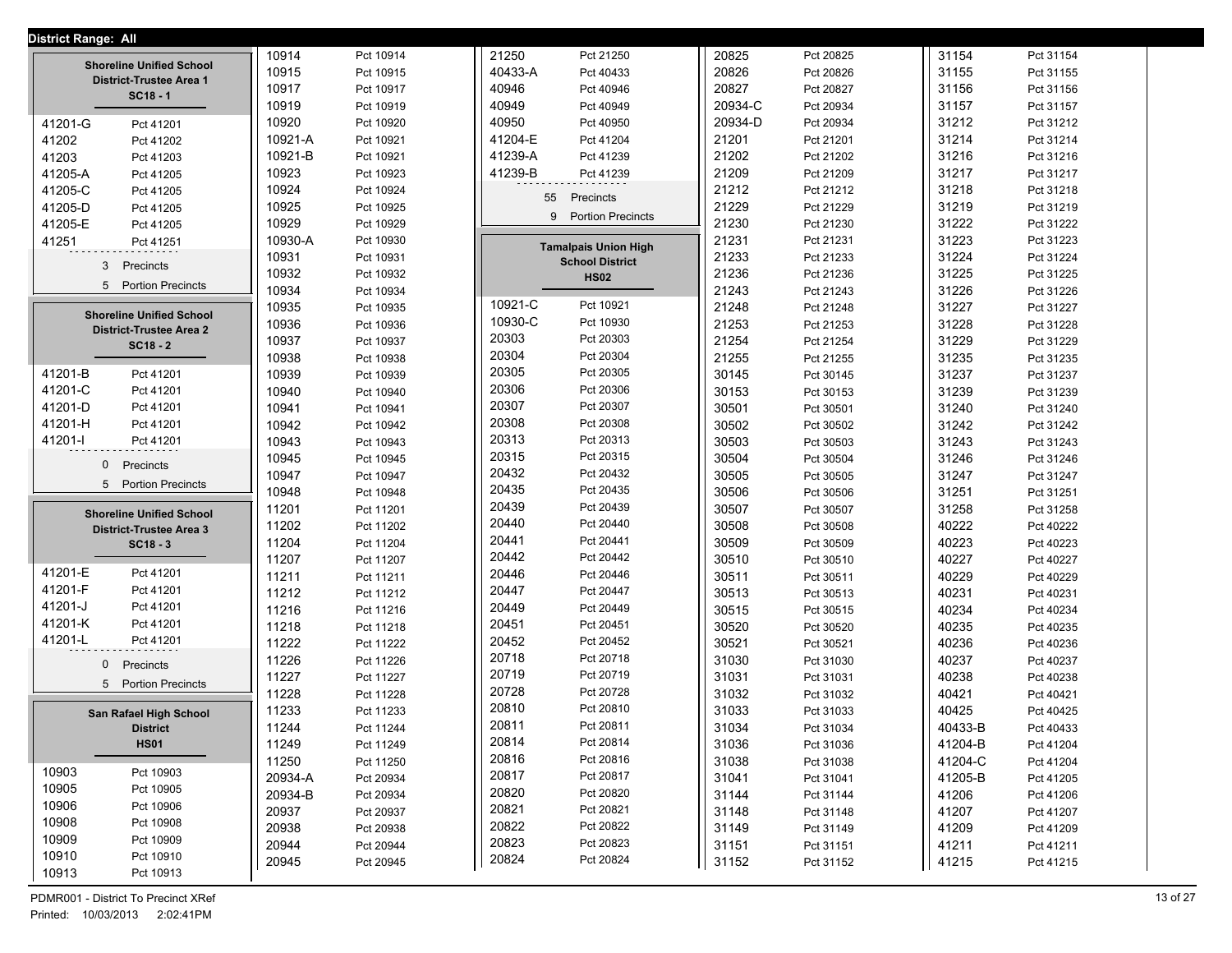| District Range: All           |                                  |                                     |                                             |                                   |
|-------------------------------|----------------------------------|-------------------------------------|---------------------------------------------|-----------------------------------|
| 41216                         | 10908                            | 21229                               | 40222                                       | 31148-A                           |
| Pct 41216                     | Pct 10908                        | Pct 21229                           | Pct 40222                                   | Pct 31148                         |
| Pct 41220                     | 10909                            | 21230                               | 40223                                       | 31148-C                           |
| 41220                         | Pct 10909                        | Pct 21230                           | Pct 40223                                   | Pct 31148                         |
| 41224                         | 10910                            | 21231                               | 40227                                       | 31212                             |
| Pct 41224                     | Pct 10910                        | Pct 21231                           | Pct 40227                                   | Pct 31212                         |
| 41226                         | 10913                            | 21233                               | 40229                                       | 31214                             |
| Pct 41226                     | Pct 10913                        | Pct 21233                           | Pct 40229                                   | Pct 31214                         |
| 41228                         | 10914                            | 21236-A                             | 40231                                       | 31216                             |
| Pct 41228                     | Pct 10914                        | Pct 21236                           | Pct 40231                                   | Pct 31216                         |
| 41230                         | 10915                            | 21243                               | 40234                                       | 31217                             |
| Pct 41230                     | Pct 10915                        | Pct 21243                           | Pct 40234                                   | Pct 31217                         |
| 41232                         | 10917-A                          | 21248                               | 40235-A                                     | 31218                             |
| Pct 41232                     | Pct 10917                        | Pct 21248                           | Pct 40235                                   | Pct 31218                         |
| 41239-C                       | 10917-C                          | 41216-A                             | 40236-A                                     | 31219                             |
| Pct 41239                     | Pct 10917                        | Pct 41216                           | Pct 40236                                   | Pct 31219                         |
| 41239-D                       | 10919-B                          | 41216-B                             | 40237                                       | 31222                             |
| Pct 41239                     | Pct 10919                        | Pct 41216                           | Pct 40237                                   | Pct 31222                         |
|                               |                                  | 41216-C                             |                                             | 31223                             |
| 41252<br>Pct 41252            | 10923-B<br>Pct 10923             | Pct 41216                           | 40421<br>Pct 40421                          | Pct 31223                         |
| 41253                         | 10923-C                          | 41216-D                             | 40425                                       | 31224                             |
| Pct 41253                     | Pct 10923                        | Pct 41216                           | Pct 40425                                   | Pct 31224                         |
| 41254                         | 10923-E                          | 41216-E                             | 40433-B                                     | 31225                             |
| Pct 41254                     | Pct 10923                        | Pct 41216                           | Pct 40433                                   | Pct 31225                         |
| 134                           | 10924-A                          | 41216-F                             | 41232                                       | 31226-D                           |
| Precincts                     | Pct 10924                        | Pct 41216                           | Pct 41232                                   | Pct 31226                         |
| 10 Portion Precincts          | 10924-B                          | 11                                  | 41239-C                                     | 31237                             |
|                               | Pct 10924                        | Precincts                           | Pct 41239                                   | Pct 31237                         |
|                               | 10932-B<br>Pct 10932             | 15 Portion Precincts                | 41239-D<br>Pct 41239                        | 31239<br>Pct 31239                |
| <b>Petaluma Jt Union H S</b>  | 11201<br>Pct 11201               |                                     | 14<br>Precincts                             | 31240<br>Pct 31240                |
| <b>District</b>               | 11202<br>Pct 11202               | <b>Laguna Joint School District</b> | 10 <sup>°</sup><br><b>Portion Precincts</b> | 31242<br>Pct 31242                |
| <b>HS04</b>                   | 11204<br>Pct 11204               |                                     |                                             | 31243<br>Pct 31243                |
|                               | 11207<br>Pct 11207               | <b>SC04</b>                         | <b>Lincoln School District</b>              | 31246-A<br>Pct 31246              |
| 41201-A<br>Pct 41201          | 11211<br>Pct 11211               |                                     |                                             | 31246-C<br>Pct 31246              |
| 41204-A                       | 11216                            | 41201-A                             | <b>SC07</b>                                 | 31246-D                           |
| Pct 41204                     | Pct 11216                        | Pct 41201                           |                                             | Pct 31246                         |
| 41204-F                       | 11218                            | 41204-G                             |                                             | 31246-E                           |
| Pct 41204                     | Pct 11218                        | Pct 41204                           |                                             | Pct 31246                         |
| 41204-G                       | 11222-A                          | 0                                   | 41204-A                                     | 31246-F                           |
| Pct 41204                     | Pct 11222                        | Precincts                           | Pct 41204                                   | Pct 31246                         |
| 41204-H                       | 11222-C                          | 2 Portion Precincts                 | 41204-F                                     | 41220-A                           |
| Pct 41204                     | Pct 11222                        |                                     | Pct 41204                                   | Pct 41220                         |
| 41204-l                       | 11222-E                          |                                     | 41204-H                                     | 41220-B                           |
| Pct 41204                     | Pct 11222                        |                                     | Pct 41204                                   | Pct 41220                         |
| 41204-J                       | 11222-F                          | <b>Lagunitas School District</b>    | 41204-J                                     | 41224                             |
| Pct 41204                     | Pct 11222                        |                                     | Pct 41204                                   | Pct 41224                         |
| 41208-A                       | 11226-D                          |                                     | 41208-A                                     | 41226                             |
| Pct 41208                     | Pct 11226                        |                                     | Pct 41208                                   | Pct 41226                         |
| 0                             | 11226-G                          | <b>SC05</b>                         | 0                                           | 41228                             |
| Precincts                     | Pct 11226                        |                                     | Precincts                                   | Pct 41228                         |
|                               | 41204-E<br>Pct 41204             |                                     |                                             | 41230<br>Pct 41230                |
| <b>Portion Precincts</b>      |                                  | 41206                               | <b>Portion Precincts</b>                    | 41253                             |
| 8                             |                                  | Pct 41206                           | 5                                           | Pct 41253                         |
| <b>Bolinas-Stinson School</b> | 16<br>Precincts                  | 41211<br>Pct 41211                  | <b>Mill Valley School District</b>          |                                   |
| <b>District</b>               | <b>Portion Precincts</b><br>16   | 41215<br>Pct 41215                  |                                             | Precincts<br>34                   |
| <b>SC00</b>                   |                                  | 41216-G<br>Pct 41216                | <b>SC08</b>                                 | 12<br><b>Portion Precincts</b>    |
|                               | <b>Kentfield School District</b> | 41216-H<br>Pct 41216                |                                             |                                   |
| 41205-B<br>Pct 41205          | <b>SC03</b>                      | 3<br>Precincts                      | 30501<br>Pct 30501                          | <b>Nicasio School District</b>    |
| 41207<br>Pct 41207            |                                  |                                     | 30502<br>Pct 30502                          | <b>SC09</b>                       |
| 41209<br>Pct 41209            | 20432-A<br>Pct 20432             | 2 Portion Precincts                 | 30503<br>Pct 30503                          |                                   |
| 41220-C                       | 20432-B                          | Larkspur-Corte Madera               | 30504                                       | 41204-B                           |
| Pct 41220                     | Pct 20432                        |                                     | Pct 30504                                   | Pct 41204                         |
| 41252                         | 20432-C                          | <b>School District</b>              | 30505                                       | 41204-C                           |
| Pct 41252                     | Pct 20432                        |                                     | Pct 30505                                   | Pct 41204                         |
| 41254<br>Pct 41254            | 20432-G<br>Pct 20432             | <b>SC06</b>                         | 30506-B<br>Pct 30506                        |                                   |
|                               | 20439<br>Pct 20439               |                                     | 30506-C<br>Pct 30506                        | $\mathbf{0}$<br>Precincts         |
| Precincts                     | 20442                            | 20432-D                             | 30507                                       | 2 Portion Precincts               |
| 4                             | Pct 20442                        | Pct 20432                           | Pct 30507                                   |                                   |
| 2 Portion Precincts           | 20446<br>Pct 20446               | 20432-E<br>Pct 20432                | 30508<br>Pct 30508                          |                                   |
|                               | 20449<br>Pct 20449               | 20432-F<br>Pct 20432                | 30509<br>Pct 30509                          | <b>Reed Union School District</b> |
| <b>Dixie School District</b>  | 20451<br>Pct 20451               | 20435<br>Pct 20435                  | 30510<br>Pct 30510                          |                                   |
| <b>SC01</b>                   | 20452-A                          | 20440<br>Pct 20440                  | 30511<br>Pct 30511                          | <b>SC11</b>                       |
|                               | Pct 20452                        | 20441<br>Pct 20441                  | 30513<br>Pct 30513                          | 30145<br>Pct 30145                |
| 10903                         | 20452-B                          | 20447                               | 30515                                       | 30153                             |
| Pct 10903                     | Pct 20452                        | Pct 20447                           | Pct 30515                                   | Pct 30153                         |
| 10905                         | 20719-A                          | 20452-C                             | 30520                                       | 31144                             |
| Pct 10905                     | Pct 20719                        | Pct 20452                           |                                             | Pct 31144                         |
|                               |                                  |                                     |                                             |                                   |
| 10906<br>Pct 10906            | 20719-B<br>Pct 20719             | 30506-A<br>Pct 30506                | Pct 30520<br>30521<br>Pct 30521             | 31148-B<br>Pct 31148              |

PDMR001 - District To Precinct XRef 14 of 27 Printed: 10/03/2013 2:02:41PM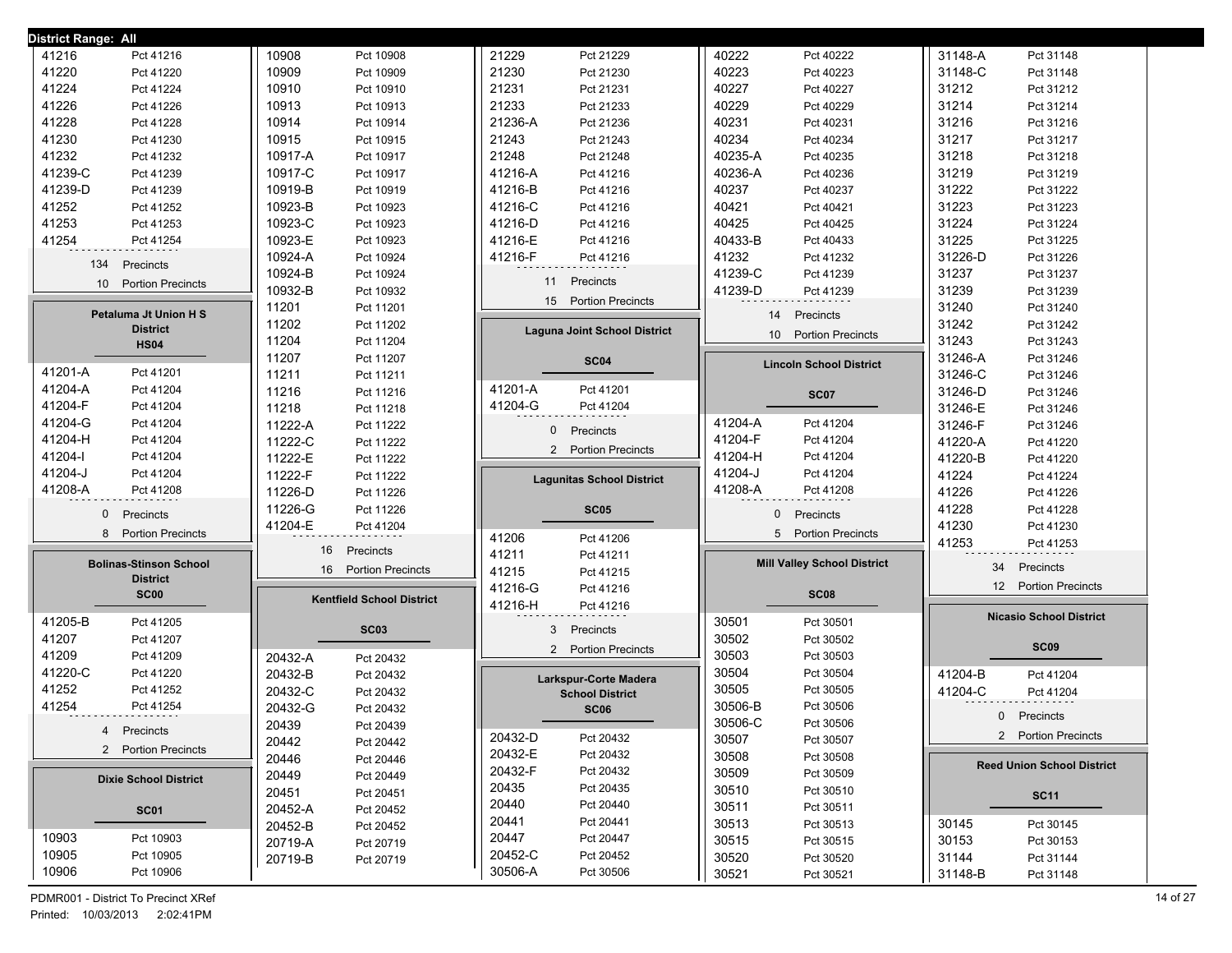| District Range: All                |                               |                                    |                                            |                                 |
|------------------------------------|-------------------------------|------------------------------------|--------------------------------------------|---------------------------------|
| 31148-D                            | 20820                         | 10943                              | 31226-C                                    |                                 |
| Pct 31148                          | Pct 20820                     | Pct 10943                          | Pct 31226                                  |                                 |
| 31149                              | 20821                         | 10945                              | 31226-E                                    | <b>Bel Marin Keys Community</b> |
| Pct 31149                          | Pct 20821                     | Pct 10945                          | Pct 31226                                  |                                 |
| 31151                              | 20822                         | 10947                              | 31226-F                                    | <b>Services District</b>        |
| Pct 31151                          | Pct 20822                     | Pct 10947                          | Pct 31226                                  | CSD <sub>05</sub>               |
| 31152                              | 20823                         | 10948                              | 31227                                      |                                 |
| Pct 31152                          | Pct 20823                     | Pct 10948                          | Pct 31227                                  |                                 |
| 31154                              | 20824                         | 11212                              | 31228                                      | 51222                           |
| Pct 31154                          | Pct 20824                     | Pct 11212                          | Pct 31228                                  | Pct 51222                       |
| 31155                              | 20825                         | 11222-B                            | 31229                                      | 51232                           |
| Pct 31155                          | Pct 20825                     | Pct 11222                          | Pct 31229                                  | Pct 51232                       |
| 31156                              | 20826-A                       | 11222-D                            | 31235                                      |                                 |
| Pct 31156                          | Pct 20826                     | Pct 11222                          | Pct 31235                                  |                                 |
| 31157<br>Pct 31157                 | 20826-B<br>Pct 20826          | 11226-A<br>Pct 11226               |                                            | 2 Precincts                     |
| 31246-B                            | 20827                         | 11226-B                            | 12 <sup>2</sup>                            | $\mathbf{0}$                    |
| Pct 31246                          | Pct 20827                     | Pct 11226                          | Precincts                                  | <b>Portion Precincts</b>        |
| 31247                              | 21201                         | 11226-C                            | 5                                          |                                 |
| Pct 31247                          | Pct 21201                     | Pct 11226                          | <b>Portion Precincts</b>                   |                                 |
| 31251                              | 21202                         | 11226-E                            |                                            | <b>Tamalpais Community</b>      |
| Pct 31251                          | Pct 21202                     | Pct 11226                          |                                            | <b>Services District</b>        |
| 31258<br>Pct 31258                 | 21209<br>Pct 21209            | 11226-F<br>Pct 11226               | <b>Union Joint School District</b>         | CSD <sub>06</sub>               |
| 40235-B<br>Pct 40235               | 21212<br>Pct 21212            | 11227<br>Pct 11227                 | <b>SC17</b>                                |                                 |
| 40236-B                            | 21253-A                       | 11228                              |                                            | 31214                           |
| Pct 40236                          | Pct 21253                     | Pct 11228                          |                                            | Pct 31214                       |
| 40238                              | 21253-B                       | 11233                              | 41204-l                                    | 31216-A                         |
| Pct 40238                          | Pct 21253                     | Pct 11233                          | Pct 41204                                  | Pct 31216                       |
|                                    | 21254<br>Pct 21254            | 11244<br>Pct 11244                 |                                            | 31217<br>Pct 31217              |
| Precincts                          | 21255                         | 11249                              | Precinct                                   | 31218-A                         |
| 14                                 | Pct 21255                     | Pct 11249                          | $\mathbf{0}$                               | Pct 31218                       |
| 5 Portion Precincts                |                               | 11250<br>Pct 11250                 | <b>Portion Precinct</b><br>$\mathbf 1$     | 31222<br>Pct 31222              |
|                                    | 26<br>Precincts               | 20826-C<br>Pct 20826               | <b>Marin City Community</b>                | 31223<br>Pct 31223              |
| <b>Ross School District</b>        | 5<br><b>Portion Precincts</b> | 20934-A<br>Pct 20934               | <b>Services District</b>                   | 31224<br>Pct 31224              |
| <b>SC12</b>                        |                               | 20934-B<br>Pct 20934               | CSD <sub>02</sub>                          | 31226-A<br>Pct 31226            |
|                                    | San Rafael Elem School        | 20937<br>Pct 20937                 |                                            | 31226-C<br>Pct 31226            |
| 20718                              | <b>District</b>               | 20938                              | 31228                                      | 31226-D                         |
| Pct 20718                          | <b>SC14</b>                   | Pct 20938                          | Pct 31228                                  | Pct 31226                       |
| 20719-C                            |                               | 20944                              | 31229                                      | 31226-E                         |
| Pct 20719                          |                               | Pct 20944                          | Pct 31229                                  | Pct 31226                       |
| 20728                              | 10917-B                       | 20945                              | $\overline{2}$                             | 31227-A                         |
| Pct 20728                          | Pct 10917                     | Pct 20945                          | Precincts                                  | Pct 31227                       |
| 20934-C<br>Pct 20934               | 10919-A<br>Pct 10919          | 21250<br>Pct 21250                 | $\mathbf{0}$                               |                                 |
| 20934-D                            | 10920                         | 40433-A                            | <b>Portion Precincts</b>                   | 5                               |
| Pct 20934                          | Pct 10920                     | Pct 40433                          |                                            | Precincts                       |
| 21236-B                            | 10921                         | 40946                              | <b>Marinwood Community</b>                 | <b>Portion Precincts</b>        |
| Pct 21236                          | Pct 10921                     | Pct 40946                          |                                            | $\overline{7}$                  |
| 21253-C<br>Pct 21253               | 10923-A<br>Pct 10923          | 40949<br>Pct 40949                 | <b>Services District</b>                   | <b>Tomales Community</b>        |
| 2 Precincts                        | 10923-D<br>Pct 10923          | 40950<br>Pct 40950                 | CSD <sub>03</sub>                          | <b>Services District</b>        |
|                                    | 10923-F<br>Pct 10923          | 41239-A<br>Pct 41239               |                                            | CSD07                           |
| 5 Portion Precincts                | 10924-C<br>Pct 10924          | 41239-B<br>Pct 41239               | 11201-B<br>Pct 11201                       |                                 |
| <b>Ross Valley School District</b> | 10925<br>Pct 10925            |                                    | 11201-E<br>Pct 11201                       | 41201-B<br>Pct 41201            |
|                                    | 10929                         | 33                                 | 11207                                      | 41201-C                         |
|                                    | Pct 10929                     | Precincts                          | Pct 11207                                  | Pct 41201                       |
| <b>SC13</b>                        | 10930-A<br>Pct 10930          | 24 Portion Precincts               | 11211<br>Pct 11211                         | $\overline{0}$<br>Precincts     |
|                                    | 10931<br>Pct 10931            | <b>Sausalito Marin City School</b> | 11216<br>Pct 11216                         |                                 |
| 10930-C                            | 10932-A                       | <b>District</b>                    | 11218                                      | <b>Portion Precincts</b>        |
| Pct 10930                          | Pct 10932                     |                                    | Pct 11218                                  | $\mathbf{2}^{\prime}$           |
| 20303<br>Pct 20303                 | 10932-C<br>Pct 10932          | <b>SC15</b>                        | $\overline{4}$<br>Precincts                | Santa Venetia-Bayside           |
| 20304<br>Pct 20304                 | 10932-D<br>Pct 10932          |                                    | $\overline{2}$<br><b>Portion Precincts</b> | Acres Fire Prot. Dist.          |
| 20305<br>Pct 20305                 | 10932-E<br>Pct 10932          | 31030<br>Pct 31030                 |                                            | CSFP19                          |
| 20306<br>Pct 20306                 | 10934<br>Pct 10934            | 31031<br>Pct 31031                 | <b>Muir Beach Community</b>                |                                 |
| 20307                              | 10935                         | 31032                              | <b>Services District</b>                   | 11212-B                         |
| Pct 20307                          | Pct 10935                     | Pct 31032                          |                                            | Pct 11212                       |
| 20308                              | 10936                         | 31033                              | CSD <sub>04</sub>                          | 11222                           |
| Pct 20308                          | Pct 10936                     | Pct 31033                          |                                            | Pct 11222                       |
| 20313                              | 10937                         | 31034                              |                                            | 11226-E                         |
| Pct 20313                          | Pct 10937                     | Pct 31034                          |                                            | Pct 11226                       |
| 20315                              | 10938                         | 31036                              | 41220                                      | 11227                           |
| Pct 20315                          | Pct 10938                     | Pct 31036                          | Pct 41220                                  | Pct 11227                       |
| 20810                              | 10939                         | 31038                              | 1 Precinct                                 | 11228                           |
| Pct 20810                          | Pct 10939                     | Pct 31038                          |                                            | Pct 11228                       |
| 20811                              | 10940                         | 31041                              | 0 Portion Precincts                        | 11233-A                         |
| Pct 20811                          | Pct 10940                     | Pct 31041                          |                                            | Pct 11233                       |
| 20814                              | 10941                         | 31226-A                            |                                            | 11233-B                         |
| Pct 20814                          | Pct 10941                     | Pct 31226                          |                                            | Pct 11233                       |
| 20816                              | 10942                         | 31226-B                            |                                            | 11233-D                         |
| Pct 20816                          | Pct 10942                     | Pct 31226                          |                                            | Pct 11233                       |
| 20817<br>Pct 20817                 |                               |                                    |                                            | 11233-E<br>Pct 11233            |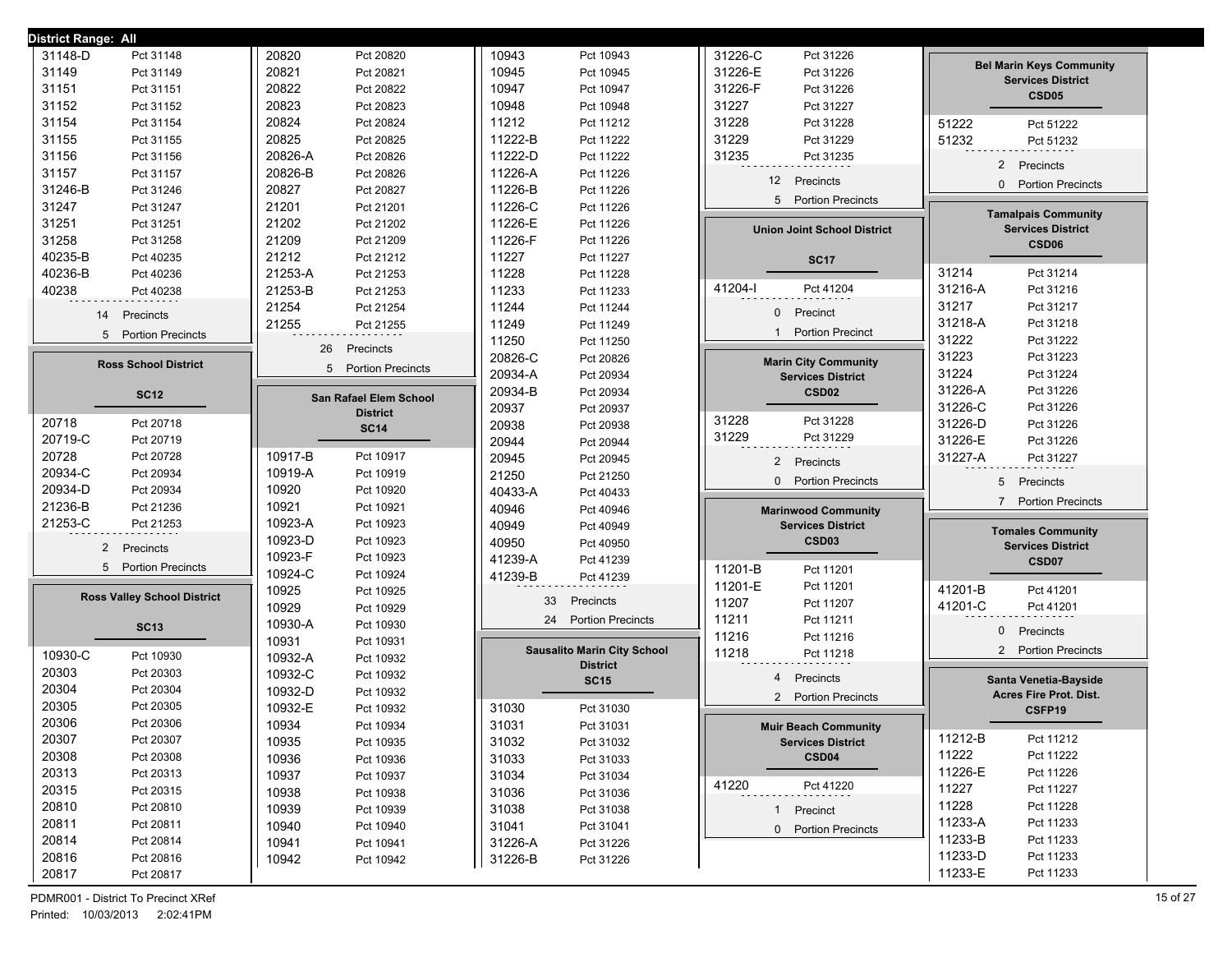| <b>District Range: All</b>     |                     |                            |                                            |                      |
|--------------------------------|---------------------|----------------------------|--------------------------------------------|----------------------|
| 11233-F                        | 41204-D             |                            | 41230                                      | 41208                |
| Pct 11233                      | Pct 41204           |                            | Pct 41230                                  | Pct 41208            |
| 11233-G                        | 41204-J             | <b>Sleepy Hollow Fire</b>  | 29                                         | 41210-A              |
| Pct 11233                      | Pct 41204           | <b>Protection District</b> | Precincts                                  | Pct 41210            |
| 11233-H<br>Pct 11233           | 41208<br>Pct 41208  | <b>FI05</b>                |                                            | 41210-B<br>Pct 41210 |
| 11233-l                        | 41210-A             |                            | <b>Portion Precincts</b>                   | 50601                |
| Pct 11233                      | Pct 41210           |                            | $\overline{7}$                             | Pct 50601            |
| 11244                          | 41210-B             | 21201                      | <b>Stinson Beach Fire</b>                  | 50602                |
| Pct 11244                      | Pct 41210           | Pct 21201                  |                                            | Pct 50602            |
| 11249                          | 41210-C             | 21202                      | <b>Protection District</b>                 | 50603                |
| Pct 11249                      | Pct 41210           | Pct 21202                  |                                            | Pct 50603            |
| 11250                          | 50601               | 21255                      | <b>FI07</b>                                | 50604                |
| Pct 11250                      | Pct 50601           | Pct 21255                  |                                            | Pct 50604            |
| 21250<br>Pct 21250             | 50602<br>Pct 50602  |                            |                                            | 50605<br>Pct 50605   |
|                                | 50603               | 3                          | 41209                                      | 50606                |
|                                | Pct 50603           | Precincts                  | Pct 41209                                  | Pct 50606            |
| 7 Precincts                    | 50604               | <b>Portion Precincts</b>   | 41254-B                                    | 50607                |
|                                | Pct 50604           | $\Omega$                   | Pct 41254                                  | Pct 50607            |
| <b>Portion Precincts</b>       | 50605               |                            | 41254-C                                    | 50608                |
| 10                             | Pct 50605           |                            | Pct 41254                                  | Pct 50608            |
| <b>Bolinas Fire Protection</b> | 50606               | <b>Southern Marin Fire</b> | Precincts                                  | 50610                |
|                                | Pct 50606           | <b>Protection Dist</b>     | -1                                         | Pct 50610            |
| <b>District</b>                | 50607<br>Pct 50607  | <b>FI06</b>                |                                            | 50611<br>Pct 50611   |
| <b>FI02</b>                    | 50608<br>Pct 50608  |                            | <b>Portion Precincts</b><br>$\overline{2}$ | 50612<br>Pct 50612   |
|                                | 50610<br>Pct 50610  | 31030<br>Pct 31030         | <b>Tiburon Fire Protection</b>             | 50613<br>Pct 50613   |
| 41207                          | 50611               | 31031                      | <b>District</b>                            | 50614                |
| Pct 41207                      | Pct 50611           | Pct 31031                  |                                            | Pct 50614            |
| 41252                          | 50612               | 31032                      | <b>FI09</b>                                | 50615                |
| Pct 41252                      | Pct 50612           | Pct 31032                  |                                            | Pct 50615            |
| 2 Precincts                    | 50613<br>Pct 50613  | 31033<br>Pct 31033         |                                            | 50616<br>Pct 50616   |
|                                | 50614               | 31034                      | 31144-D                                    | 50617                |
|                                | Pct 50614           | Pct 31034                  | Pct 31144                                  | Pct 50617            |
| <b>Portion Precincts</b>       | 50615               | 31036                      | 31144-E                                    | 50619                |
| $\mathbf{0}$                   | Pct 50615           | Pct 31036                  | Pct 31144                                  | Pct 50619            |
| <b>Kentfield Fire District</b> | 50616               | 31038                      | 31151                                      | 50620                |
|                                | Pct 50616           | Pct 31038                  | Pct 31151                                  | Pct 50620            |
|                                | 50617               | 31041                      | 31152-B                                    | 50624                |
|                                | Pct 50617           | Pct 31041                  | Pct 31152                                  | Pct 50624            |
| <b>FI03</b>                    | 50619               | 31144-B                    | 31152-C                                    | 50625                |
|                                | Pct 50619           | Pct 31144                  | Pct 31152                                  | Pct 50625            |
|                                | 50620               | 31144-C                    | 31152-D                                    | 50626                |
|                                | Pct 50620           | Pct 31144                  | Pct 31152                                  | Pct 50626            |
| 21229-B                        | 50624               | 31148                      | 31152-E                                    | 50627                |
| Pct 21229                      | Pct 50624           | Pct 31148                  | Pct 31152                                  | Pct 50627            |
| 21229-C                        | 50625               | 31149                      | 31152-F                                    | 50628                |
| Pct 21229                      | Pct 50625           | Pct 31149                  | Pct 31152                                  | Pct 50628            |
| 21229-D                        | 50626               | 31212                      | 31154                                      | 50629                |
| Pct 21229                      | Pct 50626           | Pct 31212                  | Pct 31154                                  | Pct 50629            |
| 21230                          | 50627               | 31214                      | 31155                                      | 50630                |
| Pct 21230                      | Pct 50627           | Pct 31214                  | Pct 31155                                  | Pct 50630            |
| 21231                          | 50628               | 31216                      | 31156                                      | 50631                |
| Pct 21231                      | Pct 50628           | Pct 31216                  | Pct 31156                                  | Pct 50631            |
| 21233-B                        | 50629               | 31217                      | 31157                                      | 50633                |
| Pct 21233                      | Pct 50629           | Pct 31217                  | Pct 31157                                  | Pct 50633            |
| 21233-C                        | 50630               | 31218                      | 31247                                      | 50635                |
| Pct 21233                      | Pct 50630           | Pct 31218                  | Pct 31247                                  | Pct 50635            |
| 21236                          | 50631               | 31219                      | 31251                                      | 50636                |
| Pct 21236                      | Pct 50631           | Pct 31219                  | Pct 31251                                  | Pct 50636            |
| 21243                          | 50633               | 31222                      | 31258                                      | 50637                |
| Pct 21243                      | Pct 50633           | Pct 31222                  | Pct 31258                                  | Pct 50637            |
| 21248                          | 50635               | 31223                      | 8                                          | 50638-A              |
| Pct 21248                      | Pct 50635           | Pct 31223                  | Precincts                                  | Pct 50638            |
| 41216-E                        | 50636               | 31224                      | $\overline{7}$                             | 50638-B              |
| Pct 41216                      | Pct 50636           | Pct 31224                  |                                            | Pct 50638            |
| 5                              | 50637               | 31225                      | <b>Portion Precincts</b>                   | 50639                |
| Precincts                      | Pct 50637           | Pct 31225                  |                                            | Pct 50639            |
| <b>Portion Precincts</b>       | 50638               | 31226-C                    | <b>Novato Flood Control Zone</b>           | 50640-A              |
| 6                              | Pct 50638           | Pct 31226                  |                                            | Pct 50640            |
|                                | 50639<br>Pct 50639  | 31226-D<br>Pct 31226       | -1                                         | 50640-B<br>Pct 50640 |
| <b>Novato Fire Protection</b>  | 50640<br>Pct 50640  | 31226-E<br>Pct 31226       | <b>FL01</b>                                | 50641<br>Pct 50641   |
| <b>District</b>                | 50641<br>Pct 50641  | 31226-F<br>Pct 31226       |                                            | 51209-A<br>Pct 51209 |
| <b>FI04</b>                    | 51209               | 31235-D                    | 40610                                      | 51209-B              |
|                                | Pct 51209           | Pct 31235                  | Pct 40610                                  | Pct 51209            |
|                                | 51218               | 31237                      | 40612                                      | 51218                |
|                                | Pct 51218           | Pct 31237                  | Pct 40612                                  | Pct 51218            |
| 40610                          | 51221               | 31239                      | 40613                                      | 51221                |
| Pct 40610                      | Pct 51221           | Pct 31239                  | Pct 40613                                  | Pct 51221            |
| 40612                          | 51222               | 31240                      | 40614                                      | 51222                |
| Pct 40612                      | Pct 51222           | Pct 31240                  | Pct 40614                                  | Pct 51222            |
| 40613                          | 51223               | 31242                      | 40617                                      | 51223                |
| Pct 40613                      | Pct 51223           | Pct 31242                  | Pct 40617                                  | Pct 51223            |
| 40614                          | 51232               | 31243                      | 40618                                      | 51232                |
| Pct 40614                      | Pct 51232           | Pct 31243                  | Pct 40618                                  | Pct 51232            |
| 40617                          | 51234               | 31246                      | 40619                                      | 51234                |
| Pct 40617                      | Pct 51234           | Pct 31246                  | Pct 40619                                  | Pct 51234            |
| 40618<br>Pct 40618             | 49                  | 41226<br>Pct 41226         | 41204-A<br>Pct 41204                       | 46 Precincts         |
| 40619<br>Pct 40619             | Precincts           | 41228<br>Pct 41228         | 41204-F<br>Pct 41204                       |                      |
| 41204-A<br>Pct 41204           | 6 Portion Precincts |                            | 41204-J<br>Pct 41204                       | 11 Portion Precincts |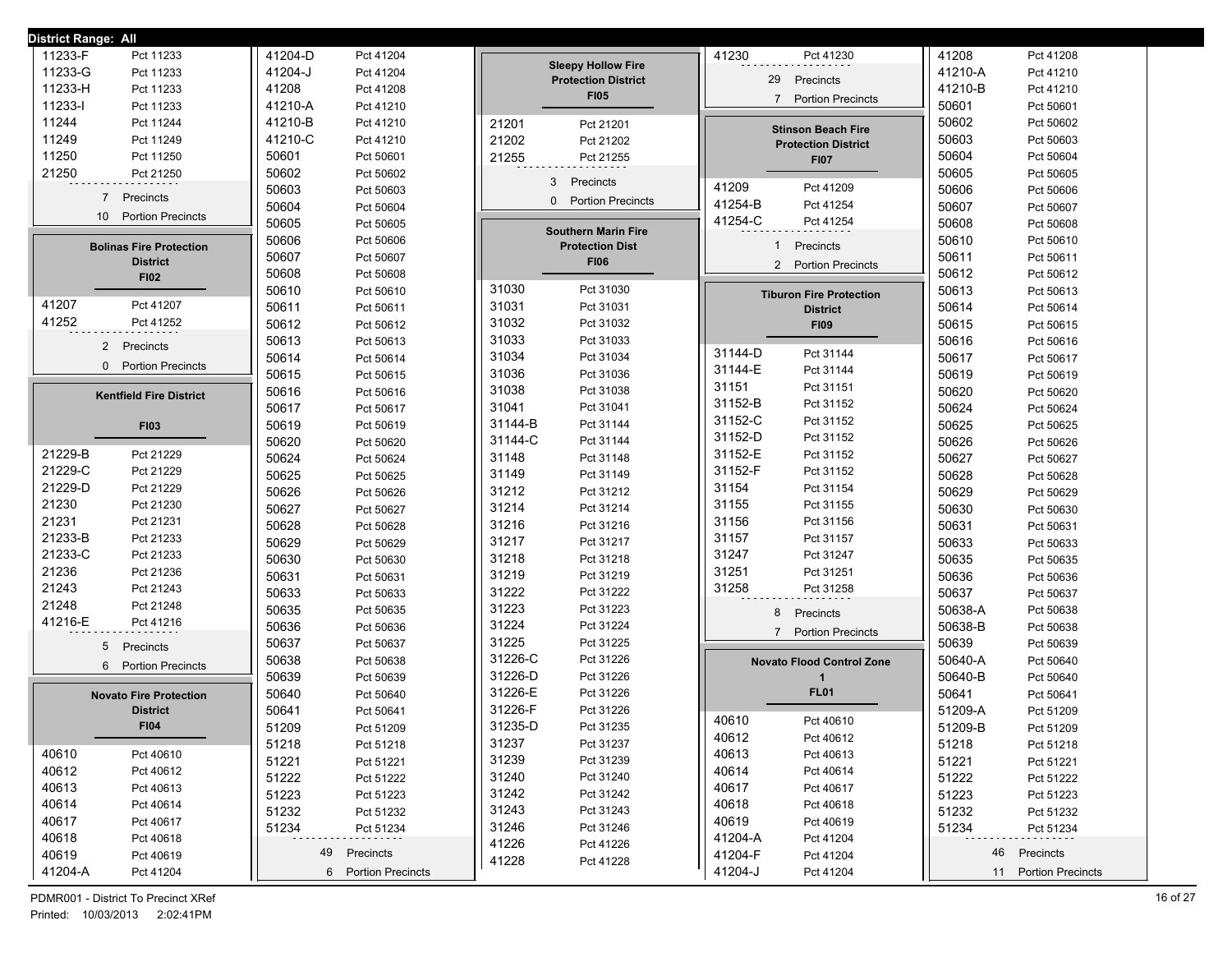## **District Range: All**

| District Range: All |                             |                                              |              |                                  | 20817          |                        |         |                                |
|---------------------|-----------------------------|----------------------------------------------|--------------|----------------------------------|----------------|------------------------|---------|--------------------------------|
|                     | <b>Richardson Bay Flood</b> | 31243-B<br>Pct 31243<br>41224-A<br>Pct 41224 | 10932-E      | Pct 10932                        |                | Pct 20817<br>Pct 20820 |         | <b>Inverness Flood Control</b> |
|                     | <b>Control Zone 3</b>       | 41224-B                                      | 0            | Precincts                        | 20820<br>20821 |                        |         | Zone 10                        |
|                     | <b>FL02</b>                 | Pct 41224                                    | 5            | <b>Portion Precincts</b>         |                | Pct 20821              |         | <b>FL10</b>                    |
|                     |                             | 41224-C<br>Pct 41224                         |              |                                  | 20822          | Pct 20822              |         |                                |
| 30501               | Pct 30501                   | 41226<br>Pct 41226                           |              | Santa Venetia Flood Control      | 20823          | Pct 20823              | 41205-A | Pct 41205                      |
| 30502               | Pct 30502                   | 41228<br>Pct 41228                           |              | Zone 7                           | 20824          | Pct 20824              | 41251   | Pct 41251                      |
| 30503               | Pct 30503                   | 41230<br>Pct 41230                           |              | <b>FL06</b>                      | 20825          | Pct 20825              | 1       | Precincts                      |
| 30504               | Pct 30504                   | 41253-B<br>Pct 41253                         | 11227        | Pct 11227                        | 20826          | Pct 20826              | 1       | <b>Portion Precinct</b>        |
| 30505               | Pct 30505                   | 31<br>Precincts                              | 11228-B      | Pct 11228                        | 20827          | Pct 20827              |         |                                |
| 30506               | Pct 30506                   | 22<br><b>Portion Precincts</b>               | 11228-F      | Pct 11228                        | 21201          | Pct 21201              |         | <b>Marin Municipal Water</b>   |
| 30507               | Pct 30507                   |                                              | 11233-D      | Pct 11233                        | 21202          | Pct 21202              |         | <b>District</b>                |
| 30508               | Pct 30508                   | <b>Bel Air Flood Control Zone 4</b>          | 11233-E      | Pct 11233                        | 21209          | Pct 21209              |         | <b>WA01</b>                    |
| 30509               | Pct 30509                   |                                              | 11233-F      | Pct 11233                        | 21212-A        | Pct 21212              |         |                                |
| 30510               | Pct 30510                   | <b>FL03</b>                                  | 11233-l      |                                  | 21212-B        | Pct 21212              | 10903-B | Pct 10903                      |
| 30511               | Pct 30511                   |                                              | 11250-A      | Pct 11233                        | 21229          | Pct 21229              | 10905   | Pct 10905                      |
| 30513               | Pct 30513                   | 31144-B<br>Pct 31144                         |              | Pct 11250                        | 21230          | Pct 21230              | 10906   | Pct 10906                      |
| 30515               | Pct 30515                   | 31148-A<br>Pct 31148                         | 11250-B      | Pct 11250                        | 21231          | Pct 21231              | 10908   | Pct 10908                      |
| 30520               | Pct 30520                   | 31148-B<br>Pct 31148                         | $\mathbf{1}$ | Precincts                        | 21233          | Pct 21233              | 10909   | Pct 10909                      |
| 30521               | Pct 30521                   | 31149-A<br>Pct 31149                         |              | 8 Portion Precincts              | 21236          | Pct 21236              | 10910   | Pct 10910                      |
| 31030-A             | Pct 31030                   | 31246-A<br>Pct 31246                         |              |                                  | 21243          | Pct 21243              | 10913   | Pct 10913                      |
| 31212               | Pct 31212                   | 31246-B<br>Pct 31246                         |              | <b>Ross Valley Flood Control</b> | 21248          | Pct 21248              | 10914   | Pct 10914                      |
| 31214               | Pct 31214                   | Precincts<br>$\mathbf{0}$                    |              | Zone 9                           | 21253          | Pct 21253              | 10915   | Pct 10915                      |
| 31216               | Pct 31216                   | 6<br><b>Portion Precincts</b>                |              | <b>FL07</b>                      | 21254          | Pct 21254              | 10917   | Pct 10917                      |
| 31217               | Pct 31217                   |                                              |              |                                  | 21255          | Pct 21255              | 10919   | Pct 10919                      |
| 31218               | Pct 31218                   | <b>Bel Air Flood Control</b>                 | 20303        | Pct 20303                        | 31152-B        | Pct 31152              | 10920   | Pct 10920                      |
| 31219               | Pct 31219                   | Subzone 4A                                   | 20304        | Pct 20304                        | 40222          | Pct 40222              | 10921   | Pct 10921                      |
| 31222               | Pct 31222                   | $FL03 - 4$                                   | 20305        | Pct 20305                        | 40223          | Pct 40223              | 10923   | Pct 10923                      |
| 31223               | Pct 31223                   |                                              | 20306        | Pct 20306                        | 40227          | Pct 40227              | 10924   | Pct 10924                      |
| 31224               | Pct 31224                   | 31246-C<br>Pct 31246                         | 20307        | Pct 20307                        | 40229          | Pct 40229              | 10925   | Pct 10925                      |
| 31225               | Pct 31225                   | 0<br>Precinct                                | 20308        | Pct 20308                        | 40231-A        | Pct 40231              | 10929   | Pct 10929                      |
| 31226-A             | Pct 31226                   | <b>Portion Precinct</b><br>$\mathbf{1}$      | 20313        | Pct 20313                        | 40234          | Pct 40234              | 10930   | Pct 10930                      |
| 31226-C             | Pct 31226                   |                                              | 20315        | Pct 20315                        | 40235          | Pct 40235              | 10931   | Pct 10931                      |
| 31226-D             | Pct 31226                   | <b>Stinson Beach Flood</b>                   | 20432        | Pct 20432                        | 40236          | Pct 40236              | 10932   | Pct 10932                      |
| 31226-E             | Pct 31226                   | <b>Control Zone 5</b>                        | 20435        | Pct 20435                        | 40237          | Pct 40237              | 10934   | Pct 10934                      |
| 31226-F             | Pct 31226                   | <b>FL04</b>                                  | 20439        | Pct 20439                        | 40238-A        | Pct 40238              | 10935   | Pct 10935                      |
| 31227-A             | Pct 31227                   |                                              | 20440        | Pct 20440                        | 40421          | Pct 40421              | 10936   | Pct 10936                      |
| 31228               | Pct 31228                   | 41209-A<br>Pct 41209                         | 20441        | Pct 20441                        | 40425          | Pct 40425              | 10937   | Pct 10937                      |
| 31229               | Pct 31229                   | 41254-B<br>Pct 41254                         | 20442        | Pct 20442                        | 40433          | Pct 40433              | 10938   | Pct 10938                      |
| 31235-A             | Pct 31235                   | 41254-C<br>Pct 41254                         | 20446        | Pct 20446                        | 41216-A        | Pct 41216              | 10939   | Pct 10939                      |
| 31235-D             | Pct 31235                   | 0<br>Precincts                               | 20447        | Pct 20447                        | 41216-B        | Pct 41216              | 10940   | Pct 10940                      |
| 31237-A             | Pct 31237                   | 3<br><b>Portion Precincts</b>                | 20449        | Pct 20449                        | 41216-E        | Pct 41216              | 10941   | Pct 10941                      |
| 31237-B             | Pct 31237                   |                                              | 20451        | Pct 20451                        | 41216-F        | Pct 41216              | 10942   | Pct 10942                      |
| 31239-A             | Pct 31239                   | <b>San Rafael Meadows Flood</b>              | 20452        | Pct 20452                        | 41232          | Pct 41232              | 10943   | Pct 10943                      |
| 31239-B             | Pct 31239                   | <b>Control Zone 6</b>                        | 20718        | Pct 20718                        | 41239          | Pct 41239              | 10945   | Pct 10945                      |
| 31239-C             | Pct 31239                   | <b>FL05</b>                                  | 20719        | Pct 20719                        |                |                        | 10947   | Pct 10947                      |
| 31240               | Pct 31240                   |                                              | 20728-A      | Pct 20728                        |                | 60 Precincts           | 10948   | Pct 10948                      |
| 31242-A             | Pct 31242                   | 10923-A<br>Pct 10923                         | 20810        | Pct 20810                        |                | 10 Portion Precincts   | 11201-A | Pct 11201                      |
| 31242-B             | Pct 31242                   | 10923-C<br>Pct 10923                         | 20811        | Pct 20811                        |                |                        | 11201-B | Pct 11201                      |
| 31243-A             | Pct 31243                   | 10923-D<br>Pct 10923                         | 20814        | Pct 20814                        |                |                        | 11201-C | Pct 11201                      |
|                     |                             | 10932-A<br>Pct 10932                         | 20816        | Pct 20816                        |                |                        |         |                                |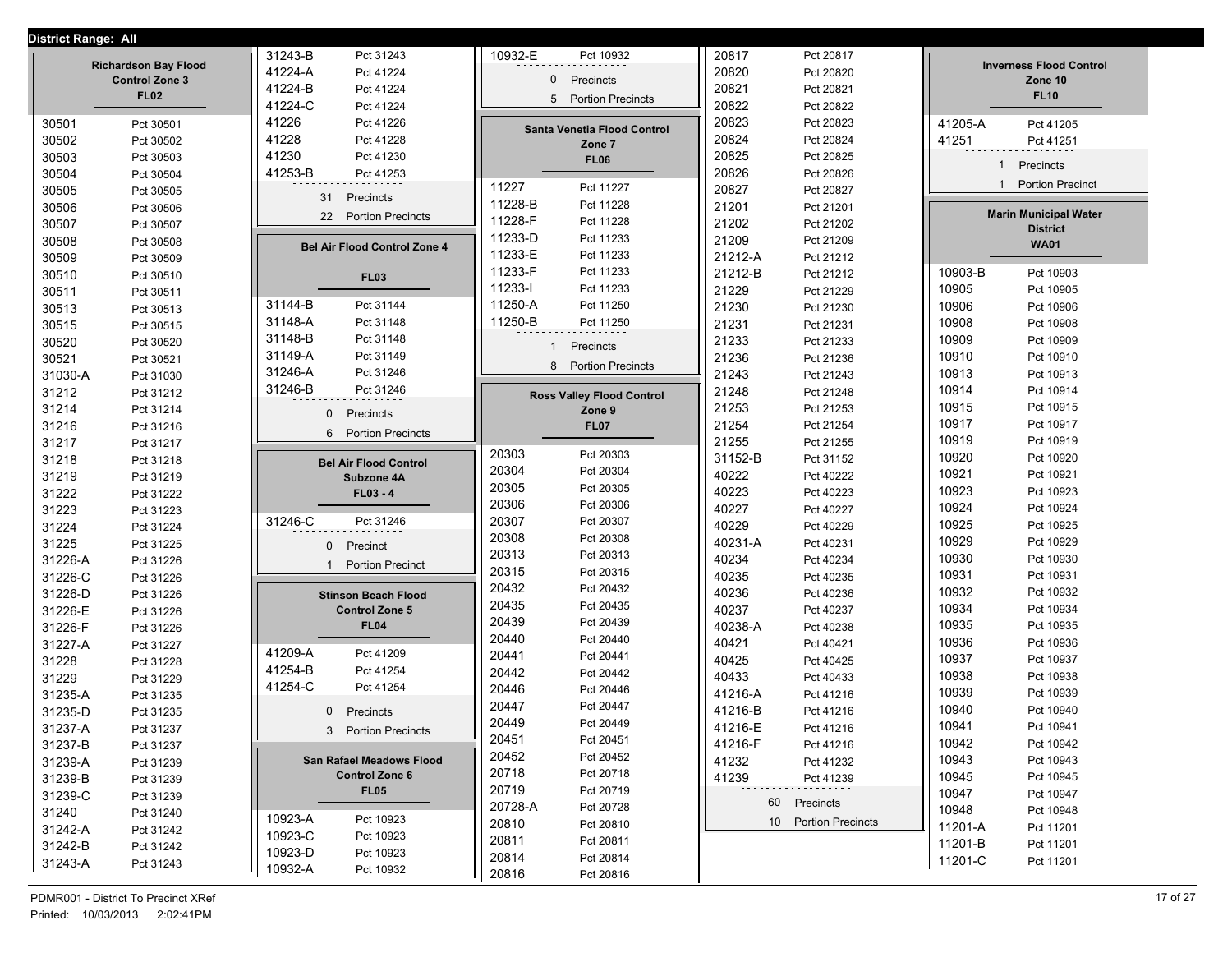| District Range: All |                        |                |                        |                |                        |                                          |                                                            |
|---------------------|------------------------|----------------|------------------------|----------------|------------------------|------------------------------------------|------------------------------------------------------------|
| 11201-E             | Pct 11201              | 20826          | Pct 20826              | 31149          | Pct 31149              | 40433<br>Pct 40433                       | 11211<br>Pct 11211                                         |
| 11202               | Pct 11202              | 20827          | Pct 20827              | 31151          | Pct 31151              | 40946<br>Pct 40946                       | 11216<br>Pct 11216                                         |
| 11204               | Pct 11204              | 20934          | Pct 20934              | 31152-B        | Pct 31152              | 40949<br>Pct 40949                       | 11218<br>Pct 11218                                         |
| 11207               | Pct 11207              | 20937          | Pct 20937              | 31152-C        | Pct 31152              | 40950<br>Pct 40950                       | 11222-A<br>Pct 11222                                       |
| 11211               | Pct 11211              | 20938          | Pct 20938              | 31152-D        | Pct 31152              | 41206<br>Pct 41206                       | 11222-B<br>Pct 11222                                       |
| 11212               | Pct 11212              | 20944          | Pct 20944              | 31152-E        | Pct 31152              | 41211<br>Pct 41211                       | 11222-C<br>Pct 11222                                       |
| 11216               | Pct 11216              | 20945          | Pct 20945              | 31152-F        | Pct 31152              | 41215<br>Pct 41215                       | 11222-E<br>Pct 11222                                       |
| 11218               | Pct 11218              | 21201          | Pct 21201              | 31154          | Pct 31154              | 41216<br>Pct 41216                       | 11222-F<br>Pct 11222                                       |
| 11222               | Pct 11222              | 21202          | Pct 21202              | 31155          | Pct 31155              | 41224<br>Pct 41224                       | 11226-D<br>Pct 11226                                       |
| 11226               | Pct 11226              | 21209          | Pct 21209              | 31156          | Pct 31156              | 41226<br>Pct 41226                       | 11226-E<br>Pct 11226                                       |
| 11227               | Pct 11227              | 21212          | Pct 21212              | 31157          | Pct 31157              | 41228<br>Pct 41228                       | 11226-F<br>Pct 11226                                       |
| 11228               | Pct 11228              | 21229          | Pct 21229              | 31212          | Pct 31212              | 41230<br>Pct 41230                       | 11226-G<br>Pct 11226                                       |
| 11233               | Pct 11233              | 21230          | Pct 21230              | 31214          | Pct 31214              | 41232<br>Pct 41232                       | 11227<br>Pct 11227                                         |
| 11244               | Pct 11244              | 21231          | Pct 21231              | 31216          | Pct 31216              | 41239<br>Pct 41239                       | 11228<br>Pct 11228                                         |
| 11249               | Pct 11249              | 21233          | Pct 21233              | 31217          | Pct 31217              | 41253-B<br>Pct 41253                     | 11233<br>Pct 11233                                         |
| 11250               | Pct 11250              | 21236          | Pct 21236              | 31218          | Pct 31218              | 41253-D<br>Pct 41253                     | 11250<br>Pct 11250                                         |
| 20303               | Pct 20303              | 21243          | Pct 21243              | 31219          | Pct 31219              | 184<br>Precincts                         | 20810<br>Pct 20810                                         |
| 20304               | Pct 20304              | 21248          | Pct 21248              | 31222          | Pct 31222              |                                          | 20811<br>Pct 20811                                         |
| 20305               | Pct 20305              | 21250          | Pct 21250              | 31223          | Pct 31223              | 15 Portion Precincts                     | 20817-A<br>Pct 20817                                       |
| 20306               | Pct 20306              | 21253          | Pct 21253              | 31224          | Pct 31224              | <b>Marin Municipal Water</b>             | 20821-A<br>Pct 20821                                       |
| 20307               | Pct 20307              | 21254          | Pct 21254              | 31225          | Pct 31225              | <b>District-Division 1</b>               | 21201<br>Pct 21201                                         |
| 20308               | Pct 20308              | 21255          | Pct 21255              | 31226          | Pct 31226              | WA01 - 1                                 | 21202<br>Pct 21202                                         |
| 20313               | Pct 20313              | 30145          | Pct 30145              | 31227-A        | Pct 31227              |                                          | 21212-A<br>Pct 21212                                       |
| 20315               | Pct 20315              | 30153          | Pct 30153              | 31227-C        | Pct 31227              | 10903-B<br>Pct 10903                     | 21255<br>Pct 21255                                         |
| 20432               | Pct 20432              | 30501          | Pct 30501              | 31227-D        | Pct 31227              | 10905<br>Pct 10905                       | 31                                                         |
|                     |                        |                |                        |                |                        |                                          |                                                            |
| 20435               | Pct 20435              | 30502          | Pct 30502              | 31228          | Pct 31228              | 10906<br>Pct 10906                       | Precincts                                                  |
| 20439               | Pct 20439              | 30503          | Pct 30503              | 31229          | Pct 31229              | 10908<br>Pct 10908                       | 19<br><b>Portion Precincts</b>                             |
| 20440               | Pct 20440              | 30504          | Pct 30504              | 31235          | Pct 31235              | 10909<br>Pct 10909                       |                                                            |
| 20441               | Pct 20441              | 30505          | Pct 30505              | 31237          | Pct 31237              | 10910<br>Pct 10910                       | <b>Marin Municipal Water</b><br><b>District-Division 2</b> |
| 20442               | Pct 20442              | 30506          | Pct 30506              | 31239          | Pct 31239              | 10913<br>Pct 10913                       | <b>WA01 - 2</b>                                            |
| 20446               | Pct 20446              | 30507          | Pct 30507              | 31240          | Pct 31240              | 10914<br>Pct 10914                       |                                                            |
| 20447               | Pct 20447              | 30508          | Pct 30508              | 31242          | Pct 31242              | 10915<br>Pct 10915                       | 10920<br>Pct 10920                                         |
| 20449               | Pct 20449              | 30509          | Pct 30509              | 31243          | Pct 31243              | 10917<br>Pct 10917                       | 10921<br>Pct 10921                                         |
| 20451               | Pct 20451              | 30510          | Pct 30510              | 31246          | Pct 31246              | 10919<br>Pct 10919                       | 10929<br>Pct 10929                                         |
| 20452               | Pct 20452              | 30511          | Pct 30511              | 31247          | Pct 31247              | 10923<br>Pct 10923                       | 10930<br>Pct 10930                                         |
| 20718               | Pct 20718              | 30513          | Pct 30513              | 31251          | Pct 31251              | 10924<br>Pct 10924                       | 10935<br>Pct 10935                                         |
| 20719               | Pct 20719              | 30515          | Pct 30515              | 31258          | Pct 31258              | 10925<br>Pct 10925                       | 10936<br>Pct 10936                                         |
| 20728               | Pct 20728              | 30520          | Pct 30520              | 40222          | Pct 40222              | 10931<br>Pct 10931                       | 10937<br>Pct 10937                                         |
| 20810               | Pct 20810              | 30521          | Pct 30521              | 40223          | Pct 40223              | 10932<br>Pct 10932                       | 10938<br>Pct 10938                                         |
| 20811               | Pct 20811              | 31030          | Pct 31030              | 40227          | Pct 40227              | 10934<br>Pct 10934                       | 10939-A<br>Pct 10939                                       |
| 20814               | Pct 20814              | 31031          | Pct 31031              | 40229          | Pct 40229              | 10939-C<br>Pct 10939                     | 10939-B<br>Pct 10939                                       |
| 20816               | Pct 20816              | 31032          | Pct 31032              | 40231          | Pct 40231              | 10940-C<br>Pct 10940                     | 10940-A<br>Pct 10940                                       |
| 20817               | Pct 20817              | 31033          | Pct 31033              | 40234          | Pct 40234              | 11201-A<br>Pct 11201                     | 10940-B<br>Pct 10940                                       |
| 20820               | Pct 20820              | 31034          | Pct 31034              | 40235          | Pct 40235              | 11201-B<br>Pct 11201                     | 10941<br>Pct 10941                                         |
| 20821               | Pct 20821              | 31036          | Pct 31036              | 40236          | Pct 40236              | 11201-C<br>Pct 11201                     | 10942<br>Pct 10942                                         |
| 20822               | Pct 20822              | 31038          | Pct 31038              | 40237          | Pct 40237              | 11201-E<br>Pct 11201                     | 10943<br>Pct 10943                                         |
| 20823               | Pct 20823              | 31041          | Pct 31041              | 40238          | Pct 40238              | 11202<br>Pct 11202                       | 10945<br>Pct 10945                                         |
| 20824<br>20825      | Pct 20824<br>Pct 20825 | 31144<br>31148 | Pct 31144<br>Pct 31148 | 40421<br>40425 | Pct 40421<br>Pct 40425 | 11204<br>Pct 11204<br>11207<br>Pct 11207 | 10947<br>Pct 10947<br>10948<br>Pct 10948                   |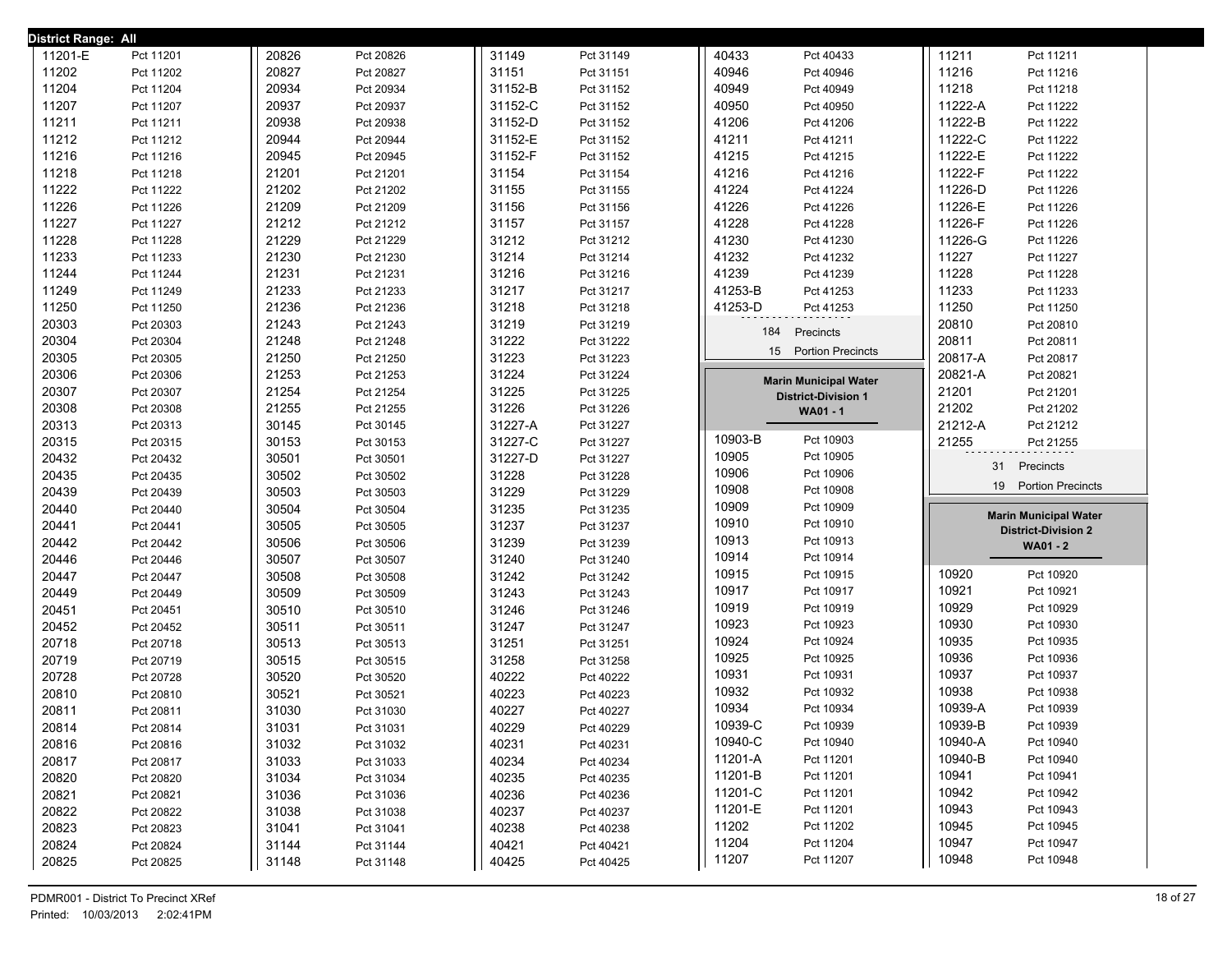| District Range: All          |                              |                              |                             |                                   |
|------------------------------|------------------------------|------------------------------|-----------------------------|-----------------------------------|
| 11212                        | 20822                        | 31031                        | 30145                       | 41254-B                           |
| Pct 11212                    | Pct 20822                    | Pct 31031                    | Pct 30145                   | Pct 41254                         |
| 11226-A                      | 20823                        | 31032                        | 30153                       | 41254-C                           |
| Pct 11226                    | Pct 20823                    | Pct 31032                    | Pct 30153                   | Pct 41254                         |
| 11226-B                      | 20824                        | 31033                        | 31144                       | 0                                 |
| Pct 11226                    | Pct 20824                    | Pct 31033                    | Pct 31144                   |                                   |
| 11226-C                      | 20825                        | 31034                        | 31148                       | Precincts                         |
| Pct 11226                    | Pct 20825                    | Pct 31034                    | Pct 31148                   |                                   |
| 11244                        | 20826                        | 31036                        | 31149                       | 5 Portion Precincts               |
| Pct 11244                    | Pct 20826                    | Pct 31036                    | Pct 31149                   |                                   |
| 11249                        | 20827                        | 31038                        | 31151                       | <b>North Marin Water District</b> |
| Pct 11249                    | Pct 20827                    | Pct 31038                    | Pct 31151                   |                                   |
| 20934                        | 21209                        | 31041                        | 31152-B                     |                                   |
| Pct 20934                    | Pct 21209                    | Pct 31041                    | Pct 31152                   |                                   |
| 20937                        | 21212-B                      | 31212                        | 31152-C                     | <b>WA03</b>                       |
| Pct 20937                    | Pct 21212                    | Pct 31212                    | Pct 31152                   |                                   |
| 20938                        | 21212-C                      | 31214                        | 31152-D                     |                                   |
| Pct 20938                    | Pct 21212                    | Pct 31214                    | Pct 31152                   |                                   |
| 20944                        | 21229                        | 31216                        | 31152-E                     | 40610                             |
| Pct 20944                    | Pct 21229                    | Pct 31216                    | Pct 31152                   | Pct 40610                         |
| 20945                        | 21230                        | 31217                        | 31152-F                     | 40612                             |
| Pct 20945                    | Pct 21230                    | Pct 31217                    | Pct 31152                   | Pct 40612                         |
| 21250                        | 21231                        | 31218                        | 31154                       | 40613                             |
| Pct 21250                    | Pct 21231                    | Pct 31218                    | Pct 31154                   | Pct 40613                         |
| 40946                        | 21233                        | 31219                        | 31155                       | 40614                             |
| Pct 40946                    | Pct 21233                    | Pct 31219                    | Pct 31155                   | Pct 40614                         |
| 40949                        | 21236                        | 31222                        | 31156                       | 40617                             |
| Pct 40949                    | Pct 21236                    | Pct 31222                    | Pct 31156                   | Pct 40617                         |
| 40950                        | 21243                        | 31223                        | 31157                       | 40618                             |
| Pct 40950                    | Pct 21243                    | Pct 31223                    | Pct 31157                   | Pct 40618                         |
| 26                           | 21248                        | 31224                        | 31235-C                     | 40619                             |
|                              | Pct 21248                    | Pct 31224                    | Pct 31235                   | Pct 40619                         |
| Precincts                    | 21253                        | 31225                        | 31237                       | 41201-F                           |
|                              | Pct 21253                    | Pct 31225                    | Pct 31237                   | Pct 41201                         |
| $7^{\circ}$                  | 21254                        | 31226                        | 31240                       | 41201-G                           |
| <b>Portion Precincts</b>     | Pct 21254                    | Pct 31226                    | Pct 31240                   | Pct 41201                         |
| <b>Marin Municipal Water</b> | 41206                        | 31227-A                      | 31242                       | 41201-l                           |
|                              | Pct 41206                    | Pct 31227                    | Pct 31242                   | Pct 41201                         |
| <b>District-Division 3</b>   | 41211                        | 31227-C                      | 31243                       | 41201-L                           |
|                              | Pct 41211                    | Pct 31227                    | Pct 31243                   | Pct 41201                         |
| WA01 - 3                     | 41215                        | 31227-D                      | 31246                       | 41202-A                           |
|                              | Pct 41215                    | Pct 31227                    | Pct 31246                   | Pct 41202                         |
|                              | 41216-C                      | 31228                        | 31247                       | 41203-A                           |
|                              | Pct 41216                    | Pct 31228                    | Pct 31247                   | Pct 41203                         |
| 20303                        | 41216-E                      | 31229                        | 31251                       | 41203-C                           |
| Pct 20303                    | Pct 41216                    | Pct 31229                    | Pct 31251                   | Pct 41203                         |
| 20304                        | 41216-F                      | 31235-A                      | 31258                       | 41204-A                           |
| Pct 20304                    | Pct 41216                    | Pct 31235                    | Pct 31258                   | Pct 41204                         |
| 20305                        | 41216-G                      | 31235-B                      | 40222                       | 41204-D                           |
| Pct 20305                    | Pct 41216                    | Pct 31235                    | Pct 40222                   | Pct 41204                         |
| 20306                        | 41216-H                      | 31235-D                      | 40223                       | 41204-J                           |
| Pct 20306                    | Pct 41216                    | Pct 31235                    | Pct 40223                   | Pct 41204                         |
| 20307                        | Precincts                    | 31239                        | 40227                       | 41205-A                           |
| Pct 20307                    | 39                           | Pct 31239                    | Pct 40227                   | Pct 41205                         |
| 20308                        |                              | 41216-A                      | 40229                       | 41205-C                           |
| Pct 20308                    |                              | Pct 41216                    | Pct 40229                   | Pct 41205                         |
| 20313                        | 14                           | 41216-B                      | 40231                       | 41205-E                           |
| Pct 20313                    | <b>Portion Precincts</b>     | Pct 41216                    | Pct 40231                   | Pct 41205                         |
| 20315                        | <b>Marin Municipal Water</b> | 41216-D                      | 40234                       | 41208                             |
| Pct 20315                    |                              | Pct 41216                    | Pct 40234                   | Pct 41208                         |
| 20432-A                      | <b>District-Division 4</b>   | 41224                        | 40235                       | 41210-A                           |
| Pct 20432                    |                              | Pct 41224                    | Pct 40235                   | Pct 41210                         |
| 20432-B                      | WA01 - 4                     | 41226                        | 40236                       | 41210-B                           |
| Pct 20432                    |                              | Pct 41226                    | Pct 40236                   | Pct 41210                         |
| 20432-C                      |                              | 41228                        | 40237                       | 41210-C                           |
| Pct 20432                    |                              | Pct 41228                    | Pct 40237                   | Pct 41210                         |
| 20432-D                      | 30501                        | 41230                        | 40238                       | 41251                             |
| Pct 20432                    | Pct 30501                    | Pct 41230                    | Pct 40238                   | Pct 41251                         |
| 20432-E                      | 30502                        | 41253-B                      | 40421                       | 50601                             |
| Pct 20432                    | Pct 30502                    | Pct 41253                    | Pct 40421                   | Pct 50601                         |
| 20439                        | 30503                        | 41253-D                      | 40425                       | 50602                             |
| Pct 20439                    | Pct 30503                    | Pct 41253                    | Pct 40425                   | Pct 50602                         |
| 20442                        | 30504                        | Precincts                    | 40433                       | 50603                             |
| Pct 20442                    | Pct 30504                    | 41                           | Pct 40433                   | Pct 50603                         |
| 20446                        | 30505                        |                              | 41232                       | 50604                             |
| Pct 20446                    | Pct 30505                    |                              | Pct 41232                   | Pct 50604                         |
| 20449                        | 30506                        | <b>Portion Precincts</b>     | 41239                       | 50605                             |
| Pct 20449                    | Pct 30506                    | 11                           | Pct 41239                   | Pct 50605                         |
| 20451<br>Pct 20451           | 30507<br>Pct 30507           | <b>Marin Municipal Water</b> |                             | 50606<br>Pct 50606                |
| 20452<br>Pct 20452           | 30508<br>Pct 30508           | <b>District-Division 5</b>   | 37 Precincts                | 50607<br>Pct 50607                |
| 20718<br>Pct 20718           | 30509<br>Pct 30509           | WA01 - 5                     | 8 Portion Precincts         | 50608<br>Pct 50608                |
| 20719<br>Pct 20719           | 30510<br>Pct 30510           |                              | <b>Stinson Beach County</b> | 50610<br>Pct 50610                |
| 20728                        | 30511                        | 20432-F                      | <b>Water District</b>       | 50611                             |
| Pct 20728                    | Pct 30511                    | Pct 20432                    |                             | Pct 50611                         |
| 20814                        | 30513                        | 20432-G                      | <b>WA02</b>                 | 50612                             |
| Pct 20814                    | Pct 30513                    | Pct 20432                    |                             | Pct 50612                         |
| 20816                        | 30515                        | 20435                        |                             | 50613                             |
| Pct 20816                    | Pct 30515                    | Pct 20435                    |                             | Pct 50613                         |
| 20817-B                      | 30520                        | 20440                        | 41209-A                     | 50614                             |
| Pct 20817                    | Pct 30520                    | Pct 20440                    | Pct 41209                   | Pct 50614                         |
| 20820                        | 30521                        | 20441                        | 41209-C                     | 50615                             |
| Pct 20820                    | Pct 30521                    | Pct 20441                    | Pct 41209                   | Pct 50615                         |
| 20821-B                      | 31030                        | 20447                        | 41252-F                     | 50616                             |
| Pct 20821                    | Pct 31030                    | Pct 20447                    | Pct 41252                   | Pct 50616                         |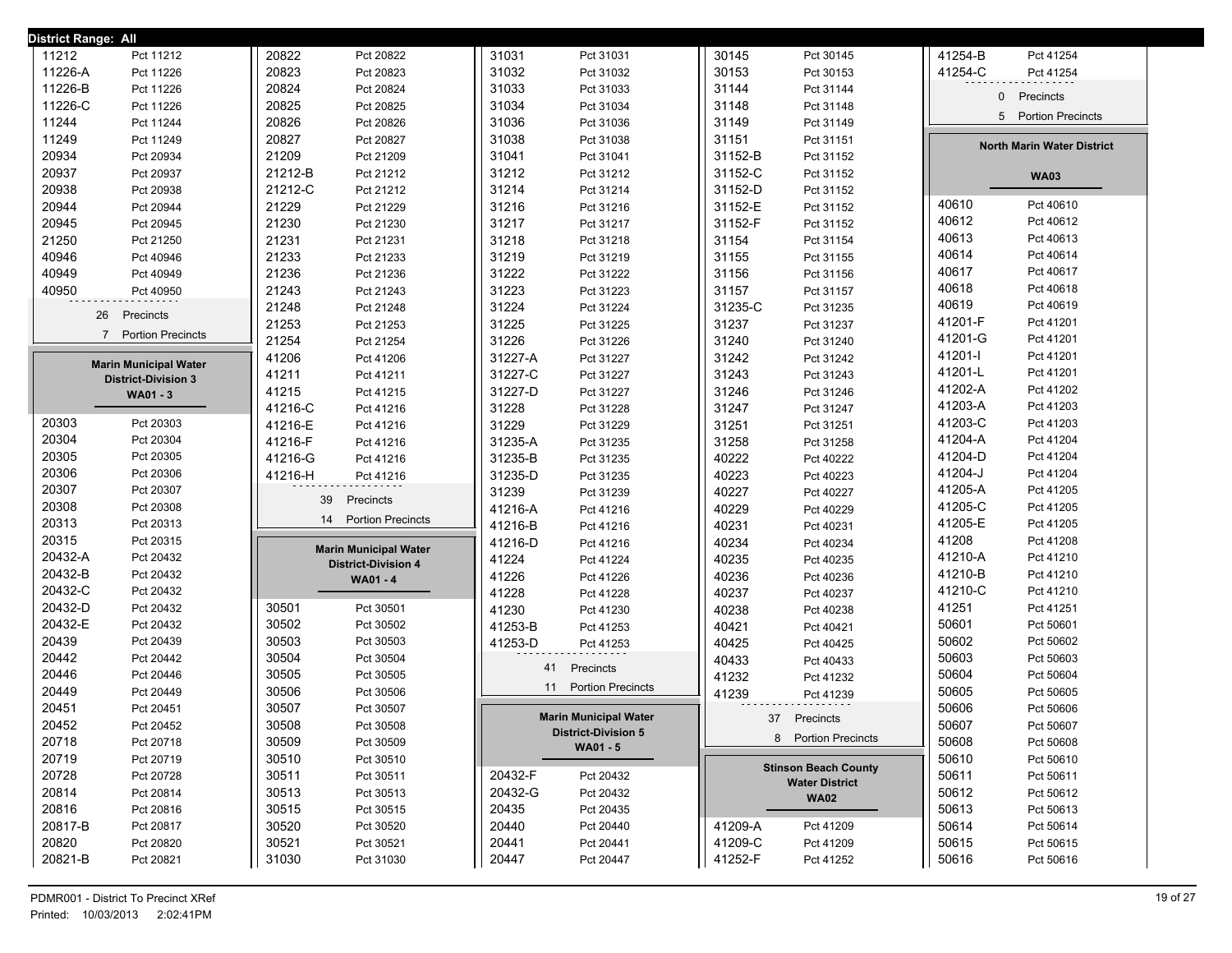| <b>District Range: All</b>          |                             |       |           |       |           |       |           |  |
|-------------------------------------|-----------------------------|-------|-----------|-------|-----------|-------|-----------|--|
| 50617<br>Pct 50617                  | 50603<br>Pct 50603          | 11204 | Pct 11204 | 31225 | Pct 31225 | 41230 | Pct 41230 |  |
| 50619<br>Pct 50619                  | 50604<br>Pct 50604          | 11207 | Pct 11207 | 31226 | Pct 31226 | 41232 | Pct 41232 |  |
| 50620<br>Pct 50620                  | 50605<br>Pct 50605          | 11211 | Pct 11211 | 31227 | Pct 31227 | 41239 | Pct 41239 |  |
| 50624<br>Pct 50624                  | 50606<br>Pct 50606          | 11212 | Pct 11212 | 31228 | Pct 31228 | 41251 | Pct 41251 |  |
| 50625<br>Pct 50625                  | 50607<br>Pct 50607          | 11216 | Pct 11216 | 31229 | Pct 31229 | 41252 | Pct 41252 |  |
| 50626<br>Pct 50626                  | 50608<br>Pct 50608          | 11218 | Pct 11218 | 31235 | Pct 31235 | 41253 | Pct 41253 |  |
| 50627<br>Pct 50627                  | 50610<br>Pct 50610          | 11222 | Pct 11222 | 31237 | Pct 31237 | 41254 | Pct 41254 |  |
| 50628<br>Pct 50628                  | 50611<br>Pct 50611          | 11226 | Pct 11226 | 31239 | Pct 31239 | 50601 | Pct 50601 |  |
| 50629<br>Pct 50629                  | 50612<br>Pct 50612          | 11227 | Pct 11227 | 31240 | Pct 31240 | 50602 | Pct 50602 |  |
| 50630<br>Pct 50630                  | 50613<br>Pct 50613          | 11228 | Pct 11228 | 31242 | Pct 31242 | 50603 | Pct 50603 |  |
| 50631<br>Pct 50631                  | 50614<br>Pct 50614          | 11233 | Pct 11233 | 31243 | Pct 31243 | 50604 | Pct 50604 |  |
| 50633<br>Pct 50633                  | 50615<br>Pct 50615          | 11244 | Pct 11244 | 31246 | Pct 31246 | 50605 | Pct 50605 |  |
| 50635<br>Pct 50635                  | 50616<br>Pct 50616          | 11249 | Pct 11249 | 31247 | Pct 31247 | 50606 | Pct 50606 |  |
| 50636<br>Pct 50636                  | 50617<br>Pct 50617          | 11250 | Pct 11250 | 31251 | Pct 31251 | 50607 | Pct 50607 |  |
| 50637<br>Pct 50637                  | 50619<br>Pct 50619          | 20303 | Pct 20303 | 31258 | Pct 31258 | 50608 | Pct 50608 |  |
| 50638<br>Pct 50638                  | 50620<br>Pct 50620          | 20304 | Pct 20304 | 40222 | Pct 40222 | 50610 | Pct 50610 |  |
| 50639<br>Pct 50639                  | 50624<br>Pct 50624          | 20305 | Pct 20305 | 40223 | Pct 40223 | 50611 | Pct 50611 |  |
| 50640<br>Pct 50640                  | 50625<br>Pct 50625          | 20306 | Pct 20306 | 40227 | Pct 40227 | 50612 | Pct 50612 |  |
| 50641<br>Pct 50641                  | 50626<br>Pct 50626          | 20307 | Pct 20307 | 40229 | Pct 40229 | 50613 | Pct 50613 |  |
| 51209<br>Pct 51209                  | 50627<br>Pct 50627          | 20308 | Pct 20308 | 40231 | Pct 40231 | 50614 | Pct 50614 |  |
| 51218<br>Pct 51218                  | 50628<br>Pct 50628          | 20313 | Pct 20313 | 40234 | Pct 40234 | 50615 | Pct 50615 |  |
| 51221<br>Pct 51221                  | 50629<br>Pct 50629          | 20315 | Pct 20315 | 40235 | Pct 40235 | 50616 | Pct 50616 |  |
| 51222<br>Pct 51222                  | 50630<br>Pct 50630          | 20718 | Pct 20718 | 40236 | Pct 40236 | 50617 | Pct 50617 |  |
| 51223<br>Pct 51223                  | 50631<br>Pct 50631          | 20719 | Pct 20719 | 40237 | Pct 40237 | 50619 | Pct 50619 |  |
| 51232<br>Pct 51232                  | 50633<br>Pct 50633          | 20728 | Pct 20728 | 40238 | Pct 40238 | 50620 | Pct 50620 |  |
| 51234<br>Pct 51234                  | 50635<br>Pct 50635          | 21201 | Pct 21201 | 40610 | Pct 40610 | 50624 | Pct 50624 |  |
| Precincts<br>50                     | 50636<br>Pct 50636          | 21202 | Pct 21202 | 40612 | Pct 40612 | 50625 | Pct 50625 |  |
| <b>Portion Precincts</b>            | 50637<br>Pct 50637          | 21209 | Pct 21209 | 40613 | Pct 40613 | 50626 | Pct 50626 |  |
| 16                                  | 50638<br>Pct 50638          | 21212 | Pct 21212 | 40614 | Pct 40614 | 50627 | Pct 50627 |  |
| North Marin Water                   | 50639<br>Pct 50639          | 21229 | Pct 21229 | 40617 | Pct 40617 | 50628 | Pct 50628 |  |
| <b>District-Annexation Original</b> | 50640<br>Pct 50640          | 21230 | Pct 21230 | 40618 | Pct 40618 | 50629 | Pct 50629 |  |
| <b>WA03 - 1</b>                     | 50641<br>Pct 50641          | 21231 | Pct 21231 | 40619 | Pct 40619 | 50630 | Pct 50630 |  |
|                                     | 51209<br>Pct 51209          | 21233 | Pct 21233 | 41201 | Pct 41201 | 50631 | Pct 50631 |  |
| 40610<br>Pct 40610                  | 51218<br>Pct 51218          | 21236 | Pct 21236 | 41202 | Pct 41202 | 50633 | Pct 50633 |  |
| 40612<br>Pct 40612                  | 51221<br>Pct 51221          | 21243 | Pct 21243 | 41203 | Pct 41203 | 50635 | Pct 50635 |  |
| 40613<br>Pct 40613                  | 51222<br>Pct 51222          | 21248 | Pct 21248 | 41204 | Pct 41204 | 50636 | Pct 50636 |  |
| 40614<br>Pct 40614                  | 51223<br>Pct 51223          | 21250 | Pct 21250 | 41205 | Pct 41205 | 50637 | Pct 50637 |  |
| 40617<br>Pct 40617                  | 51232<br>Pct 51232          | 21253 | Pct 21253 | 41206 | Pct 41206 | 50638 | Pct 50638 |  |
| 40618<br>Pct 40618                  | 51234<br>Pct 51234          | 21254 | Pct 21254 | 41207 | Pct 41207 | 50639 | Pct 50639 |  |
| 40619<br>Pct 40619                  | 49 Precincts                | 21255 | Pct 21255 | 41208 | Pct 41208 | 50640 | Pct 50640 |  |
| 41204-A<br>Pct 41204                | 6 Portion Precincts         | 31212 | Pct 31212 | 41209 | Pct 41209 | 50641 | Pct 50641 |  |
| 41204-D<br>Pct 41204                |                             | 31214 | Pct 31214 | 41210 | Pct 41210 | 51209 | Pct 51209 |  |
| 41204-J<br>Pct 41204                | <b>Marin County Library</b> | 31216 | Pct 31216 | 41211 | Pct 41211 | 51218 | Pct 51218 |  |
| 41208<br>Pct 41208                  | <b>District</b>             | 31217 | Pct 31217 | 41215 | Pct 41215 | 51221 | Pct 51221 |  |
| 41210-A<br>Pct 41210                | <b>LIB01</b>                | 31218 | Pct 31218 | 41216 | Pct 41216 | 51222 | Pct 51222 |  |
| 41210-B<br>Pct 41210                |                             | 31219 | Pct 31219 | 41220 | Pct 41220 | 51223 | Pct 51223 |  |
| 41210-C<br>Pct 41210                | 10921-A<br>Pct 10921        | 31222 | Pct 31222 | 41224 | Pct 41224 | 51232 | Pct 51232 |  |
| 50601<br>Pct 50601                  | 11201<br>Pct 11201          | 31223 | Pct 31223 | 41226 | Pct 41226 | 51234 | Pct 51234 |  |
| 50602<br>Pct 50602                  | 11202<br>Pct 11202          | 31224 | Pct 31224 | 41228 | Pct 41228 |       |           |  |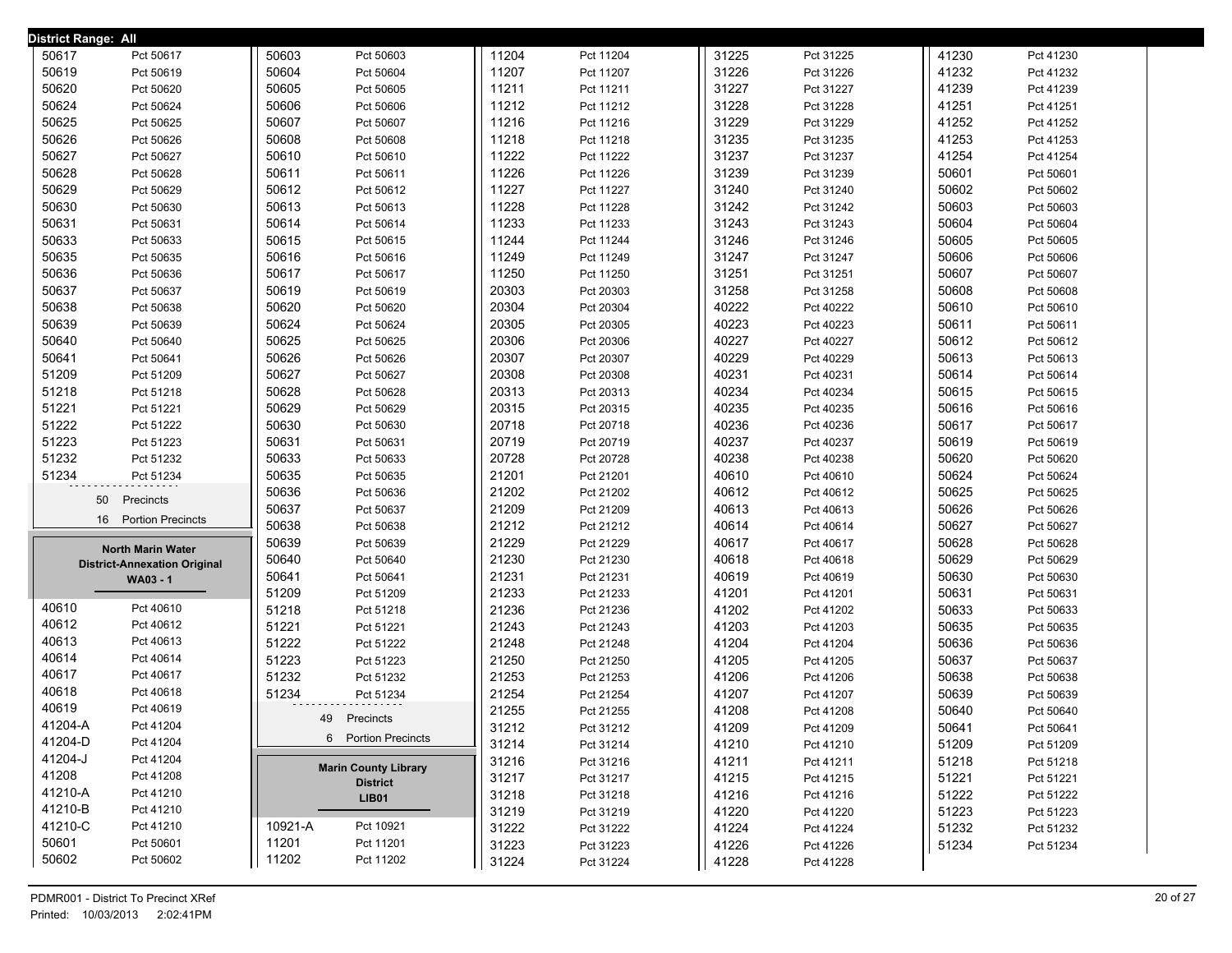| <b>District Range: All</b> |                                    |         |                               |         |           |         |                                  |       |           |
|----------------------------|------------------------------------|---------|-------------------------------|---------|-----------|---------|----------------------------------|-------|-----------|
| 148                        | Precincts                          |         | <b>Marin County Library</b>   | 41208   | Pct 41208 | 51222   | Pct 51222                        | 21248 | Pct 21248 |
| $\mathbf{1}$               | <b>Portion Precinct</b>            |         | <b>District-Eastern Marin</b> | 41210-A | Pct 41210 | 51223   | Pct 51223                        | 21250 | Pct 21250 |
|                            |                                    |         | $LIB01 - 2$                   | 41210-B | Pct 41210 | 51232   | Pct 51232                        | 21253 | Pct 21253 |
|                            | <b>Marin County Library</b>        |         |                               | 41210-C | Pct 41210 | 51234   | Pct 51234                        | 21254 | Pct 21254 |
|                            | <b>District-Fairfax/west Marin</b> | 10921-A | Pct 10921                     | 41224   | Pct 41224 | 83      | Precincts                        | 21255 | Pct 21255 |
|                            | LIB01 - 1                          | 11201   | Pct 11201                     | 41226   | Pct 41226 | 15      | <b>Portion Precincts</b>         | 31212 | Pct 31212 |
|                            |                                    | 11202   | Pct 11202                     | 41228   | Pct 41228 |         |                                  | 31214 | Pct 31214 |
| 20303                      | Pct 20303                          | 11204   | Pct 11204                     | 41230   | Pct 41230 |         | <b>Marin County Free Library</b> | 31216 | Pct 31216 |
| 20304                      | Pct 20304                          | 11207   | Pct 11207                     | 41239-A | Pct 41239 |         | <b>District</b>                  | 31217 | Pct 31217 |
| 20305                      | Pct 20305                          | 11211   | Pct 11211                     | 41239-B | Pct 41239 |         | <b>LIB02</b>                     | 31218 | Pct 31218 |
| 20306                      | Pct 20306                          | 11212   | Pct 11212                     | 41253-B | Pct 41253 |         |                                  | 31219 | Pct 31219 |
| 20307                      | Pct 20307                          | 11216   | Pct 11216                     | 41253-D | Pct 41253 | 10921-A | Pct 10921                        | 31222 | Pct 31222 |
| 20308                      | Pct 20308                          | 11218   | Pct 11218                     | 50601   | Pct 50601 | 11201   | Pct 11201                        | 31223 | Pct 31223 |
| 20313                      | Pct 20313                          | 11222   | Pct 11222                     | 50602   | Pct 50602 | 11202   | Pct 11202                        | 31224 | Pct 31224 |
| 20315                      | Pct 20315                          | 11226   | Pct 11226                     | 50603   | Pct 50603 | 11204   | Pct 11204                        | 31225 | Pct 31225 |
| 21201                      | Pct 21201                          | 11227   | Pct 11227                     | 50604   | Pct 50604 | 11207   | Pct 11207                        | 31226 | Pct 31226 |
| 21202                      | Pct 21202                          | 11228   | Pct 11228                     | 50605   | Pct 50605 | 11211   | Pct 11211                        | 31227 | Pct 31227 |
| 21209                      | Pct 21209                          | 11233   | Pct 11233                     | 50606   | Pct 50606 | 11212   | Pct 11212                        | 31228 | Pct 31228 |
| 21212                      | Pct 21212                          | 11244   | Pct 11244                     | 50607   | Pct 50607 | 11216   | Pct 11216                        | 31229 | Pct 31229 |
| 21253                      | Pct 21253                          | 11249   | Pct 11249                     | 50608   | Pct 50608 | 11218   | Pct 11218                        | 31235 | Pct 31235 |
| 21254                      | Pct 21254                          | 11250   | Pct 11250                     | 50610   | Pct 50610 | 11222   | Pct 11222                        | 31237 | Pct 31237 |
| 21255                      | Pct 21255                          | 21250   | Pct 21250                     | 50611   | Pct 50611 | 11226   | Pct 11226                        | 31239 | Pct 31239 |
| 41201                      | Pct 41201                          | 31214   | Pct 31214                     | 50612   | Pct 50612 | 11227   | Pct 11227                        | 31240 | Pct 31240 |
| 41202                      | Pct 41202                          | 31216   | Pct 31216                     | 50613   | Pct 50613 | 11228   | Pct 11228                        | 31242 | Pct 31242 |
| 41203                      | Pct 41203                          | 31217   | Pct 31217                     | 50614   | Pct 50614 | 11233   | Pct 11233                        | 31243 | Pct 31243 |
| 41204-B                    | Pct 41204                          | 31218   | Pct 31218                     | 50615   | Pct 50615 | 11244   | Pct 11244                        | 31246 | Pct 31246 |
| 41204-C                    | Pct 41204                          | 31222   | Pct 31222                     | 50616   | Pct 50616 | 11249   | Pct 11249                        | 31247 | Pct 31247 |
| 41204-G                    | Pct 41204                          | 31223   | Pct 31223                     | 50617   | Pct 50617 | 11250   | Pct 11250                        | 31251 | Pct 31251 |
| 41205                      | Pct 41205                          | 31224   | Pct 31224                     | 50619   | Pct 50619 | 20303   | Pct 20303                        | 31258 | Pct 31258 |
| 41206                      | Pct 41206                          | 31225   | Pct 31225                     | 50620   | Pct 50620 | 20304   | Pct 20304                        | 40222 | Pct 40222 |
| 41207                      | Pct 41207                          | 31226   | Pct 31226                     | 50624   | Pct 50624 | 20305   | Pct 20305                        | 40223 | Pct 40223 |
| 41209                      | Pct 41209                          | 31227   | Pct 31227                     | 50625   | Pct 50625 | 20306   | Pct 20306                        | 40227 | Pct 40227 |
| 41211                      | Pct 41211                          | 31228   | Pct 31228                     | 50626   | Pct 50626 | 20307   | Pct 20307                        | 40229 | Pct 40229 |
| 41215                      | Pct 41215                          | 31229   | Pct 31229                     | 50627   | Pct 50627 | 20308   | Pct 20308                        | 40231 | Pct 40231 |
| 41216-A                    | Pct 41216                          | 31235   | Pct 31235                     | 50628   | Pct 50628 | 20313   | Pct 20313                        | 40234 | Pct 40234 |
| 41216-B                    | Pct 41216                          | 40610   | Pct 40610                     | 50629   | Pct 50629 | 20315   | Pct 20315                        | 40235 | Pct 40235 |
| 41216-C                    | Pct 41216                          | 40612   | Pct 40612                     | 50630   | Pct 50630 | 20718   | Pct 20718                        | 40236 | Pct 40236 |
| 41216-D                    | Pct 41216                          | 40613   | Pct 40613                     | 50631   | Pct 50631 | 20719   | Pct 20719                        | 40237 | Pct 40237 |
| 41216-F                    | Pct 41216                          | 40614   | Pct 40614                     | 50633   | Pct 50633 | 20728   | Pct 20728                        | 40238 | Pct 40238 |
| 41216-G                    | Pct 41216                          | 40617   | Pct 40617                     | 50635   | Pct 50635 | 21201   | Pct 21201                        | 40610 | Pct 40610 |
| 41216-H                    | Pct 41216                          | 40618   | Pct 40618                     | 50636   | Pct 50636 | 21202   | Pct 21202                        | 40612 | Pct 40612 |
| 41220                      | Pct 41220                          | 40619   | Pct 40619                     | 50637   | Pct 50637 | 21209   | Pct 21209                        | 40613 | Pct 40613 |
| 41251                      | Pct 41251                          | 41204-A | Pct 41204                     | 50638   | Pct 50638 | 21212   | Pct 21212                        | 40614 | Pct 40614 |
| 41252                      | Pct 41252                          | 41204-D | Pct 41204                     | 50639   | Pct 50639 | 21229   | Pct 21229                        | 40617 | Pct 40617 |
| 41253-A                    | Pct 41253                          | 41204-E | Pct 41204                     | 50640   | Pct 50640 | 21230   | Pct 21230                        | 40618 | Pct 40618 |
| 41253-C                    | Pct 41253                          | 41204-F | Pct 41204                     | 50641   | Pct 50641 | 21231   | Pct 21231                        | 40619 | Pct 40619 |
| 41254                      | Pct 41254                          | 41204-H | Pct 41204                     | 51209   | Pct 51209 | 21233   | Pct 21233                        | 41201 | Pct 41201 |
|                            | 28 Precincts                       | 41204-l | Pct 41204                     | 51218   | Pct 51218 | 21236   | Pct 21236                        | 41202 | Pct 41202 |
|                            | 12 Portion Precincts               | 41204-J | Pct 41204                     | 51221   | Pct 51221 | 21243   | Pct 21243                        | 41203 | Pct 41203 |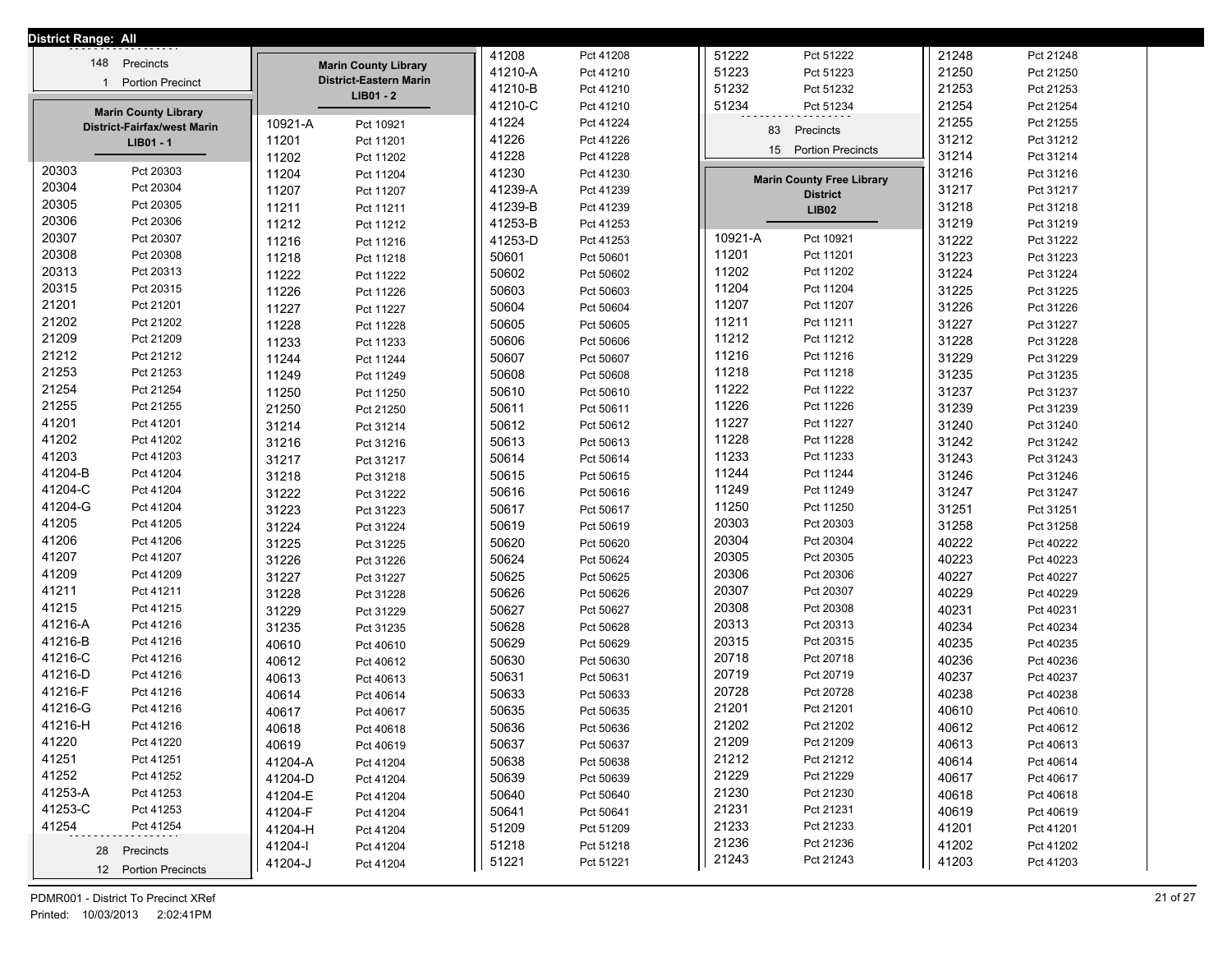| District Range: All |           |                                         |                                                  |                                      |                                            |
|---------------------|-----------|-----------------------------------------|--------------------------------------------------|--------------------------------------|--------------------------------------------|
| 41204               | Pct 41204 | 50636<br>Pct 50636                      |                                                  |                                      | 21201<br>Pct 21201                         |
| 41205               | Pct 41205 | 50637<br>Pct 50637                      | <b>Ross Valley Paramedic</b>                     | <b>Ross Valley Sanitary District</b> | 21202<br>Pct 21202                         |
| 41206               | Pct 41206 | 50638<br>Pct 50638                      | <b>District 27 Portions</b><br><b>CSFP27 - 1</b> | <b>No. 1</b><br><b>SA01</b>          | 21209<br>Pct 21209                         |
| 41207               | Pct 41207 | 50639<br>Pct 50639                      |                                                  |                                      | 21212<br>Pct 21212                         |
| 41208               | Pct 41208 | 50640<br>Pct 50640                      | 11226-A<br>Pct 11226                             | 10938-B<br>Pct 10938                 | 21229-B<br>Pct 21229                       |
| 41209               | Pct 41209 | 50641<br>Pct 50641                      | 20822<br>Pct 20822                               | 11212-A<br>Pct 11212                 | 21229-C<br>Pct 21229                       |
| 41210               | Pct 41210 | 51209<br>Pct 51209                      | 21209<br>Pct 21209                               | 20303<br>Pct 20303                   | 21229-D<br>Pct 21229                       |
| 41211               | Pct 41211 | 51218<br>Pct 51218                      | 21212-A<br>Pct 21212                             | 20304<br>Pct 20304                   | 21230<br>Pct 21230                         |
| 41215               | Pct 41215 | 51221<br>Pct 51221                      | 21212-B<br>Pct 21212                             | 20305<br>Pct 20305                   | 21231-A<br>Pct 21231                       |
| 41216               | Pct 41216 | 51222<br>Pct 51222                      | 21212-C<br>Pct 21212                             | 20306<br>Pct 20306                   | 21231-B<br>Pct 21231                       |
| 41220               | Pct 41220 | 51223<br>Pct 51223                      | 21233-A<br>Pct 21233                             | 20307<br>Pct 20307                   | 21233<br>Pct 21233                         |
| 41224               | Pct 41224 | 51232<br>Pct 51232                      | 21253-A<br>Pct 21253                             | 20308<br>Pct 20308                   | 21236<br>Pct 21236                         |
| 41226               | Pct 41226 | 51234<br>Pct 51234                      | 21253-B<br>Pct 21253                             | 20313<br>Pct 20313                   | 21243<br>Pct 21243                         |
| 41228               | Pct 41228 |                                         | 21254<br>Pct 21254                               | 20315<br>Pct 20315                   | 21248<br>Pct 21248                         |
| 41230               | Pct 41230 | 148<br>Precincts                        | 41216-A<br>Pct 41216                             | 20432-A<br>Pct 20432                 | 21250-B<br>Pct 21250                       |
| 41232               | Pct 41232 | <b>Portion Precinct</b><br>$\mathbf{1}$ | 41232<br>Pct 41232                               | 20432-C<br>Pct 20432                 | 21253-A<br>Pct 21253                       |
| 41239               | Pct 41239 | <b>Strawberry Recreation</b>            | 41239<br>Pct 41239                               | 20432-D<br>Pct 20432                 | 21253-B<br>Pct 21253                       |
| 41251               | Pct 41251 | <b>District</b>                         |                                                  | 20432-E<br>Pct 20432                 | 21254<br>Pct 21254                         |
| 41252               | Pct 41252 | REC01                                   | Precincts<br>5                                   | 20432-F<br>Pct 20432                 | 21255<br>Pct 21255                         |
| 41253               | Pct 41253 |                                         | 8<br><b>Portion Precincts</b>                    | 20432-G<br>Pct 20432                 | 40421<br>Pct 40421                         |
| 41254               | Pct 41254 | 31237<br>Pct 31237                      | <b>West Marin Paramedic CSA</b>                  | 20435<br>Pct 20435                   | 40425-A<br>Pct 40425                       |
| 50601               | Pct 50601 | 31240<br>Pct 31240                      | No. 28                                           | 20439<br>Pct 20439                   | 40433-A<br>Pct 40433                       |
| 50602               | Pct 50602 | 31242<br>Pct 31242                      | CSFP28                                           | 20440-A<br>Pct 20440                 | 41216-A<br>Pct 41216                       |
| 50603               | Pct 50603 | 31243<br>Pct 31243                      |                                                  | 20441<br>Pct 20441                   | 42<br>Precincts                            |
| 50604               | Pct 50604 | 31246<br>Pct 31246                      | 41201<br>Pct 41201                               | 20442<br>Pct 20442                   |                                            |
| 50605               | Pct 50605 | 5<br>Precincts                          | 41202<br>Pct 41202                               | 20446<br>Pct 20446                   | <b>Portion Precincts</b><br>26             |
| 50606               | Pct 50606 | $\Omega$<br><b>Portion Precincts</b>    | 41203<br>Pct 41203                               | 20447-A<br>Pct 20447                 | <b>Tiburon Sanitary District</b>           |
| 50607               | Pct 50607 |                                         | 41204-B<br>Pct 41204                             | 20449<br>Pct 20449                   | <b>No. 5</b>                               |
| 50608               | Pct 50608 | <b>Strawberry Recreation</b>            | 41204-C<br>Pct 41204                             | 20451<br>Pct 20451                   | <b>SA02</b>                                |
| 50610               | Pct 50610 | District-Zone IV                        | 41204-F<br>Pct 41204                             | 20452<br>Pct 20452                   |                                            |
| 50611               | Pct 50611 | <b>REC01 - 1</b>                        | 41204-G<br>Pct 41204                             | 20718<br>Pct 20718                   | 30145<br>Pct 30145                         |
| 50612               | Pct 50612 |                                         | 41204-H<br>Pct 41204                             | 20719<br>Pct 20719                   | 30153<br>Pct 30153                         |
| 50613               | Pct 50613 | 31243-D<br>Pct 31243                    | 41204-l<br>Pct 41204                             | 20728<br>Pct 20728                   | 31144-D<br>Pct 31144                       |
| 50614               | Pct 50614 | 31246-D<br>Pct 31246                    | 41205<br>Pct 41205                               | 20810<br>Pct 20810                   | 31151-A<br>Pct 31151                       |
| 50615               | Pct 50615 | 31246-F<br>Pct 31246                    | 41206<br>Pct 41206                               | 20811<br>Pct 20811                   | 31152-C<br>Pct 31152                       |
| 50616               | Pct 50616 | Precincts<br>$\mathbf{0}$               | 41207<br>Pct 41207                               | 20814<br>Pct 20814                   | 31154<br>Pct 31154                         |
| 50617               | Pct 50617 | <b>Portion Precincts</b><br>3           | 41209<br>Pct 41209                               | 20816<br>Pct 20816                   | 31155<br>Pct 31155                         |
| 50619               | Pct 50619 |                                         | 41211<br>Pct 41211                               | 20817<br>Pct 20817                   | 31156<br>Pct 31156                         |
| 50620               | Pct 50620 | <b>Mesa Park</b>                        | 41215<br>Pct 41215                               | 20820<br>Pct 20820                   | 31157<br>Pct 31157                         |
| 50624               | Pct 50624 |                                         | 41216-F<br>Pct 41216                             | 20821<br>Pct 20821                   | 31258-A<br>Pct 31258                       |
| 50625               | Pct 50625 | <b>REC02</b>                            | 41216-G<br>Pct 41216                             | 20822<br>Pct 20822                   | 31258-B<br>Pct 31258                       |
| 50626               | Pct 50626 | 41207                                   | 41216-H<br>Pct 41216                             | 20823<br>Pct 20823                   | 6 Precincts                                |
| 50627               | Pct 50627 | Pct 41207<br>41252                      | 41251<br>Pct 41251                               | 20824<br>Pct 20824                   | 5 Portion Precincts                        |
| 50628               | Pct 50628 | Pct 41252                               | 41252<br>Pct 41252                               | 20825<br>Pct 20825                   |                                            |
| 50629               | Pct 50629 | 2 Precincts                             | 41253-A<br>Pct 41253                             | 20826-A<br>Pct 20826                 | <b>Novato Sanitary District</b>            |
| 50630               | Pct 50630 | 0 Portion Precincts                     | 41254<br>Pct 41254                               | 20827-A<br>Pct 20827                 |                                            |
| 50631               | Pct 50631 |                                         | 12 Precincts                                     | 20934-D<br>Pct 20934                 | <b>SA03</b>                                |
| 50633               | Pct 50633 |                                         | 10 Portion Precincts                             | 20937-C<br>Pct 20937                 |                                            |
|                     |           |                                         |                                                  |                                      |                                            |
| 50635               | Pct 50635 |                                         |                                                  | 20945-A<br>Pct 20945                 | 40610-A<br>Pct 40610<br>40612<br>Pct 40612 |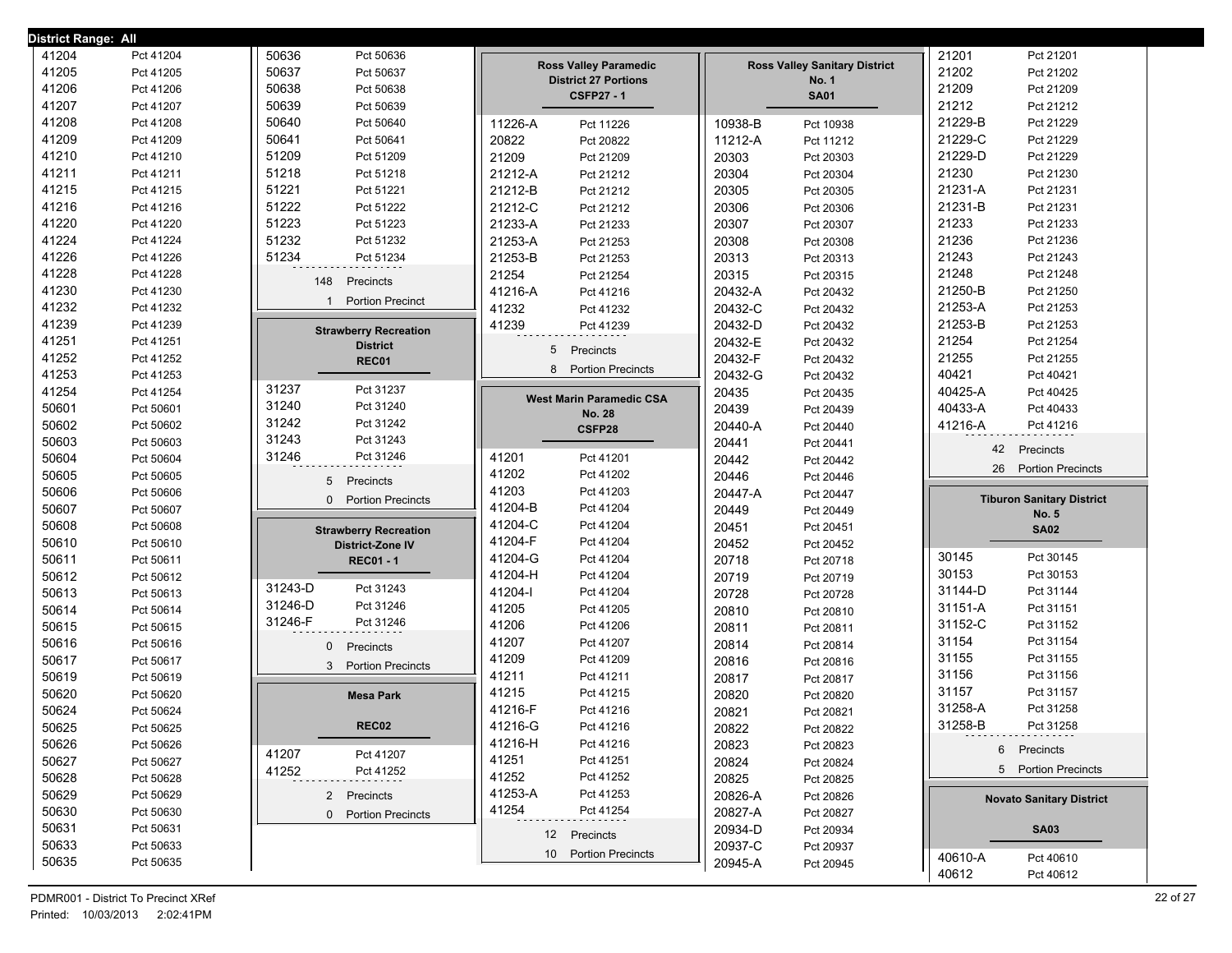| <b>District Range: All</b> |                        |                                     |                    |                        |                |                                                   |                    |                                |
|----------------------------|------------------------|-------------------------------------|--------------------|------------------------|----------------|---------------------------------------------------|--------------------|--------------------------------|
| 40613-A                    | Pct 40613              | 50640-D<br>Pct 50640                | 10905              | Pct 10905              |                |                                                   | 10921-B            | Pct 10921                      |
| 40613-C                    | Pct 40613              | 50641-A<br>Pct 50641                | 10906              | Pct 10906              |                | <b>Richardson Bay Sanitary</b><br><b>District</b> | 10929              | Pct 10929                      |
| 40614-A                    | Pct 40614              | 51209-A<br>Pct 51209                | 10908              | Pct 10908              |                | <b>SA08</b>                                       | 10930              | Pct 10930                      |
| 40614-B                    | Pct 40614              | 51218-A<br>Pct 51218                | 10909-A            | Pct 10909              |                |                                                   | 10931              | Pct 10931                      |
| 40617-A                    | Pct 40617              | 51222-A<br>Pct 51222                | 10909-C            | Pct 10909              | 31144-A        | Pct 31144                                         | 10934              | Pct 10934                      |
| 40617-B                    | Pct 40617              | 51223-A<br>Pct 51223                | 10910              | Pct 10910              | 31144-B        | Pct 31144                                         | 10935-A            | Pct 10935                      |
| 40618                      | Pct 40618              | 51223-C<br>Pct 51223                | 10913              | Pct 10913              | 31144-C        | Pct 31144                                         | 10936              | Pct 10936                      |
| 40619-A                    | Pct 40619              | 51232<br>Pct 51232                  | 10914              | Pct 10914              | 31144-E        | Pct 31144                                         | 10937              | Pct 10937                      |
| 41208-B                    | Pct 41208              | 51234<br>Pct 51234                  | 10915              | Pct 10915              | 31148          | Pct 31148                                         | 10938-A            | Pct 10938                      |
| 41208-D                    | Pct 41208              | 24<br>Precincts                     | 10917              | Pct 10917              | 31149          | Pct 31149                                         | 10938-C            | Pct 10938                      |
| 50601                      | Pct 50601              | 36<br><b>Portion Precincts</b>      | 10919              | Pct 10919              | 31151-B        | Pct 31151                                         | 10939              | Pct 10939                      |
| 50602-A                    | Pct 50602              |                                     | 10923              | Pct 10923              | 31152-D        | Pct 31152                                         | 10940-A            | Pct 10940                      |
| 50603                      | Pct 50603              | <b>Almonte Sanitary District</b>    | 10924-A            | Pct 10924              | 31237          | Pct 31237                                         | 10940-C            | Pct 10940                      |
| 50604                      | Pct 50604              |                                     | 10925              | Pct 10925              | 31239-B        | Pct 31239                                         | 10941-A            | Pct 10941                      |
| 50605                      | Pct 50605              | <b>SA04</b>                         | 10932-A            | Pct 10932              | 31239-D        | Pct 31239                                         | 10942              | Pct 10942                      |
| 50606-A                    | Pct 50606              |                                     | 10932-B            | Pct 10932              | 31240          | Pct 31240                                         | 10943-A            | Pct 10943                      |
| 50607-A                    | Pct 50607              | Pct 31216<br>31216-B                | 10932-C            | Pct 10932              | 31242          | Pct 31242                                         | 10945              | Pct 10945                      |
| 50607-C                    | Pct 50607              | 31218-B<br>Pct 31218                | 10932-E            | Pct 10932              | 31243          | Pct 31243                                         | 10947              | Pct 10947                      |
| 50608                      | Pct 50608              | 31225<br>Pct 31225                  | 11201-A            | Pct 11201              | 31246          | Pct 31246                                         | 10948-A            | Pct 10948                      |
| 50610                      | Pct 50610              | Precincts                           | 11201-B            | Pct 11201              | 31247-A        | Pct 31247                                         | 11212-B            | Pct 11212                      |
| 50611                      | Pct 50611              | 2 Portion Precincts                 | 11201-C            | Pct 11201              | $\overline{7}$ | Precincts                                         | 11222-C            | Pct 11222                      |
| 50612                      | Pct 50612              |                                     | 11201-E            | Pct 11201              | 9              | <b>Portion Precincts</b>                          | 11222-F            | Pct 11222                      |
| 50613-A                    | Pct 50613              | <b>Alto Sanitary District</b>       | 11202              | Pct 11202              |                |                                                   | 11226-A            | Pct 11226                      |
| 50614-A                    | Pct 50614              |                                     | 11204              | Pct 11204              |                | <b>Sausalito-Marin City</b>                       | 11226-B            | Pct 11226                      |
| 50614-B                    | Pct 50614              | <b>SA05</b>                         | 11207              | Pct 11207              |                | <b>Sanitary District</b>                          | 11244-A            | Pct 11244                      |
| 50615-A                    | Pct 50615              | Pct 31212<br>31212                  | 11211              | Pct 11211              |                | <b>SA09</b>                                       | 11249-A            | Pct 11249                      |
| 50616-A                    | Pct 50616              | 31219<br>Pct 31219                  | 11216              | Pct 11216              |                |                                                   | 20826-B            | Pct 20826                      |
| 50616-B                    | Pct 50616              | 31239-A<br>Pct 31239                | 11218              | Pct 11218              | 31030          | Pct 31030                                         | 20826-C            | Pct 20826                      |
| 50617-A                    | Pct 50617              |                                     | 11222-A            | Pct 11222              | 31031          | Pct 31031                                         | 20827-B            | Pct 20827                      |
| 50617-C                    | Pct 50617              | Precincts<br>$\overline{2}$         | 11222-B            | Pct 11222              | 31032          | Pct 31032                                         | 20934-A            | Pct 20934                      |
| 50619-A                    | Pct 50619              | <b>Portion Precinct</b>             | 11222-E            | Pct 11222              | 31033          | Pct 31033                                         | 20934-B            | Pct 20934                      |
| 50620                      | Pct 50620              |                                     | 11226-G            | Pct 11226              | 31034<br>31036 | Pct 31034                                         | 20934-C            | Pct 20934                      |
| 50624                      | Pct 50624              | <b>Homestead Valley Sanitary</b>    | 11227              | Pct 11227              | 31038          | Pct 31036<br>Pct 31038                            | 20937-A<br>20937-B | Pct 20937                      |
| 50625<br>50626             | Pct 50625              | <b>District</b><br><b>SA06</b>      | 11228              | Pct 11228              | 31041          | Pct 31041                                         | 20938              | Pct 20937                      |
| 50627                      | Pct 50626<br>Pct 50627 |                                     | 11233-A<br>11233-D | Pct 11233<br>Pct 11233 | 31226-F        | Pct 31226                                         | 20944              | Pct 20938                      |
| 50628                      | Pct 50628              | Pct 31216<br>31216-C                | 11233-E            | Pct 11233              | 31228          | Pct 31228                                         | 20945-B            | Pct 20944<br>Pct 20945         |
| 50629                      | Pct 50629              | 41224-A<br>Pct 41224                | 11233-G            | Pct 11233              | 31229          | Pct 31229                                         | 21250-A            | Pct 21250                      |
| 50630                      | Pct 50630              | 41224-B<br>Pct 41224                | 11233-l            | Pct 11233              | 31235-A        | Pct 31235                                         | 21250-C            | Pct 21250                      |
| 50631                      | Pct 50631              | 41226<br>Pct 41226                  | 11250              | Pct 11250              | 31235-B        | Pct 31235                                         | 40946              | Pct 40946                      |
| 50633                      | Pct 50633              | 41228<br>Pct 41228                  | 50640-B            | Pct 50640              | 31235-D        | Pct 31235                                         | 40949              | Pct 40949                      |
| 50635-A                    | Pct 50635              | 41230<br>Pct 41230                  | 50640-C            | Pct 50640              |                |                                                   | 40950              | Pct 40950                      |
| 50636                      |                        |                                     | 50640-E            | Pct 50640              |                | 10 Precincts                                      |                    |                                |
| 50637-A                    | Pct 50636<br>Pct 50637 | 3 Precincts                         |                    |                        |                | 4 Portion Precincts                               |                    | 16 Precincts                   |
| 50637-B                    |                        | 3 Portion Precincts                 |                    | 21 Precincts           |                |                                                   |                    | 28 Portion Precincts           |
| 50638-A                    | Pct 50637<br>Pct 50638 | <b>Las Gallinas Valley Sanitary</b> |                    | 23 Portion Precincts   |                | <b>San Rafael Sanitary District</b>               |                    |                                |
| 50638-C                    | Pct 50638              | <b>District</b>                     |                    |                        |                |                                                   |                    | <b>Corte Madera Sanitary 2</b> |
| 50639                      | Pct 50639              | <b>SA07</b>                         |                    |                        |                | <b>SA11</b>                                       |                    |                                |
| 50640-A                    | Pct 50640              |                                     |                    |                        | 10920          | Pct 10920                                         |                    | <b>SA12</b>                    |
|                            |                        | 10903<br>Pct 10903                  |                    |                        | 10921-A        | Pct 10921                                         |                    |                                |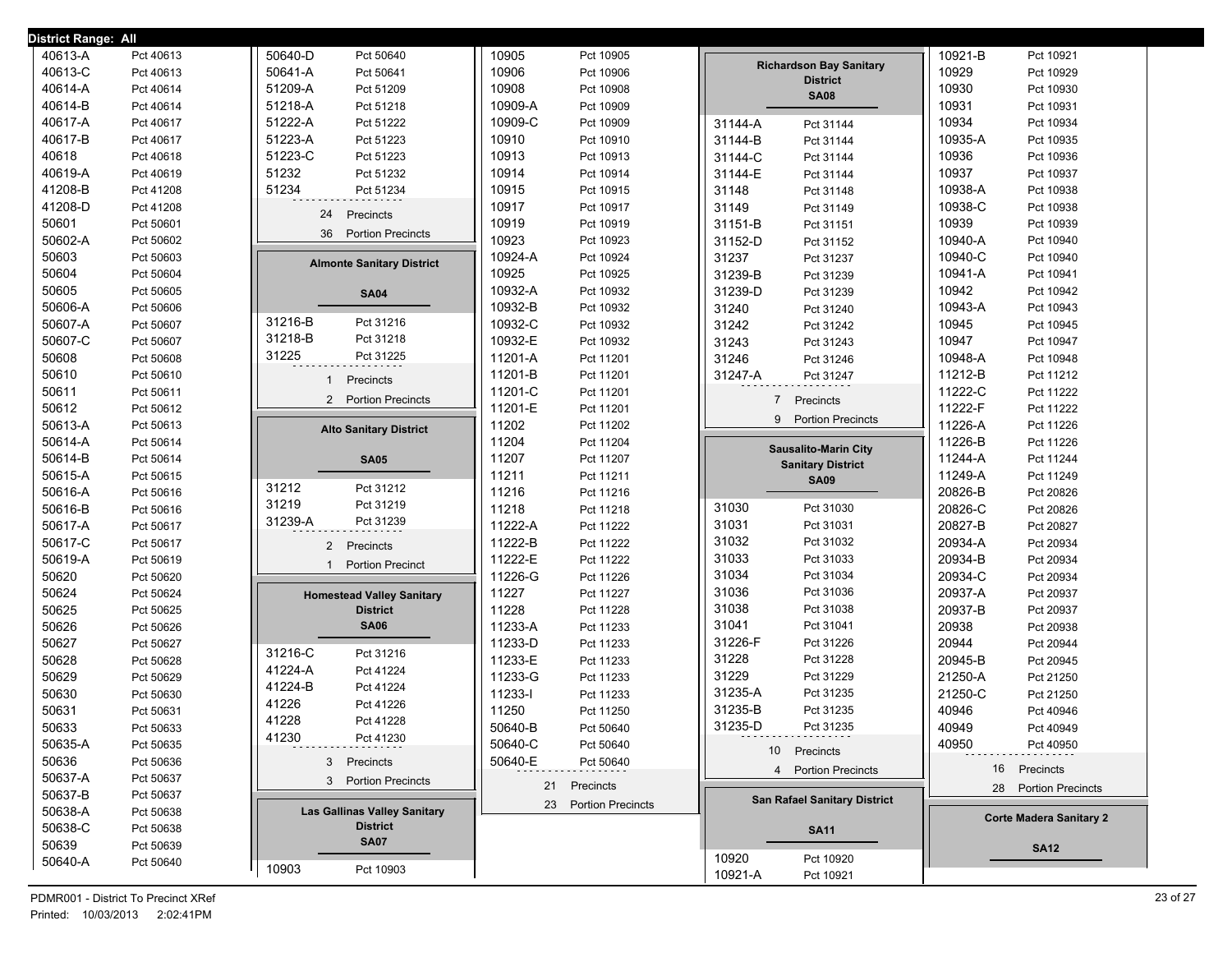| District Range: All                           |                                                        |                                                       |                                             |                                          |  |
|-----------------------------------------------|--------------------------------------------------------|-------------------------------------------------------|---------------------------------------------|------------------------------------------|--|
| 20440-B<br>Pct 20440                          |                                                        | 51223<br>Pct 51223                                    |                                             |                                          |  |
| 20447-B<br>Pct 20447                          | <b>Ridgewood Ave Permanent</b><br><b>Road Division</b> | Precincts<br>$\overline{2}$                           | <b>Northbridge County Service</b><br>Area 9 | <b>County Service Area 31</b>            |  |
| 31152-B<br>Pct 31152                          | <b>RD06</b>                                            | <b>Portion Precincts</b><br>6                         | CSA09                                       | <b>CSA31</b>                             |  |
| 31152-E<br>Pct 31152                          |                                                        |                                                       |                                             |                                          |  |
| 31251-A<br>Pct 31251                          | 41226-A<br>Pct 41226                                   | <b>Terra Linda Open Space</b>                         | 11228-A<br>Pct 11228                        | 11201-B<br>Pct 11201                     |  |
| 31251-B<br>Pct 31251                          | $\mathbf{0}$<br>Precinct                               | <b>County Service Dist 23</b>                         | 11228-E<br>Pct 11228                        | 11201-C<br>Pct 11201                     |  |
| 40222-A<br>Pct 40222                          | <b>Portion Precinct</b>                                | <b>CSOS23</b>                                         | 0<br>Precincts                              | 11201-D<br>Pct 11201                     |  |
| 40223<br>Pct 40223                            |                                                        |                                                       | <b>Portion Precincts</b><br>$\overline{2}$  | 11204-B<br>Pct 11204                     |  |
| 40227<br>Pct 40227                            | Santa Venetia-Rafael                                   | 10903<br>Pct 10903                                    |                                             | 11212-A<br>Pct 11212                     |  |
| 40229<br>Pct 40229                            | <b>Meadows Open Sp. 18</b>                             | 10905<br>Pct 10905                                    | <b>Lucas Valley County Service</b>          | 11226-A<br>Pct 11226                     |  |
| 40231<br>Pct 40231                            | CSOS <sub>18</sub>                                     | 10906<br>Pct 10906                                    | Area 13                                     | 11226-B<br>Pct 11226                     |  |
| 40234-A<br>Pct 40234                          |                                                        | 10908<br>Pct 10908                                    | <b>CSA13</b>                                | 11226-C<br>Pct 11226                     |  |
| 40235<br>Pct 40235                            | 10914-A<br>Pct 10914                                   | 10909-A<br>Pct 10909                                  |                                             | 11226-D<br>Pct 11226                     |  |
| 40236<br>Pct 40236                            | 10917-A<br>Pct 10917                                   | 10909-B<br>Pct 10909                                  | 11201-A<br>Pct 11201                        | 11226-F<br>Pct 11226                     |  |
| 40237-A<br>Pct 40237                          | 10917-B<br>Pct 10917                                   | 10910<br>Pct 10910                                    | 11202<br>Pct 11202                          | 11226-G<br>Pct 11226                     |  |
| 40238<br>Pct 40238                            | 10919-A<br>Pct 10919                                   | 10913<br>Pct 10913                                    | 11204-A<br>Pct 11204                        | 11233-C<br>Pct 11233                     |  |
| 40433-B<br>Pct 40433                          | 10920-A<br>Pct 10920                                   | 10914-B<br>Pct 10914<br>10915                         | Precincts<br>$\mathbf{1}$                   | 21209<br>Pct 21209                       |  |
| 41232<br>Pct 41232                            | 10923-A<br>Pct 10923                                   | Pct 10915                                             | <b>Portion Precincts</b><br>$\overline{2}$  | 21212-A<br>Pct 21212                     |  |
| 41239-C<br>Pct 41239                          | 10924<br>Pct 10924                                     | 10917-C<br>Pct 10917<br>10919-B                       |                                             | 21212-B<br>Pct 21212                     |  |
| 41239-D<br>Pct 41239                          | 10925<br>Pct 10925                                     | Pct 10919<br>10923-B                                  | <b>Homestead Valley County</b>              | 21212-C<br>Pct 21212                     |  |
| 8<br>Precincts                                | 10931-A<br>Pct 10931                                   | Pct 10923                                             | <b>Service Area 14</b>                      | 21229-A<br>Pct 21229                     |  |
| <b>Portion Precincts</b><br>$12 \overline{ }$ | 10932-A<br>Pct 10932                                   | $7^{\circ}$<br>Precincts                              | <b>CSA14</b>                                | 21233-A<br>Pct 21233                     |  |
|                                               | 10932-B<br>Pct 10932                                   | <b>Portion Precincts</b><br>6                         | 30508-A<br>Pct 30508                        | 21253<br>Pct 21253                       |  |
| <b>Bolinas Permanent Road</b>                 | 10932-C<br>Pct 10932<br>10932-D                        |                                                       | 41224-A<br>Pct 41224                        | 21254<br>Pct 21254                       |  |
| <b>Division</b>                               | Pct 10932<br>11222-A                                   | <b>Loma Verde County Service</b>                      | 41226<br>Pct 41226                          | 30504-A<br>Pct 30504                     |  |
| <b>RD01</b>                                   | Pct 11222<br>11222-B<br>Pct 11222                      | Area 1                                                | 41228<br>Pct 41228                          | 31144-A<br>Pct 31144                     |  |
| 41252-B<br>Pct 41252                          | 11222-C<br>Pct 11222                                   | <b>CSA01</b>                                          | 41230<br>Pct 41230                          | 31152-A<br>Pct 31152                     |  |
|                                               | 11222-D<br>Pct 11222                                   | 50637-A<br>Pct 50637                                  |                                             | 31226-A<br>Pct 31226                     |  |
| $\mathbf{0}$<br>Precinct                      | 11222-E<br>Pct 11222                                   | 51234<br>Pct 51234                                    | 3<br>Precincts                              | 31226-B<br>Pct 31226                     |  |
| <b>Portion Precinct</b>                       | 11226-E<br>Pct 11226                                   |                                                       | 2 Portion Precincts                         | 31227<br>Pct 31227                       |  |
|                                               | 11226-F<br>Pct 11226                                   | Precincts<br>1                                        |                                             | 31228<br>Pct 31228<br>31229<br>Pct 31229 |  |
| <b>Monte Cristo Permanent</b>                 | 11227<br>Pct 11227                                     | <b>Portion Precinct</b>                               | <b>Greenbrae County Service</b><br>Area 16  | 31235-A                                  |  |
| <b>Road Division</b><br><b>RD02</b>           | 11228<br>Pct 11228                                     |                                                       | <b>CSA16</b>                                | Pct 31235<br>31235-B                     |  |
|                                               | 11233<br>Pct 11233                                     | <b>Gallinas Canal County</b><br><b>Service Area 6</b> |                                             | Pct 31235<br>31235-C<br>Pct 31235        |  |
| 21253-A<br>Pct 21253                          | 11250<br>Pct 11250                                     | <b>CSA06</b>                                          | 20449<br>Pct 20449                          | 41201<br>Pct 41201                       |  |
| $\mathbf{0}$<br>Precinct                      |                                                        |                                                       | 20451<br>Pct 20451                          | 41202<br>Pct 41202                       |  |
|                                               | 6<br>Precincts                                         | 10925-A<br>Pct 10925                                  | 21243<br>Pct 21243                          | 41203<br>Pct 41203                       |  |
| <b>Portion Precinct</b>                       | <b>Portion Precincts</b><br>18                         | 11227-A<br>Pct 11227                                  | 21248<br>Pct 21248                          | 41204-B<br>Pct 41204                     |  |
| <b>Paradise Ranch Estates</b>                 |                                                        | 11228-A<br>Pct 11228                                  | Precincts<br>4                              | 41204-C<br>Pct 41204                     |  |
| <b>Permanent Road Division</b>                | <b>Novato Open Space County</b>                        | 11228-B<br>Pct 11228                                  | 0 Portion Precincts                         | 41204-E<br>Pct 41204                     |  |
| <b>RD05</b>                                   | <b>Service Dist 20</b><br><b>CSOS20</b>                | 11228-C<br>Pct 11228                                  |                                             | 41204-F<br>Pct 41204                     |  |
|                                               |                                                        | 11228-D<br>Pct 11228                                  | <b>Paradise Cay County</b>                  | 41204-G<br>Pct 41204                     |  |
| 41205-C<br>Pct 41205                          | 40614-A<br>Pct 40614                                   | 11233-A<br>Pct 11233                                  | Service Area 29                             | 41204-H<br>Pct 41204                     |  |
| $\mathbf{0}$<br>Precinct                      | 50614-A<br>Pct 50614                                   | 11233-B<br>Pct 11233                                  | <b>CSA29</b>                                | 41204-l<br>Pct 41204                     |  |
| 1 Portion Precinct                            | 50616-A<br>Pct 50616                                   | 11233-l<br>Pct 11233                                  |                                             | 41205<br>Pct 41205                       |  |
|                                               | 50624-A<br>Pct 50624                                   | $\mathbf{0}$<br>Precincts                             | 31251-A<br>Pct 31251                        | 41206<br>Pct 41206                       |  |
|                                               | 50629-A<br>Pct 50629                                   | 9 Portion Precincts                                   | $\mathbf{0}$<br>Precinct                    | 41211<br>Pct 41211                       |  |
|                                               | 50630<br>Pct 50630                                     |                                                       | <b>Portion Precinct</b>                     | 41215<br>Pct 41215                       |  |
|                                               | 50631-A<br>Pct 50631                                   |                                                       |                                             |                                          |  |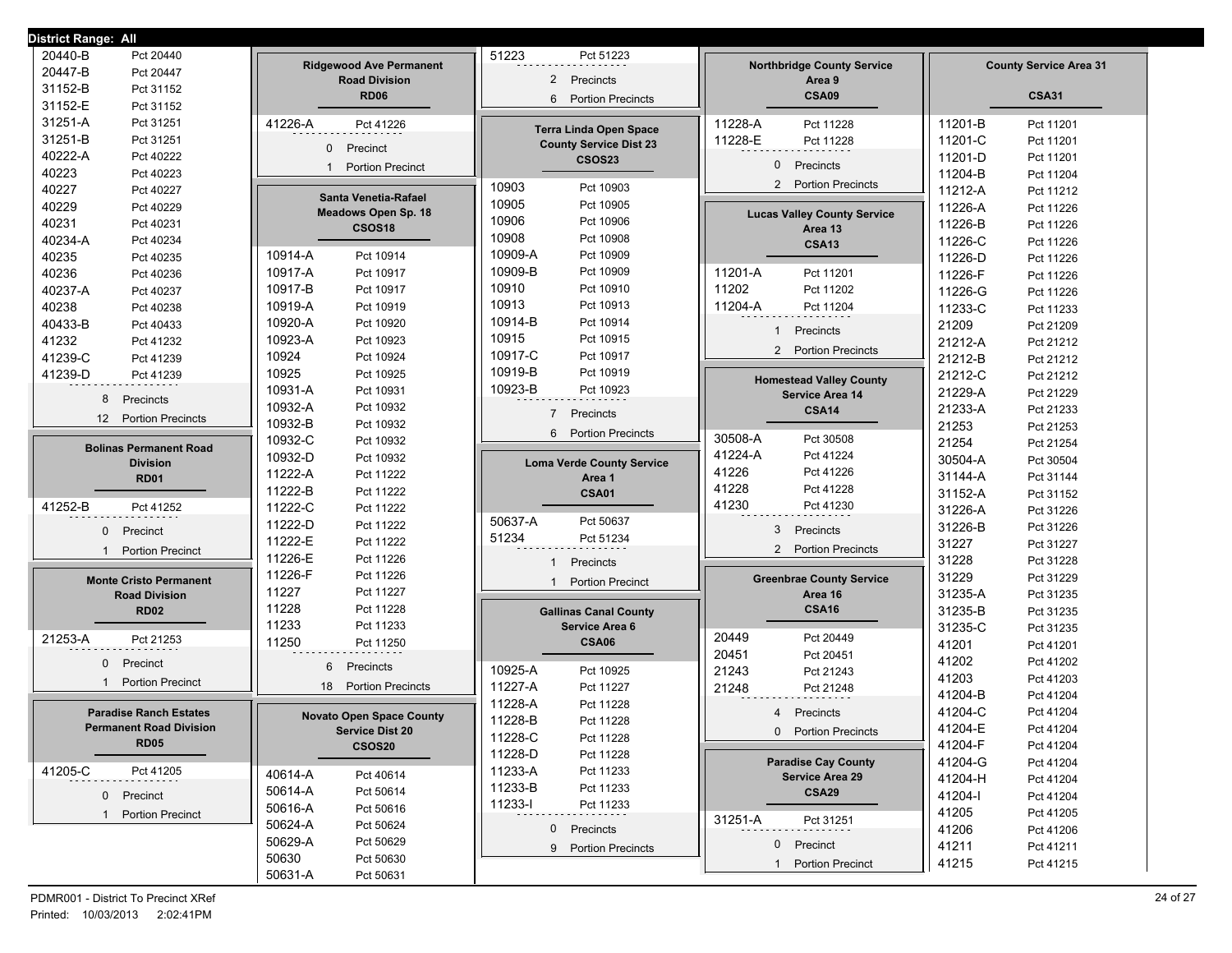| District Range: All             |                                            |                                |       |           |       |           |
|---------------------------------|--------------------------------------------|--------------------------------|-------|-----------|-------|-----------|
| 41216-A<br>Pct 41216            | 12 Precincts                               | 31243-A<br>Pct 31243           | 10939 | Pct 10939 | 20816 | Pct 20816 |
| 41216-B<br>Pct 41216            |                                            | 31243-C<br>Pct 31243           | 10940 | Pct 10940 | 20817 | Pct 20817 |
| 41216-C<br>Pct 41216            | <b>Portion Precincts</b><br>$\overline{7}$ | 31246-C<br>Pct 31246           | 10941 | Pct 10941 | 20820 | Pct 20820 |
| 41216-D<br>Pct 41216            | <b>Kentwoodlands Police</b>                | 31246-D<br>Pct 31246           | 10942 | Pct 10942 | 20821 | Pct 20821 |
| 41216-F<br>Pct 41216            | <b>Protection District 17</b>              | 31246-E<br>Pct 31246           | 10943 | Pct 10943 | 20822 | Pct 20822 |
| 41216-G<br>Pct 41216            | <b>CSA17</b>                               | 31258-A<br>Pct 31258           | 10945 | Pct 10945 | 20823 | Pct 20823 |
| 41216-H<br>Pct 41216            |                                            | 41201-B<br>Pct 41201           | 10947 | Pct 10947 | 20824 | Pct 20824 |
| 41220<br>Pct 41220              | 20719-A<br>Pct 20719                       | 41201-D<br>Pct 41201           | 10948 | Pct 10948 | 20825 | Pct 20825 |
| 41224<br>Pct 41224              | 21229-A<br>Pct 21229                       | 41201-E<br>Pct 41201           | 11201 | Pct 11201 | 20826 | Pct 20826 |
| 41232<br>Pct 41232              | 21229-B<br>Pct 21229                       | 41201-F<br>Pct 41201           | 11202 | Pct 11202 | 20827 | Pct 20827 |
| 41239<br>Pct 41239              | 21229-C<br>Pct 21229                       | 41203-A<br>Pct 41203           | 11204 | Pct 11204 | 20934 | Pct 20934 |
| 41251-B<br>Pct 41251            | 21231-A<br>Pct 21231                       | 41208-B<br>Pct 41208           | 11207 | Pct 11207 | 20937 | Pct 20937 |
| 41253<br>Pct 41253              | 21231-B<br>Pct 21231                       | 41208-C<br>Pct 41208           | 11211 | Pct 11211 | 20938 | Pct 20938 |
| 41254-A<br>Pct 41254            | 21231-C<br>Pct 21231                       | 41239-C<br>Pct 41239           | 11212 | Pct 11212 | 20944 | Pct 20944 |
|                                 | 21231-D<br>Pct 21231                       | 41252-A<br>Pct 41252           | 11216 | Pct 11216 | 20945 | Pct 20945 |
| 18<br>Precincts                 |                                            | 41252-B<br>Pct 41252           | 11218 | Pct 11218 | 21201 | Pct 21201 |
| 41<br><b>Portion Precincts</b>  | $\mathbf{0}$<br>Precincts                  | 41252-C<br>Pct 41252           | 11222 | Pct 11222 | 21202 | Pct 21202 |
|                                 | <b>Portion Precincts</b><br>8              |                                | 11226 | Pct 11226 | 21209 | Pct 21209 |
| <b>Stinson Beach County</b>     | <b>Marin County Highway</b>                | 5<br>Precincts                 | 11227 | Pct 11227 | 21212 | Pct 21212 |
| Service Area 33<br><b>CSA33</b> | <b>Lighting District</b>                   | 40<br><b>Portion Precincts</b> | 11228 | Pct 11228 | 21229 | Pct 21229 |
|                                 | <b>LT01</b>                                |                                | 11233 | Pct 11233 | 21230 | Pct 21230 |
| 41209<br>Pct 41209              |                                            | <b>Mosquito Abatement Dist</b> | 11244 | Pct 11244 | 21231 | Pct 21231 |
| 41254-B<br>Pct 41254            | 11222-E<br>Pct 11222                       | <b>MSQ01</b>                   | 11249 | Pct 11249 | 21233 | Pct 21233 |
| 41254-C<br>Pct 41254            | 11227<br>Pct 11227                         |                                | 11250 | Pct 11250 | 21236 | Pct 21236 |
|                                 | 11228-A<br>Pct 11228                       | 10903<br>Pct 10903             | 20303 | Pct 20303 | 21243 | Pct 21243 |
| Precincts<br>$\mathbf{1}$       | 11228-B<br>Pct 11228                       | 10905<br>Pct 10905             | 20304 | Pct 20304 | 21248 | Pct 21248 |
| 2 Portion Precincts             | 11228-C<br>Pct 11228                       | 10906<br>Pct 10906             | 20305 | Pct 20305 | 21250 | Pct 21250 |
| <b>Kentfield Open Space</b>     | 11228-E<br>Pct 11228                       | 10908<br>Pct 10908             | 20306 | Pct 20306 | 21253 | Pct 21253 |
| <b>County Service Area 17</b>   | 11228-F<br>Pct 11228                       | 10909<br>Pct 10909             | 20307 | Pct 20307 | 21254 | Pct 21254 |
| <b>CSOS17</b>                   | 11228-G<br>Pct 11228                       | 10910<br>Pct 10910             | 20308 | Pct 20308 | 21255 | Pct 21255 |
|                                 | 11233-D<br>Pct 11233                       | 10913<br>Pct 10913             | 20313 | Pct 20313 | 30145 | Pct 30145 |
| 20432-A<br>Pct 20432            | 11233-l<br>Pct 11233                       | 10914<br>Pct 10914             | 20315 | Pct 20315 | 30153 | Pct 30153 |
| 20432-B<br>Pct 20432            | 11250-A<br>Pct 11250                       | 10915<br>Pct 10915             | 20432 | Pct 20432 | 30501 | Pct 30501 |
| 20432-C<br>Pct 20432            | 11250-C<br>Pct 11250                       | 10917<br>Pct 10917             | 20435 | Pct 20435 | 30502 | Pct 30502 |
| 20432-D<br>Pct 20432            | 21201-A<br>Pct 21201                       | 10919<br>Pct 10919             | 20439 | Pct 20439 | 30503 | Pct 30503 |
| 20432-G<br>Pct 20432            | 21209-A<br>Pct 21209                       | 10920<br>Pct 10920             | 20440 | Pct 20440 | 30504 | Pct 30504 |
| 20439<br>Pct 20439              | 21229-B<br>Pct 21229                       | 10921<br>Pct 10921             | 20441 | Pct 20441 | 30505 | Pct 30505 |
| 20442<br>Pct 20442              | 21229-D<br>Pct 21229                       | 10923<br>Pct 10923             | 20442 | Pct 20442 | 30506 | Pct 30506 |
| 20446<br>Pct 20446              | 21230<br>Pct 21230                         | 10924<br>Pct 10924             | 20446 | Pct 20446 | 30507 | Pct 30507 |
| 20449<br>Pct 20449              | 21231-A<br>Pct 21231                       | 10925<br>Pct 10925             | 20447 | Pct 20447 | 30508 | Pct 30508 |
| 20451<br>Pct 20451              | 21233-B<br>Pct 21233                       | 10929<br>Pct 10929             | 20449 | Pct 20449 | 30509 | Pct 30509 |
| 20452<br>Pct 20452              | 21236<br>Pct 21236                         | 10930<br>Pct 10930             | 20451 | Pct 20451 | 30510 | Pct 30510 |
| 21229<br>Pct 21229              | 21243<br>Pct 21243                         | 10931<br>Pct 10931             | 20452 | Pct 20452 | 30511 | Pct 30511 |
| 21230<br>Pct 21230              | 21248<br>Pct 21248                         | 10932<br>Pct 10932             | 20718 | Pct 20718 | 30513 | Pct 30513 |
| 21231<br>Pct 21231              | 21250-A<br>Pct 21250                       | 10934<br>Pct 10934             | 20719 | Pct 20719 | 30515 | Pct 30515 |
| 21233<br>Pct 21233              | 31226-C<br>Pct 31226                       | 10935<br>Pct 10935             | 20728 | Pct 20728 | 30520 | Pct 30520 |
| 21236-A<br>Pct 21236            | 31237-A<br>Pct 31237                       | 10936<br>Pct 10936             | 20810 | Pct 20810 | 30521 | Pct 30521 |
| 21243<br>Pct 21243              | 31237-C<br>Pct 31237                       | 10937<br>Pct 10937             | 20811 | Pct 20811 | 31030 | Pct 31030 |
| 21248<br>Pct 21248              | 31242-A<br>Pct 31242                       | 10938<br>Pct 10938             | 20814 | Pct 20814 | 31031 | Pct 31031 |
|                                 |                                            |                                |       |           |       |           |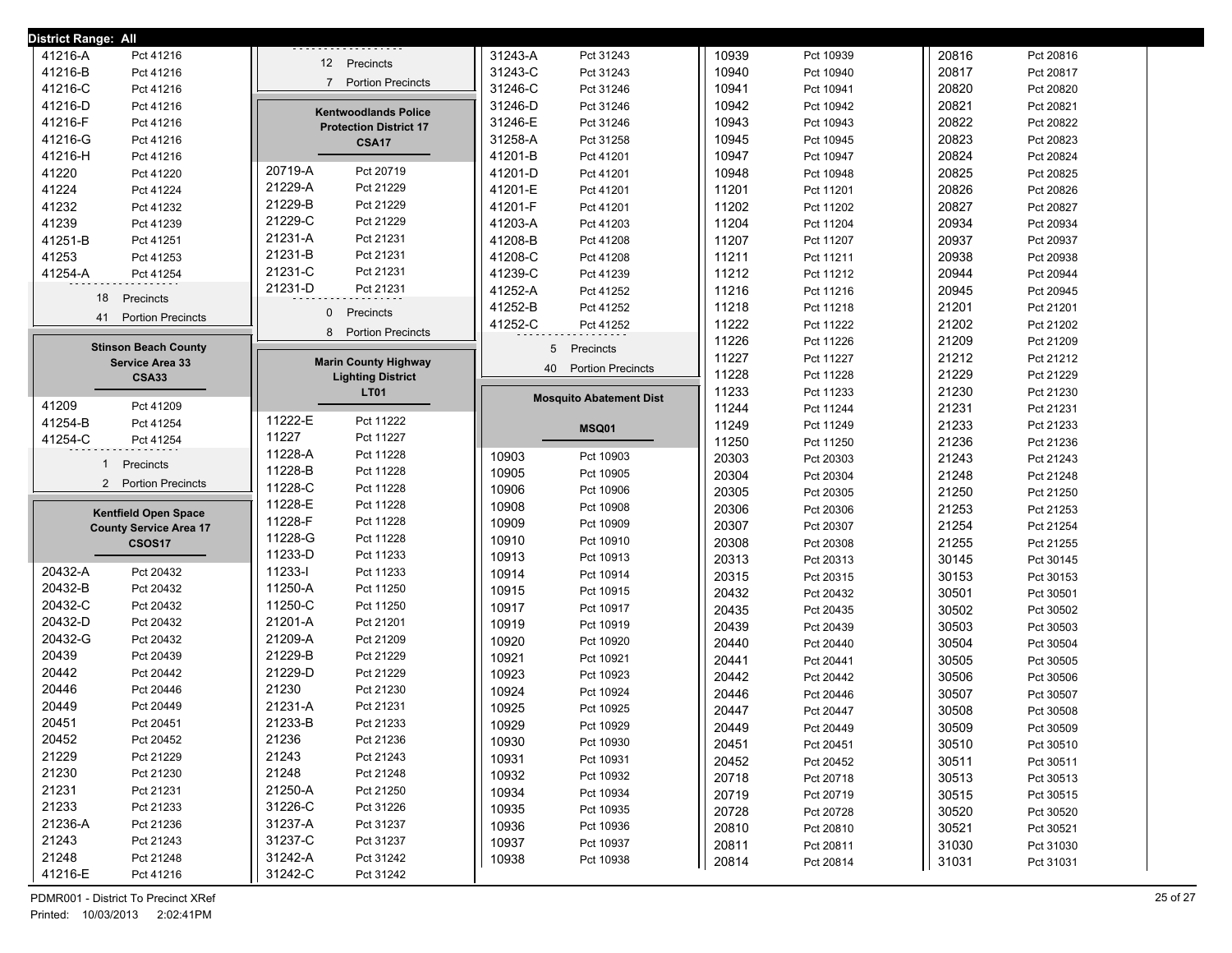| District Range: All |           |       |           |       |                                          |         |                                            |              |                              |
|---------------------|-----------|-------|-----------|-------|------------------------------------------|---------|--------------------------------------------|--------------|------------------------------|
| 31032               | Pct 31032 | 40421 | Pct 40421 | 50614 | Pct 50614                                | 40227   | Pct 40227                                  |              |                              |
| 31033               | Pct 31033 | 40425 | Pct 40425 | 50615 | Pct 50615                                | 40229   | Pct 40229                                  | $\mathbf{0}$ | Precincts                    |
| 31034               | Pct 31034 | 40433 | Pct 40433 | 50616 | Pct 50616                                | 40231   | Pct 40231                                  | 3            | <b>Portion Precincts</b>     |
| 31036               | Pct 31036 | 40610 | Pct 40610 | 50617 | Pct 50617                                | 40234   | Pct 40234                                  |              | <b>Marin Resource</b>        |
| 31038               | Pct 31038 | 40612 | Pct 40612 | 50619 | Pct 50619                                | 40235   | Pct 40235                                  |              | <b>Conservation District</b> |
| 31041               | Pct 31041 | 40613 | Pct 40613 | 50620 | Pct 50620                                | 40236   | Pct 40236                                  |              | RCON01                       |
| 31144               | Pct 31144 | 40614 | Pct 40614 | 50624 | Pct 50624                                | 40237   | Pct 40237                                  |              |                              |
| 31148               | Pct 31148 | 40617 | Pct 40617 | 50625 | Pct 50625                                | 40238   | Pct 40238                                  | 31226-B      | Pct 31226                    |
| 31149               | Pct 31149 | 40618 | Pct 40618 | 50626 | Pct 50626                                | 40421   | Pct 40421                                  | 31227-B      | Pct 31227                    |
| 31151               | Pct 31151 | 40619 | Pct 40619 | 50627 | Pct 50627                                | 40425   | Pct 40425                                  | 31227-C      | Pct 31227                    |
| 31152               | Pct 31152 | 40946 | Pct 40946 | 50628 | Pct 50628                                | 40433   | Pct 40433                                  | 41201-A      | Pct 41201                    |
| 31154               | Pct 31154 | 40949 | Pct 40949 | 50629 | Pct 50629                                |         | Precincts<br>24                            | 41201-B      | Pct 41201                    |
| 31155               | Pct 31155 | 40950 | Pct 40950 | 50630 | Pct 50630                                |         |                                            | 41201-C      | Pct 41201                    |
| 31156               | Pct 31156 | 41201 | Pct 41201 | 50631 | Pct 50631                                |         | <b>Portion Precincts</b><br>$\mathbf{0}$   | 41201-D      | Pct 41201                    |
| 31157               | Pct 31157 | 41202 | Pct 41202 | 50633 | Pct 50633                                |         | <b>Bolinas Community Public</b>            | 41201-G      | Pct 41201                    |
| 31212               | Pct 31212 | 41203 | Pct 41203 | 50635 | Pct 50635                                |         | <b>Utility District</b>                    | 41201-H      | Pct 41201                    |
| 31214               | Pct 31214 | 41204 | Pct 41204 | 50636 | Pct 50636                                |         | PUD01                                      | 41201-l      | Pct 41201                    |
| 31216               | Pct 31216 | 41205 | Pct 41205 | 50637 | Pct 50637                                |         |                                            | 41201-J      | Pct 41201                    |
| 31217               | Pct 31217 | 41206 | Pct 41206 | 50638 | Pct 50638                                | 41207   | Pct 41207                                  | 41202        | Pct 41202                    |
| 31218               | Pct 31218 | 41207 | Pct 41207 | 50639 | Pct 50639                                | 41252-A | Pct 41252                                  | 41203        | Pct 41203                    |
| 31219               | Pct 31219 | 41208 | Pct 41208 | 50640 | Pct 50640                                | 41252-B | Pct 41252                                  | 41204-B      | Pct 41204                    |
| 31222               | Pct 31222 | 41209 | Pct 41209 | 50641 | Pct 50641                                | 41252-C | Pct 41252                                  | 41204-D      | Pct 41204                    |
| 31223               | Pct 31223 | 41210 | Pct 41210 | 51209 | Pct 51209                                | 41252-D | Pct 41252                                  | 41204-E      | Pct 41204                    |
| 31224               | Pct 31224 | 41211 | Pct 41211 | 51218 | Pct 51218                                |         | Precincts<br>1                             | 41204-F      | Pct 41204                    |
| 31225               | Pct 31225 | 41215 | Pct 41215 | 51221 | Pct 51221                                |         | <b>Portion Precincts</b><br>$\overline{4}$ | 41204-G      | Pct 41204                    |
| 31226               | Pct 31226 | 41216 | Pct 41216 | 51222 | Pct 51222                                |         |                                            | 41204-H      | Pct 41204                    |
| 31227               | Pct 31227 | 41220 | Pct 41220 | 51223 | Pct 51223                                |         | <b>Inverness Public Utility</b>            | 41204-l      | Pct 41204                    |
| 31228               | Pct 31228 | 41224 | Pct 41224 | 51232 | Pct 51232                                |         | <b>District</b>                            | 41204-J      | Pct 41204                    |
| 31229               | Pct 31229 | 41226 | Pct 41226 | 51234 | Pct 51234                                |         | PUD <sub>02</sub>                          | 41205        | Pct 41205                    |
| 31235               | Pct 31235 | 41228 | Pct 41228 |       | 250<br>Precincts                         |         |                                            | 41206-A      | Pct 41206                    |
| 31237               | Pct 31237 | 41230 | Pct 41230 |       | <b>Portion Precincts</b><br>$\mathbf{0}$ | 41251-A | Pct 41251                                  | 41207-A      | Pct 41207                    |
| 31239               | Pct 31239 | 41232 | Pct 41232 |       |                                          |         | Precinct<br>0                              | 41209-B      | Pct 41209                    |
| 31240               | Pct 31240 | 41239 | Pct 41239 |       | <b>Twin Cities Police Authority</b>      |         | <b>Portion Precinct</b><br>$\mathbf 1$     | 41209-C      | Pct 41209                    |
| 31242               | Pct 31242 | 41251 | Pct 41251 |       |                                          |         |                                            | 41210-A      | Pct 41210                    |
| 31243               | Pct 31243 | 41252 | Pct 41252 |       | <b>TCPA</b>                              |         | <b>San Quentin Sewer</b>                   | 41211-A      | Pct 41211                    |
| 31246               | Pct 31246 | 41253 | Pct 41253 |       |                                          |         | <b>Maintenance Dist</b>                    | 41215-A      | Pct 41215                    |
| 31247               | Pct 31247 | 41254 | Pct 41254 | 20432 | Pct 20432                                |         | <b>SWR01</b>                               | 41216-A      | Pct 41216                    |
| 31251               | Pct 31251 | 50601 | Pct 50601 | 20435 | Pct 20435                                | 41239-A | Pct 41239                                  | 41216-B      | Pct 41216                    |
| 31258               | Pct 31258 | 50602 | Pct 50602 | 20439 | Pct 20439                                |         |                                            | 41216-C      | Pct 41216                    |
| 40222               | Pct 40222 | 50603 | Pct 50603 | 20440 | Pct 20440                                |         | 0<br>Precinct                              | 41216-D      | Pct 41216                    |
| 40223               | Pct 40223 | 50604 | Pct 50604 | 20441 | Pct 20441                                |         | 1 Portion Precinct                         | 41216-F      | Pct 41216                    |
| 40227               | Pct 40227 | 50605 | Pct 50605 | 20442 | Pct 20442                                |         |                                            | 41216-G      | Pct 41216                    |
| 40229               | Pct 40229 | 50606 | Pct 50606 | 20446 | Pct 20446                                |         | <b>Murray Park Sewer</b>                   | 41220-A      | Pct 41220                    |
| 40231               | Pct 40231 | 50607 | Pct 50607 | 20447 | Pct 20447                                |         | <b>Maintenance Dist</b>                    | 41220-C      | Pct 41220                    |
| 40234               | Pct 40234 | 50608 | Pct 50608 | 20449 | Pct 20449                                |         | SWR03                                      | 41224-D      | Pct 41224                    |
| 40235               | Pct 40235 | 50610 | Pct 50610 | 20451 | Pct 20451                                | 20432-B | Pct 20432                                  | 41251        | Pct 41251                    |
| 40236               | Pct 40236 | 50611 | Pct 50611 | 20452 | Pct 20452                                | 21231-C | Pct 21231                                  | 41252-A      | Pct 41252                    |
| 40237               | Pct 40237 | 50612 | Pct 50612 | 40222 | Pct 40222                                | 21231-E | Pct 21231                                  | 41252-D      | Pct 41252                    |
| 40238               | Pct 40238 | 50613 | Pct 50613 | 40223 | Pct 40223                                |         |                                            | 41252-E      | Pct 41252                    |